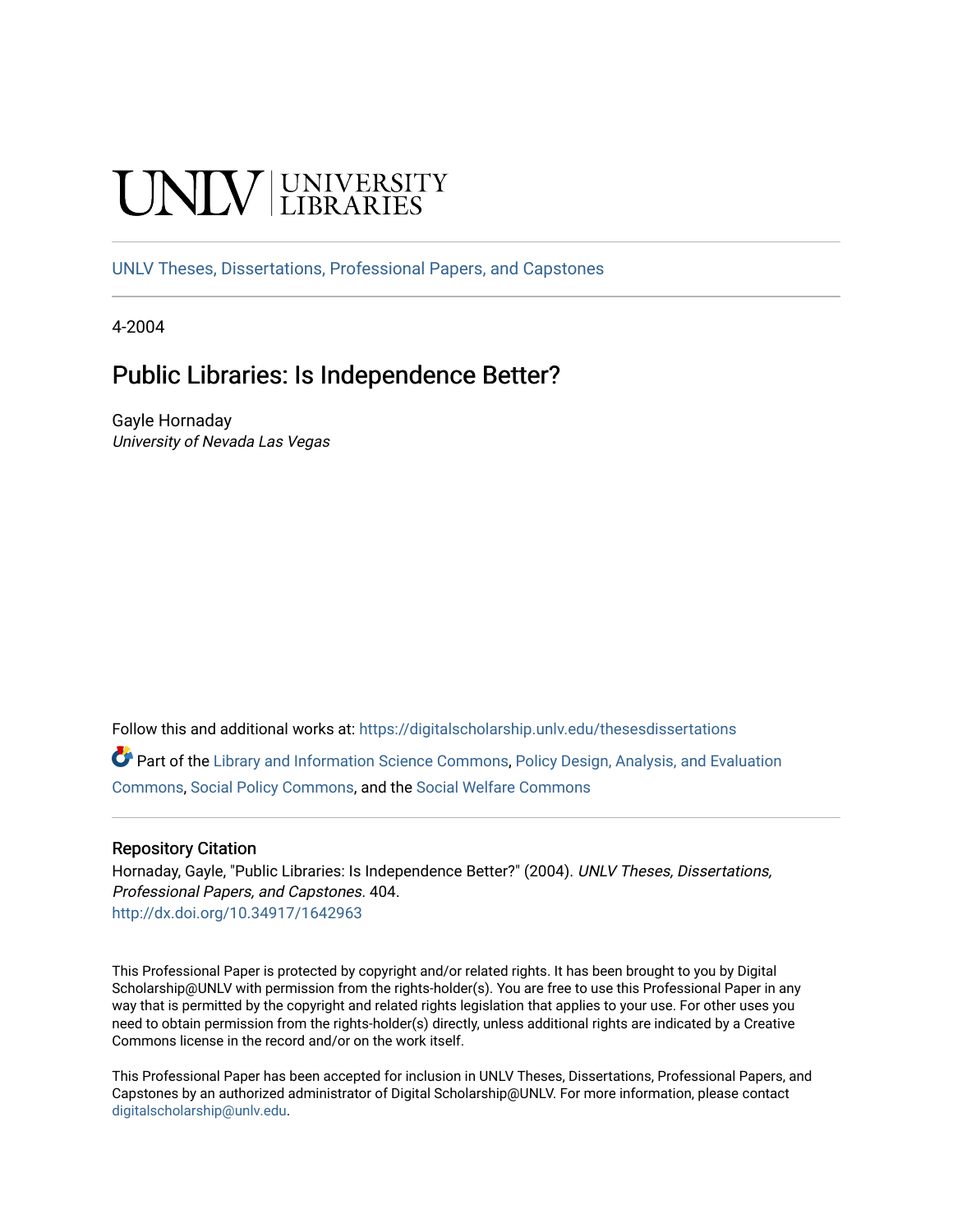# **Public Libraries: Is Independence Better?**

By

Gayle Hornaday

A professional paper submitted in partial fulfillment of the requirements for the degree of

#### **Master of Public Administration**

**Department of Public Administration Greenspun College of Urban Affairs** 

**Graduate College University of Nevada Las Vegas** 

**April 2004**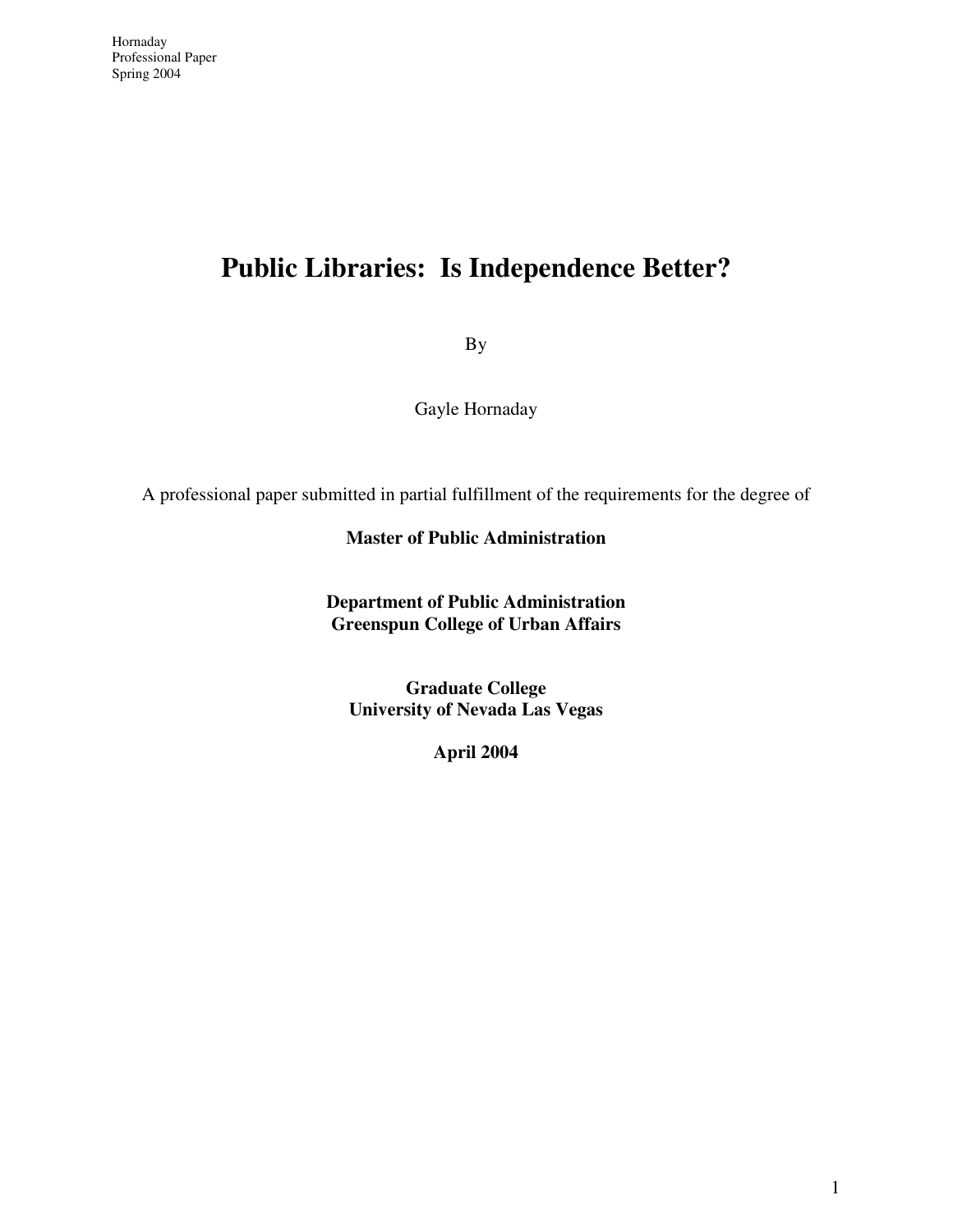## **Public Libraries: Is Independence Better?**

#### **Introduction:**

Since the origin of public libraries in the United States during the nineteenth century, they have been primarily supported by public taxation, due to their intended purpose of benefiting all of society, and especially the economically disadvantaged. Public libraries are provided in much the same spirit as public education, to uphold the American value that knowledge and information should be equally available to all, without regard to individual ability to pay.

The dilemma of how to pay for library services has involved considerable debate in the library community about the implementation of user fees to supplement revenue, as an alternative to taxation. A study of "Public Opinion Toward User Fees in Public Libraries" in 1998 states that 93% of public library support is provided by tax funded government entities and only 3% from fees and charges, including overdue fines. (Estabrook, 1998)

The study by Estabrook, et al., found that, when offered a choice of increased taxation, user fees, or service cuts to address funding issues, 47% of respondents favored taxation, but a close 44% preferred user fees, while 9% chose service reduction. The preference for taxes corresponded with more library visits, higher education, and higher income. Those with less education who were not library users favored the other choices. This seems to indicate that selfinterest may be a factor in this preference; library users prefer to spread the costs to everyone, rather than taking responsibility for their own use themselves. A source used in Estabrook's study had conducted a survey in 1993 that included a question asking respondents how much they thought libraries should spend per capita each year in providing services to the community.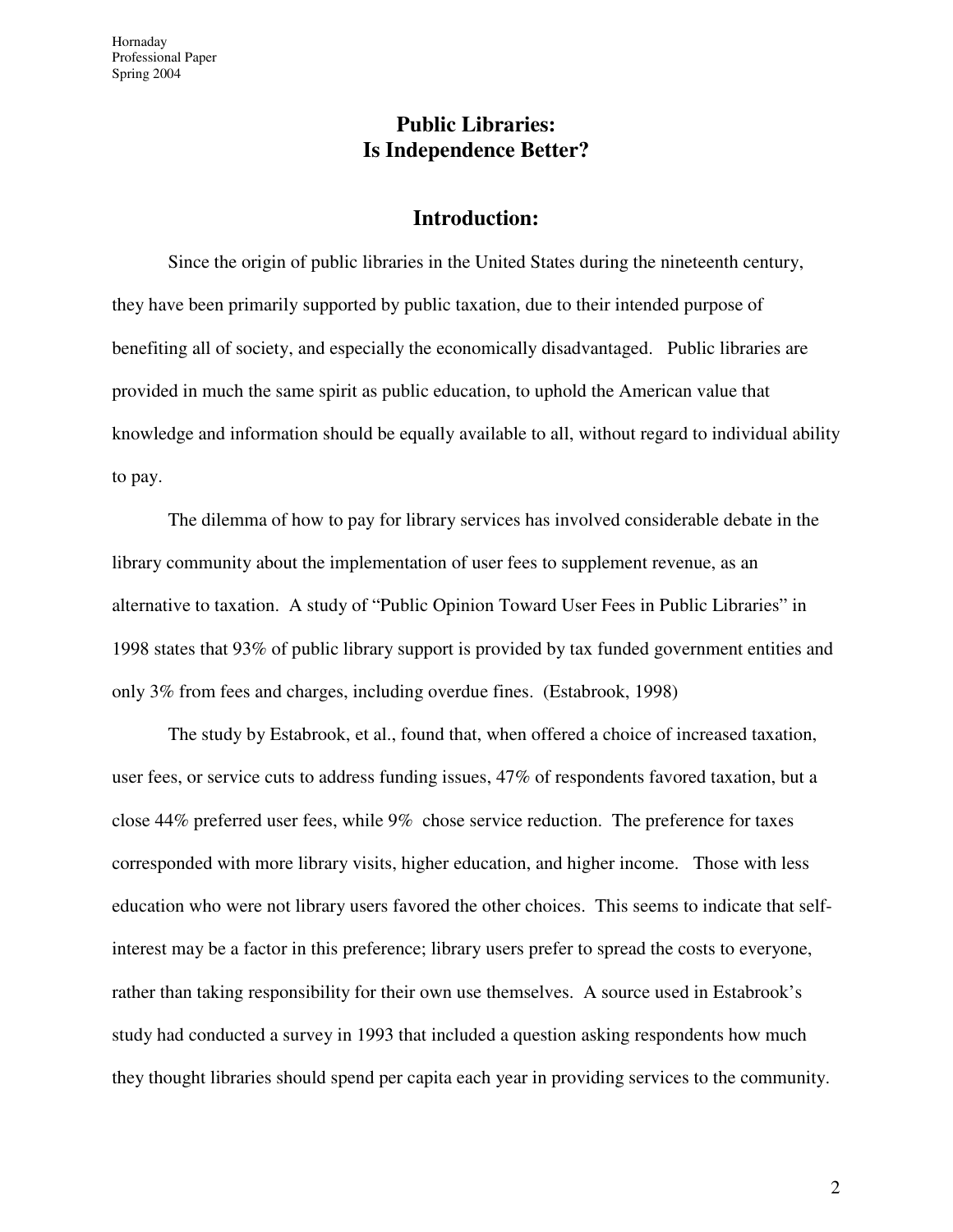Respondents were informed that currently the per capita minimum rate was \$4, the average was \$16, and the maximum was \$100. Surprisingly, the average amount suggested by respondents was \$34 per capita, almost twice the national average at that time. (Estabrook et al. 1998)

There are over 9,000 public libraries in the United States today, organized under a variety of tax-funded governance types. The majority, over half the public libraries in the United States, are municipal libraries run by city governments, which collectively serve approximately one third of the population. Other types of governance include libraries that are departments of county or parish government, combined city/county libraries, non-profit agencies, and libraries that serve multiple jurisdictions through contract agreements. A less traditional and less widely recognized form of library governance is the special tax district formed to fund an independent public library. These single-purpose government entities, of which there are approximately 771, are authorized by legislation in 19 states for the purpose of providing library services to the population living and paying taxes within their geographic boundaries. (Hennen, June/July 2002)

The following table shows the distribution of library governance types and population served, as of 1999.

| Library Type                    | $\%$ of U.S. | % of Population | Ave. Per Capita |
|---------------------------------|--------------|-----------------|-----------------|
|                                 | Libraries    | Served          | Operating       |
|                                 |              |                 | Expenditures    |
| Municipal                       | 54.6         | 34.2            | \$23.69         |
| County/Parish                   | 11.4         | 33.9            | \$19.10         |
| Multi-jurisdictional            | 5.6          | 9.9             | \$23.52         |
| Nonprofit Agency                | 9.8          | 3.1             | \$27.82         |
| City/County                     | .6           | 2               | \$14.70         |
| <b>Special District</b>         | 8.6          | 8.5             | \$29.65         |
| Miscellaneous                   | $\cdot$      | 1.3             | \$18.45         |
| $    -$<br>$\sim$ $\sim$ $\sim$ |              |                 |                 |

(Hennen, June/July 2002. Data from 1999 FSCS.)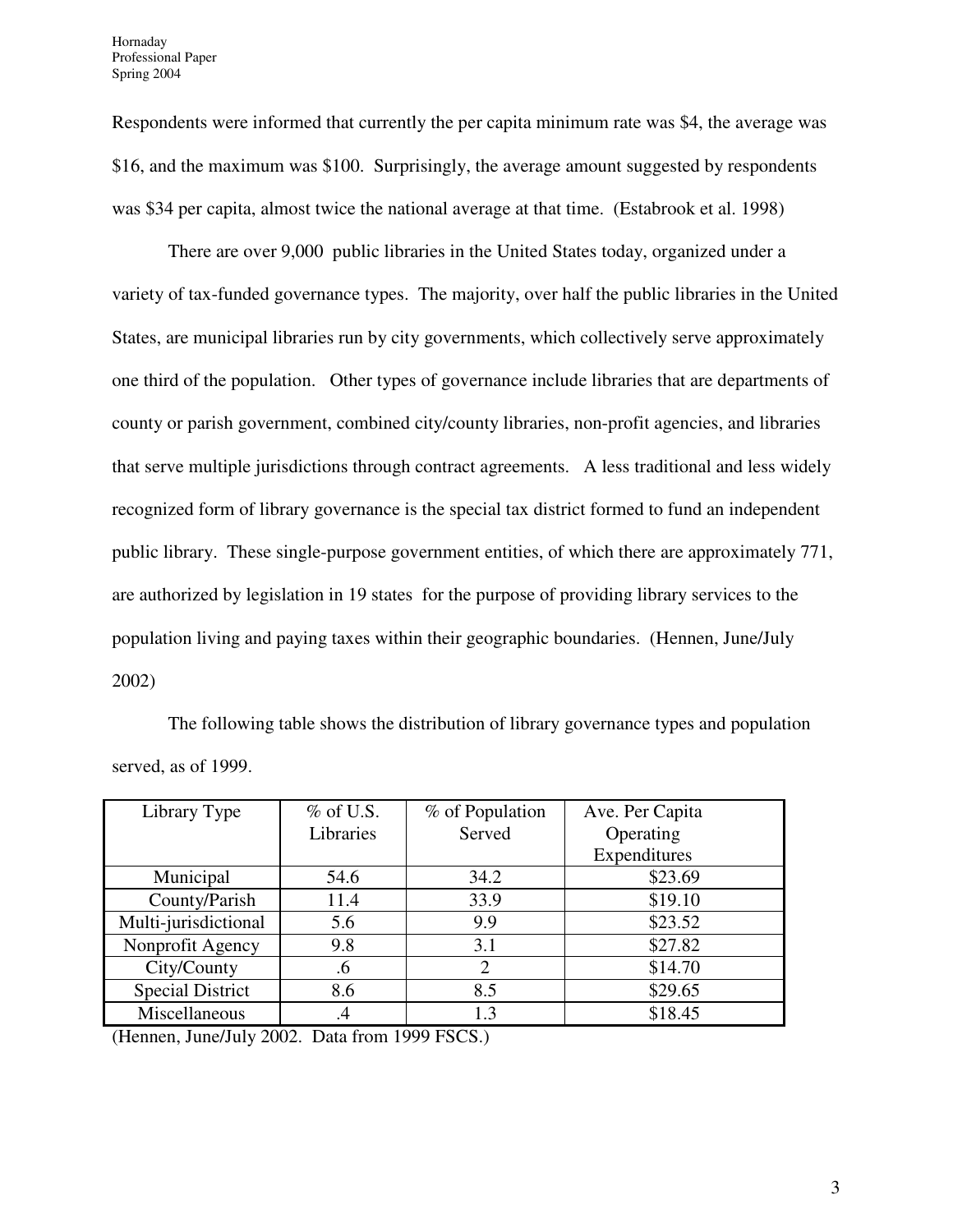These figures show that library districts spend approximately 25% more per capita to serve their population than do municipal libraries, the most common library type. This difference raises the question whether these higher rates produce more and better services, whether they indicate wasteful spending, or whether library districts are simply more expensive to run.

The special district as a form of governance for the public library has attracted the attention of library leaders, who recognize its huge advantages in the form of funding stability and independent operation. John Berry, III, editor of "Library Journal," in his editorial of June 15, 2002, calls for lobbying efforts to make library districts legal in every state of the nation, allowing libraries to go directly to their constituent voters for support, rather than continually begging for state and federal aid to subsidize sparse local budgets. A library that is part of a larger governmental unit is at a disadvantage when competing for funding with essential services such as fire departments, police, and hospitals. As a special tax district, a library receives revenue directly through mechanisms approved by the state legislature and local voters, independent of other governmental functions. Proponents of the special district have called on the American Library Association (ALA) to write model legislation to expedite the formation of library districts with viable funding and legal structure, yet ALA has failed to respond. Though it is recognized that special districts, including library districts, have certain administrative advantages, should this form of governance be supported and promoted politically as best for the public?

#### **Research Question**:

Does the funding stability and independent operation of special district libraries produce a quality of services better than that of other public library types?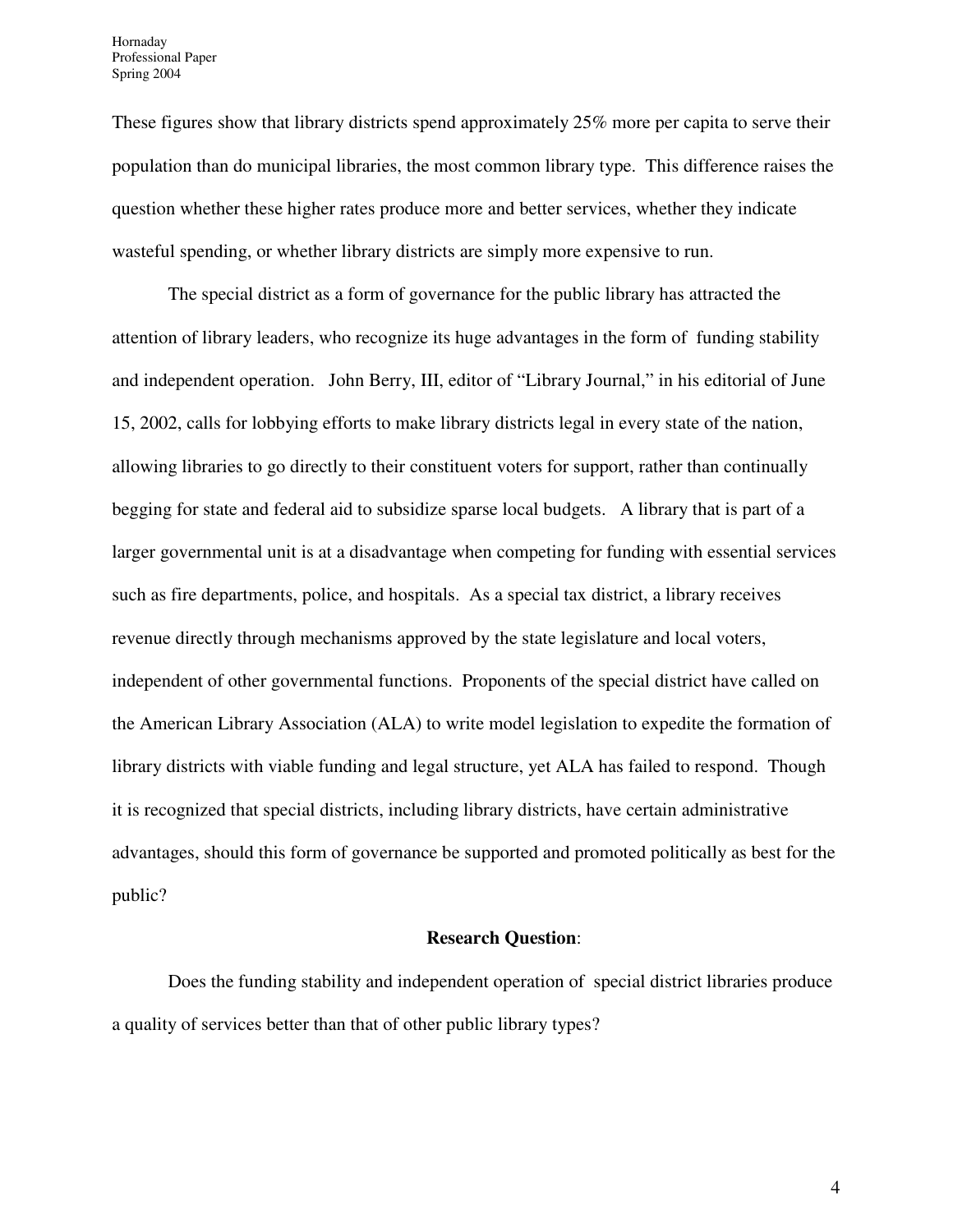Hornaday Professional Paper Spring 2004

#### **Literature Review**

#### **About Special Tax Districts**

Special tax districts are independent, limited-purpose government units whose function is to provide specific services that may be difficult for general-purpose local government to furnish effectively and efficiently. They have been a fast-increasing form of local government since the 70's, responsible for diverse, specialized services such as waste management, industrial development, water supply, natural resource management, parks and recreation, and library services, as well as numerous other functions. From 1972 to 1992 the total number of special districts increased by 39 %. (Fletcher, 1993)

One advantage of special districts is that they are independently funded, making them financially stable and unfettered by restrictions that may affect general government agencies. They can be assigned their own boundaries that include multiple jurisdictions and/or partial jurisdictions for the best range of service delivery, and also a corresponding range of revenue collection. However, critics claim that special districts suffer from a lack of accountability, due to few checks and balances on spending. Though there are some very large special districts, most are quite small, which leads to the criticism that, since each serves a very small population, they represent a great proliferation of government entities. However, few are invested with power to tax their constituents, and many are dependent on user fees and/or appropriation of revenue from other entities to fund their operations. (Fletcher, 1993)

The opposite is true of special library districts. Generally they are formed for the purpose of levying tax revenue for their own support. Though many library users are not opposed to fee-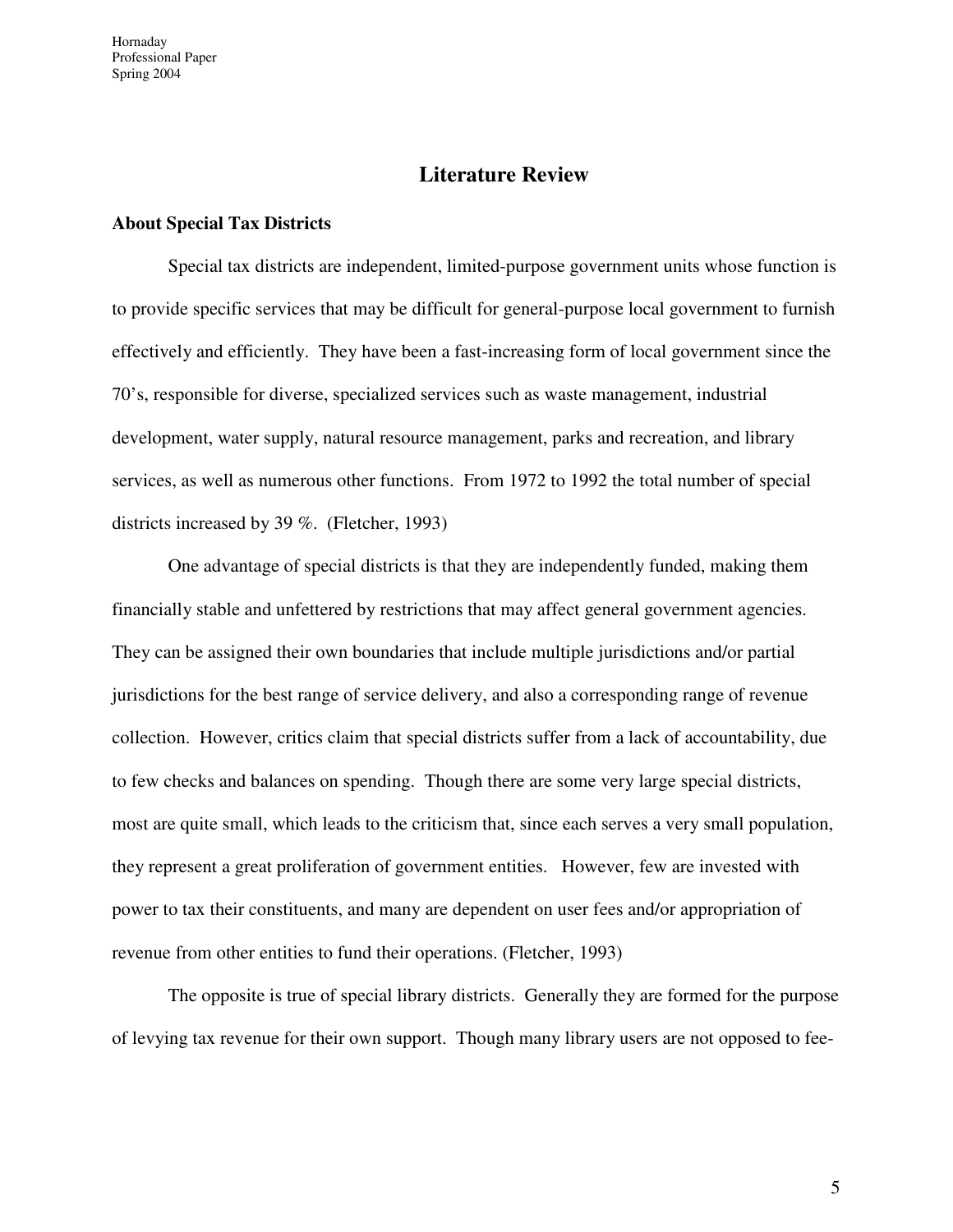based services, in some states the law itself limits the library's ability to charge fees and requires that library services be supported by applicable tax revenue. (Weatherby, 1990)

#### **Special Library Districts**

 The procedures for forming a special tax district to provide library services are set by law in those states that allow library districts. The process may involve public hearings, petition for a specified level of citizen support, or a referendum to establish a geographic service area and funding mechanisms. An unserved area may be designated to form a new district where no library services existed before. An established library may change from another type of governance to a special district. Multiple jurisdictions, with or without library service, may join to form a library district to bring services to all. Any of these processes involve surmounting opposition on several issues. If multiple library entities are consolidating to form a district, each administration may feel threatened by loss of their library's autonomy and identity. Local government officials may perceive this development as the erosion of their authority. When the formation of a new entity with the power to levy taxes involves voter approval, voters may be critical of new taxes and additional layers of government. (Brawner, 1993)

 Whether a special library district is a viable organization depends largely on what specific laws govern it, particularly in the area of funding. These laws vary widely from state to state. In some states the library tax rate is fixed until the voters approve an increase. In other states, reapproval is required by law at fixed intervals, which can be a drain on resources. An ALAendorsed model library district law recommended to state governments could promote uniformity and help ensure the perpetuation of financially stable libraries. (Brawner, 1993)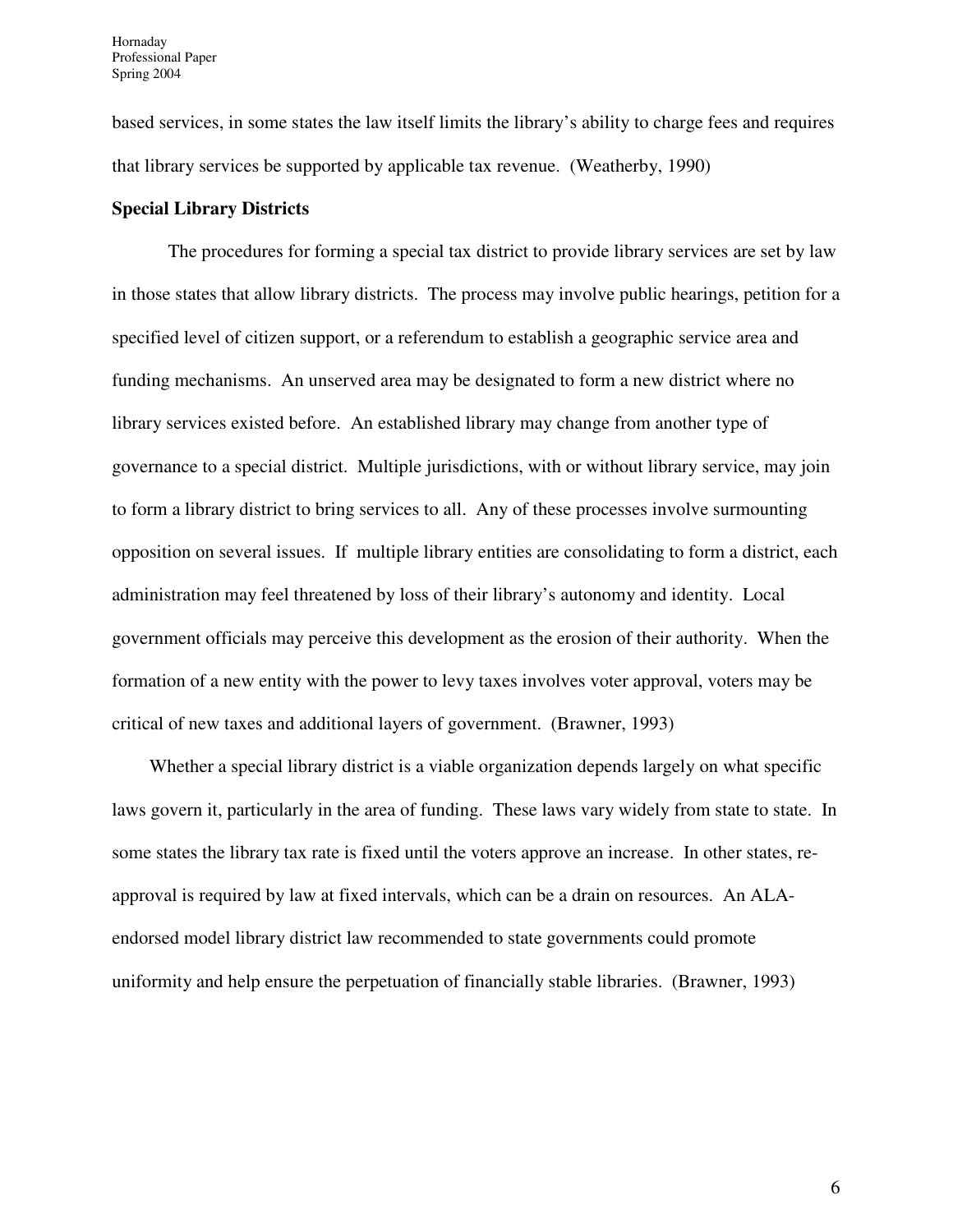From the administrative point of view, while the library district form of governance has definite advantages, it also has some disadvantages. Colorado's manual of guidelines "Forming Library Districts in Colorado" (Colorado State Library, 2001) summarizes these:

| Advantages                                                    | Disadvantages                                                       |
|---------------------------------------------------------------|---------------------------------------------------------------------|
| No competition for funding with city or<br>county departments | Added costs and responsibility for facilities<br>and administration |
| Autonomy in decision making and focus                         | Added legal responsibilities for compliance<br>and liability        |
| Stable funding and planning                                   | Funding increases depend on voter<br>approval                       |
| Greater accountability                                        | District formation requires work and<br>commitment                  |
| May result in higher funding                                  | Nobody to blame but yourself!                                       |

 As a special district, a library has guaranteed funding which provides autonomy and predictability. Without competition over revenue from other governmental units, revenue actually may be higher than for a library that is part of a larger government. Because a district is formed through a local vote, and revenue comes directly from local taxation, constituents who understand this may expect greater responsiveness from their library. Without a "parent" to blame or to depend on, the legal and financial responsibilities of operating an independent government agency takes great commitment from library staff, administration, and board of trustees. (Colorado State Library, 2001.)

Because of the added costs related to facilities and administration, library districts appear to be more expensive to run than other types of libraries. However, though these costs may be absorbed by city, county, or other government for their libraries, they are still incurred by, and attributable to, the library. Therefore the representation of lesser costs to run city, county, or other dependent libraries may be deceptive.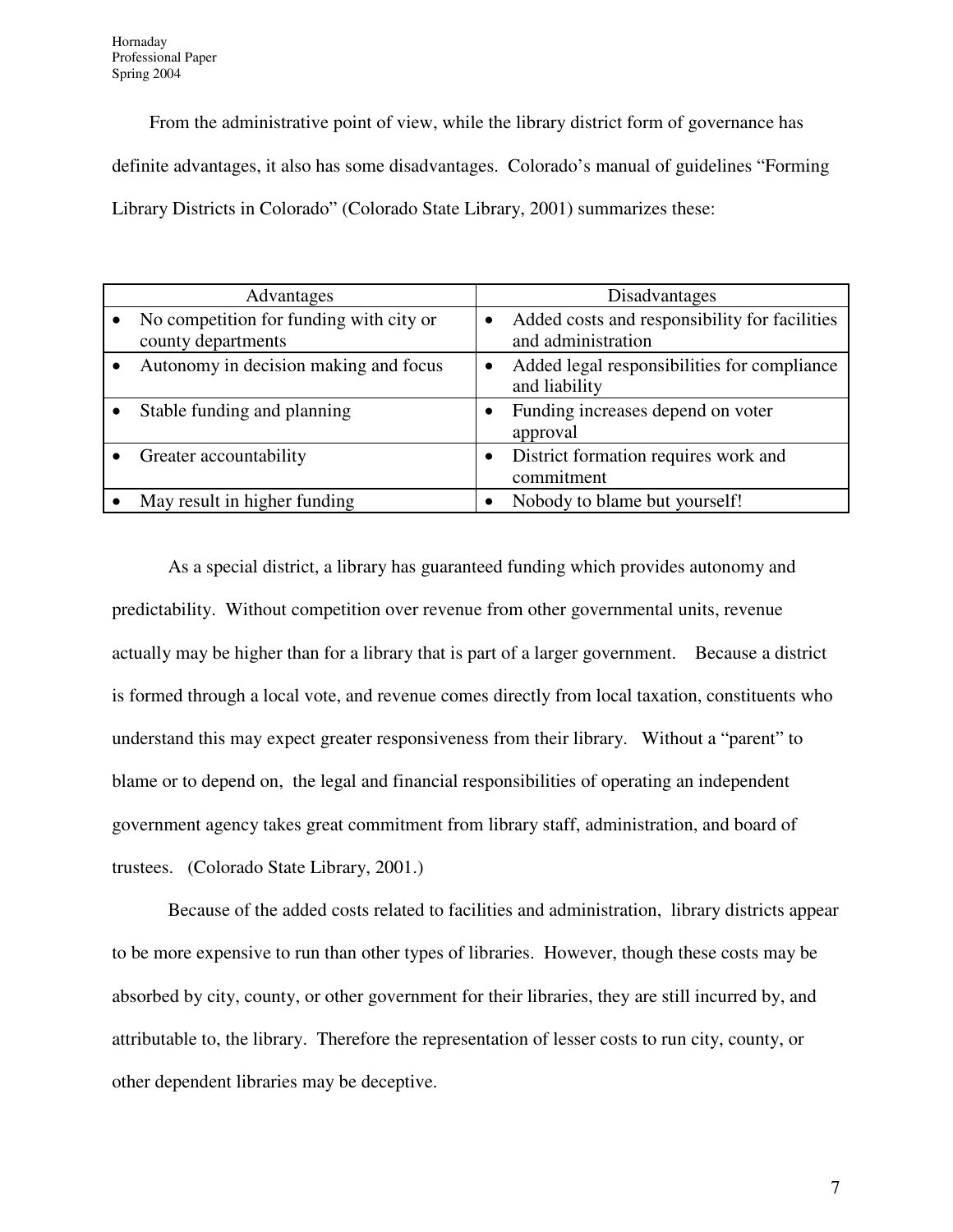Hornaday Professional Paper Spring 2004

#### **Can Library Districts Be Cost-Effective?**

Hennen (June/July 2002) suggests that in planning district formation, larger, possibly multi-jurisdictional, organizations would be most efficient, since administrative costs could be spread farther without increasing bureaucracy. However, the limited information available from previous research doesn't support this idea. In order to test the relative influence of organizational size on expenditures, Rhodes' study of Ohio metropolitan libraries compared the cost-effectiveness of multi-jurisdictional libraries versus comparable clusters of single library entities. For this study she used the most basic measure of library service, circulation of materials. Cost-effectiveness was determined by calculating the total cost of circulation-related service, using direct, indirect and administrative costs. From this information a cost effectiveness indicator was formulated consisting of the ratio of circulation cost per capita to circulation transactions per capita. The study concluded that there was no statistically significant difference between the comparison groups. Taken individually, the singlejurisdiction libraries scored slightly better in cost-effectiveness according to the parameters of the study. (Rhodes, 1999) This conclusion supports the idea that the many existing small library districts operate cost-effectively.

Some of Rhodes' sources pointed out that cost-effectiveness alone is not a good measure of real effectiveness, because lower costs may simply be a result of lower salaries, less professionalism, and other sacrifices of quality. Another source suggested that cost-effectiveness is not really possible for a governmental function "as heavily labor-intensive as public libraries." Though we don't have access to the full context of that remark, Rhodes believed that her study corroborated the statement. Rhodes also states that lack of accepted uniform standards and measures for libraries makes comparative study more difficult, though she observed that her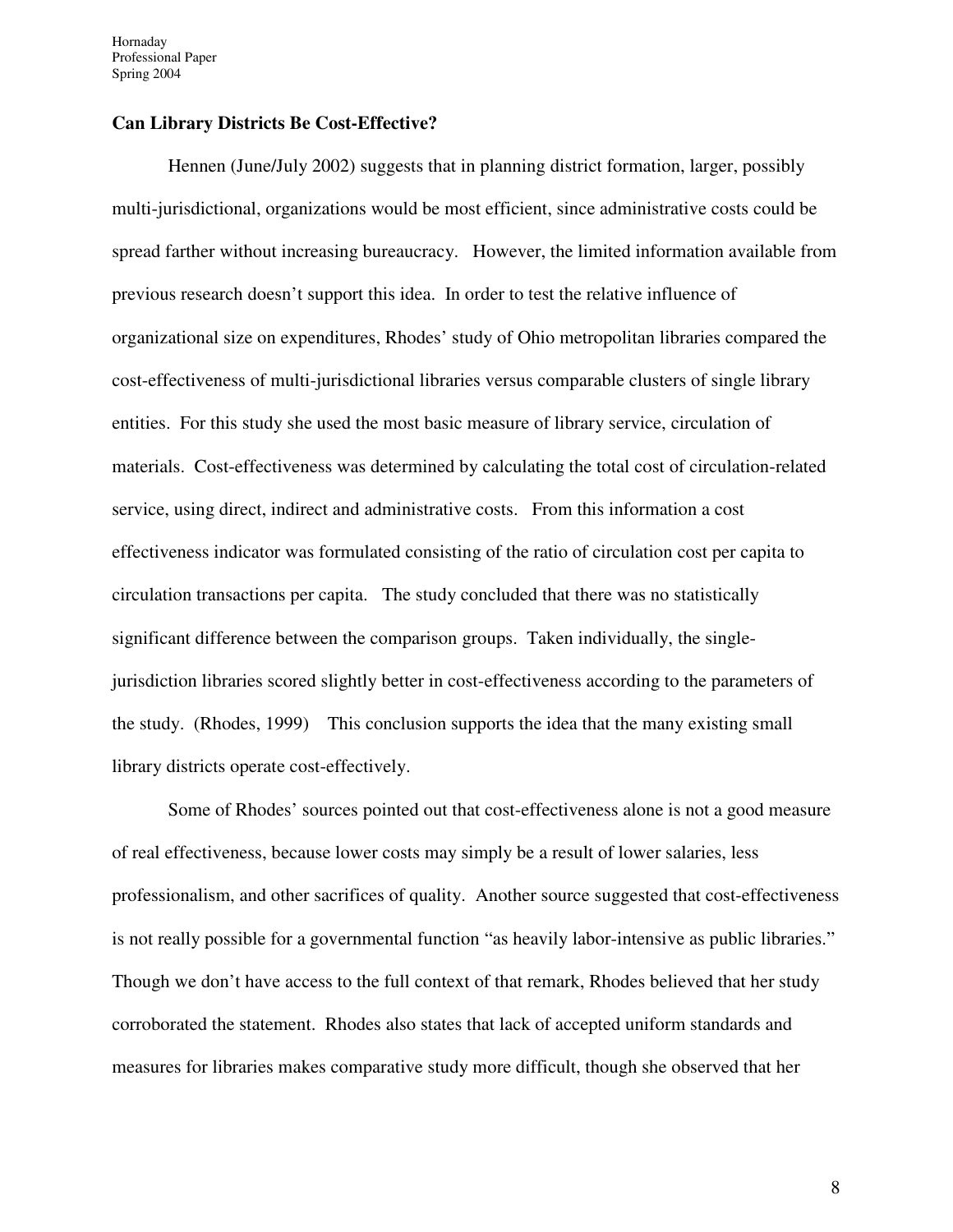Hornaday Professional Paper Spring 2004

subjects did share an understanding about utilization of measures. In spite of fears of data discrepancies among libraries, Rhodes found that the libraries in her study shared uniform practices and procedures for data collection, recording, and interpretation. Rhodes further concluded that effectiveness may be better defined in terms of "higher levels of services offered and greater access to better resources," rather than cost-effectiveness alone. Variables other than size and organizational structure, such as management practices and staffing levels, may be responsible for cost-effectiveness as well as other dimensions of effectiveness. (Rhodes, 1999)

 Another study shows that public suspicions about poor accountability and irresponsible spending in special district public libraries are not well founded. Songmin Ahn's 1995 study of Illinois libraries examined whether production costs vary with library governance structure and size, with the conclusion that district libraries do not have higher operating expenditures than other types. Ahn's observation was that district libraries maintain spending levels for collection materials comparable to other library types, even though they have additional administrative and infrastructure costs. District libraries appear to compensate by spending less on staff. The district structure allows boundaries to be set to include all those who use, or potentially could use, the library, and all are taxed for library services, eliminating the drain of use by non-payers. Because larger districts can utilize economies of scale and eliminate the expense of serving freeriders, their spending levels are similar to other library types and they produce the same range of services. District libraries are the most financially flexible and politically responsive of all library types because they depend directly on local support, and this actually makes them more accountable. Even when tax support is low, some districts have the autonomy to institute supplemental user fees, and to pursue funding from other entities. This study concludes that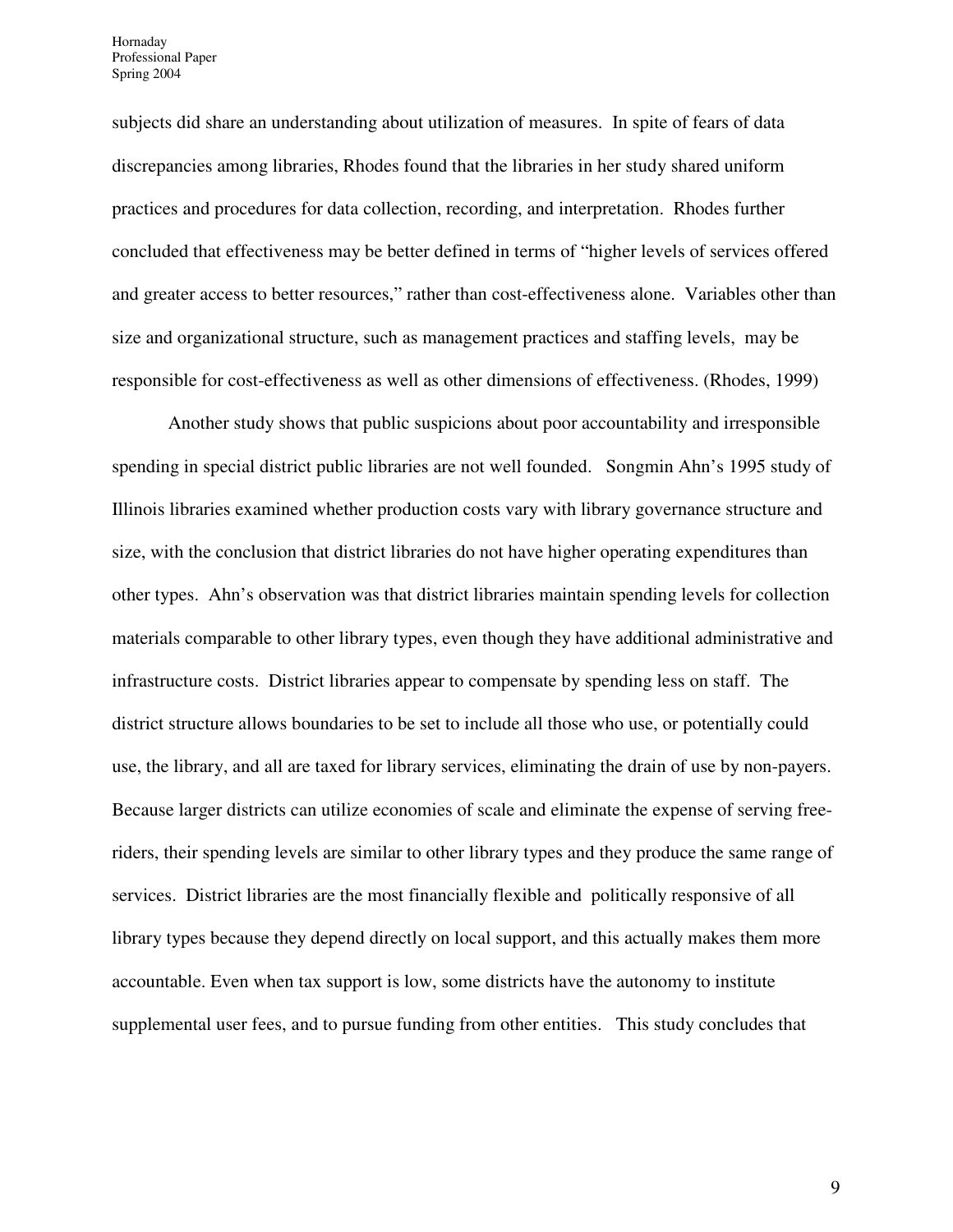formation of special library districts will continue to be a viable option for localities that wish to establish a new library, or to perpetuate and develop an existing library. (Ahn, 1995)

#### **Standards and Performance Measures**

From the standpoint of the public, what standards or measurements demonstrate effectiveness in a public library? Library standards have excited much criticism from library professionals and others, partly because libraries don't utilize standards in the same way as other professions. They are often viewed as minimum standards, i.e. standards of adequacy, rather than standards of excellence. One of the primary uses of standards is justification for funding aid for libraries that fail to measure up to the minimum. However, this failure is most often met with supreme indifference from the public. (Rohlf, 1982)

While most of the individual states have formulated minimum standards for public libraries, and the American Library Association (ALA) publishes guidelines and standards for various areas of library service and operations, there is currently not an accepted set of standards with which to measure the general effectiveness of public libraries.

John Moorman's 1996 study compared state standards to see whether there is a national consensus about measures of library performance. Using standards documents from twentythree states, Moorman's comparison is based on four measures: hours of service, library resources (volumes in the collection), staff, and operating budget. He concluded that there are almost as many approaches to evaluation as there are states in the nation, even in using these numerically based measures. Standards were established by states for a variety of reasons, primarily to serve as eligibility criteria for state and federal aid, as benchmarks of minimum performance, or simply to serve as guidelines for library development. Though states often used standards of other states as resources in developing or revising their own standards, they were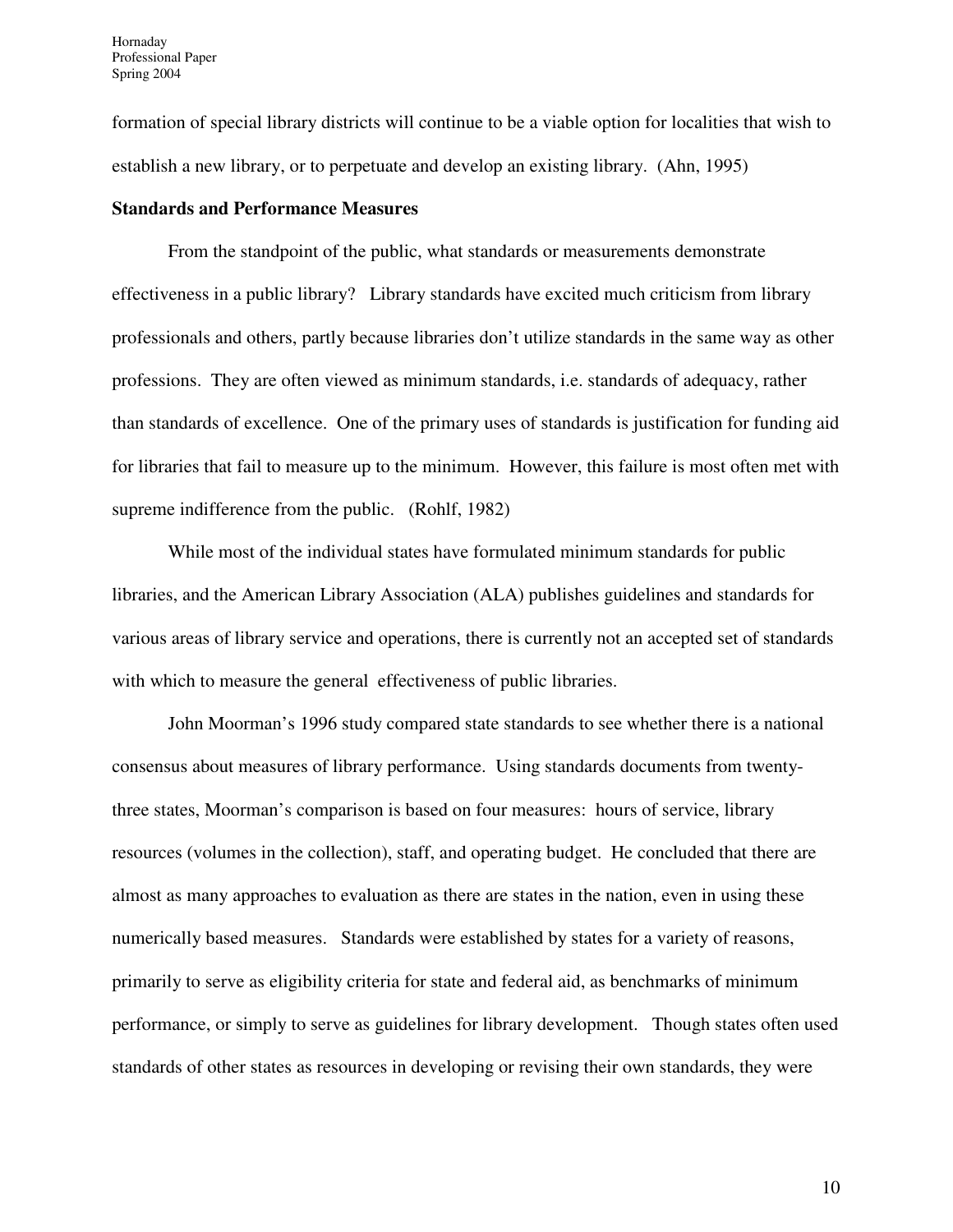not likely to adopt the same standards as another state. State standards were established primarily to address local in-state needs, not to contribute to a nation-wide scheme of standards. Moorman's ultimate conclusion was that the standards established by the individual states have little in common with one another, as well as little application to a nationwide assessment. What they do reflect is the general condition of libraries in each state, and also the political realities of their local existence. (Moorman, 1997)

Prior to the nineteen-seventies, public library standards published by ALA were based on professional opinion rather than empirical measures. In the early seventies the Public Library Association Standards Committee concluded that a new approach should be taken toward library performance, with the idea that evaluation of library performance should be based on user experience and satisfaction, rather than on preconceived numerical standards. The Committee developed a series of twelve performance measures intended to quantify local use of services and customer satisfaction. By utilizing percentages and per capita calculations, they enable comparisons among entities of different sizes on the state and national level, as well as locally. (Rohlf, 1982)

 Detailed procedures for data gathering and analysis utilizing recommended measures are continually being revised and published by ALA. They are intended to function as a process for libraries to engage in self-evaluation and planning, rather than presenting goals for attainment. These measures and definitions were published in Output Measures for Public Libraries: a

Manual of Standardized Procedures, American Library Association, 1987.

- Title fill rate: how many requests for specific titles are satisfied during the user's visit.
- Browsing fill rate: the proportion of browsers who find something of interest in the collection, without searching for something specific.
- Subject and author fill rate: how many requests for information on a subject or by an author are filled during the user's visit.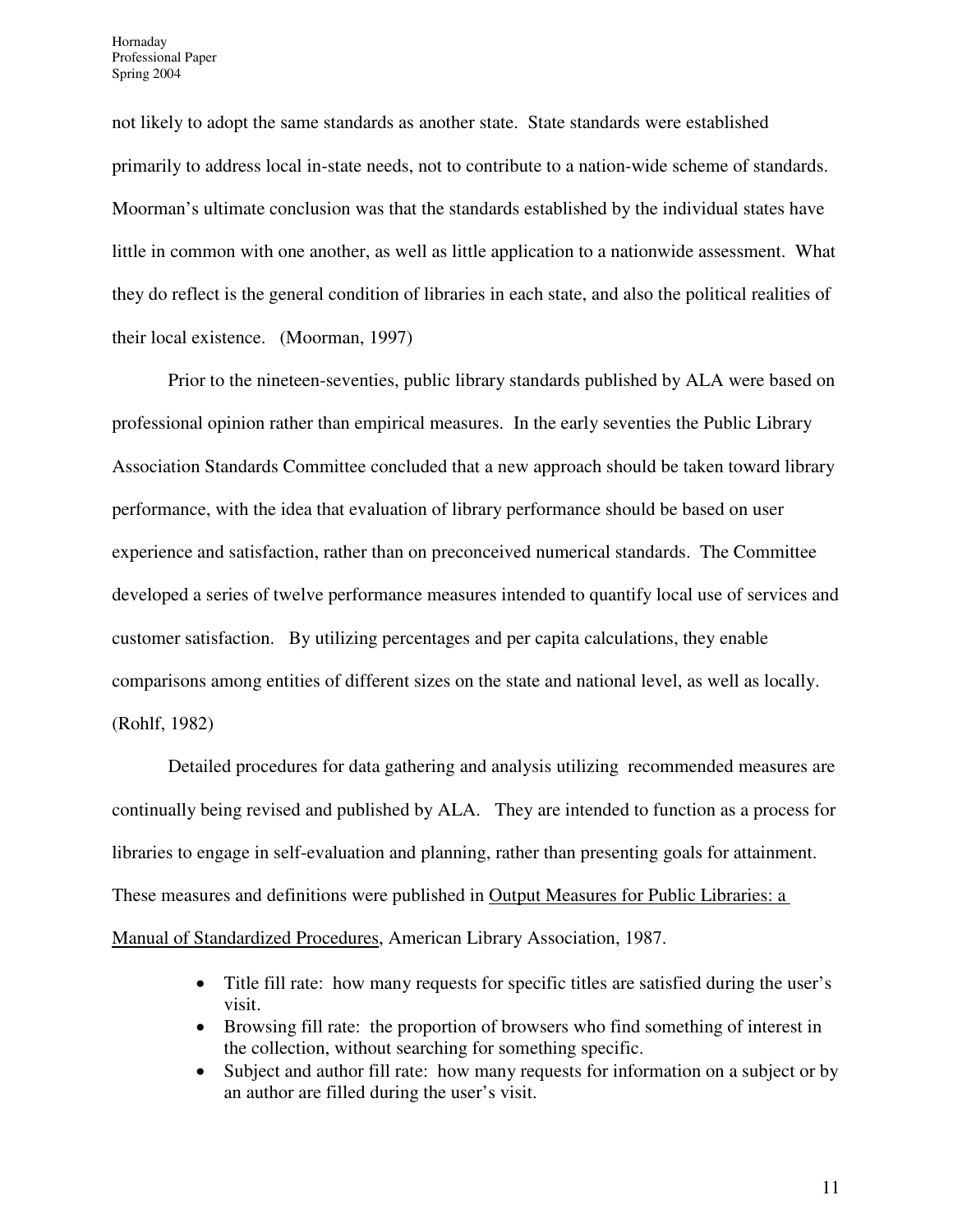- Reference transactions per capita: reference questions asked per person by the service population.
- Reference completion rate: staff's estimate of the proportion of reference questions asked that were completed on the day they were asked.
- Circulation per capita: the average number of items checked out by each member of the service population.
- In-library materials use per capita: number of materials used in the library, without being checked out, per person in the service area.
- Annual library visits per capita: average number library visits per person in the area served.
- Registration as a percentage of population: the proportion of the people in the service area who are registered to have library cards.
- Collection turnover: average annual circulation per physical item held.
- Program attendance per capita: number of people attending programs per person in the area served.

Each year the U.S Dept. of Education's National Center for Education Statistics (NCES) conducts the Federal and State Cooperative System's (FSCS) survey of public libraries to collect statistics about public libraries in the United States. Data gathered includes figures such as size of service population, number of annual library visits, circulation, and collection size, which can be used to calculate some of the recommended measures listed above. This survey is a census of all libraries, conducted through the state library agency of each state. Response is tied to federal Library Services and Technology Act (LSTA) funding distribution. Concerned about getting their fair share of federal funds, state library agencies mandate that individual libraries keep the records necessary for the completion of this survey.

 Though the FSCS survey gathers a substantial amount of information, some important core library services are not well addressed, such as programming and technology-related services. Altman and Hernon suggest that libraries complement quantitative measures with surveys, focus groups, and other customer feedback to assess quality and reputation, with the idea that customer opinion is the real barometer of quality. Their description of effectiveness is that it "encompasses the relationship between the library and its clientele, is often defined in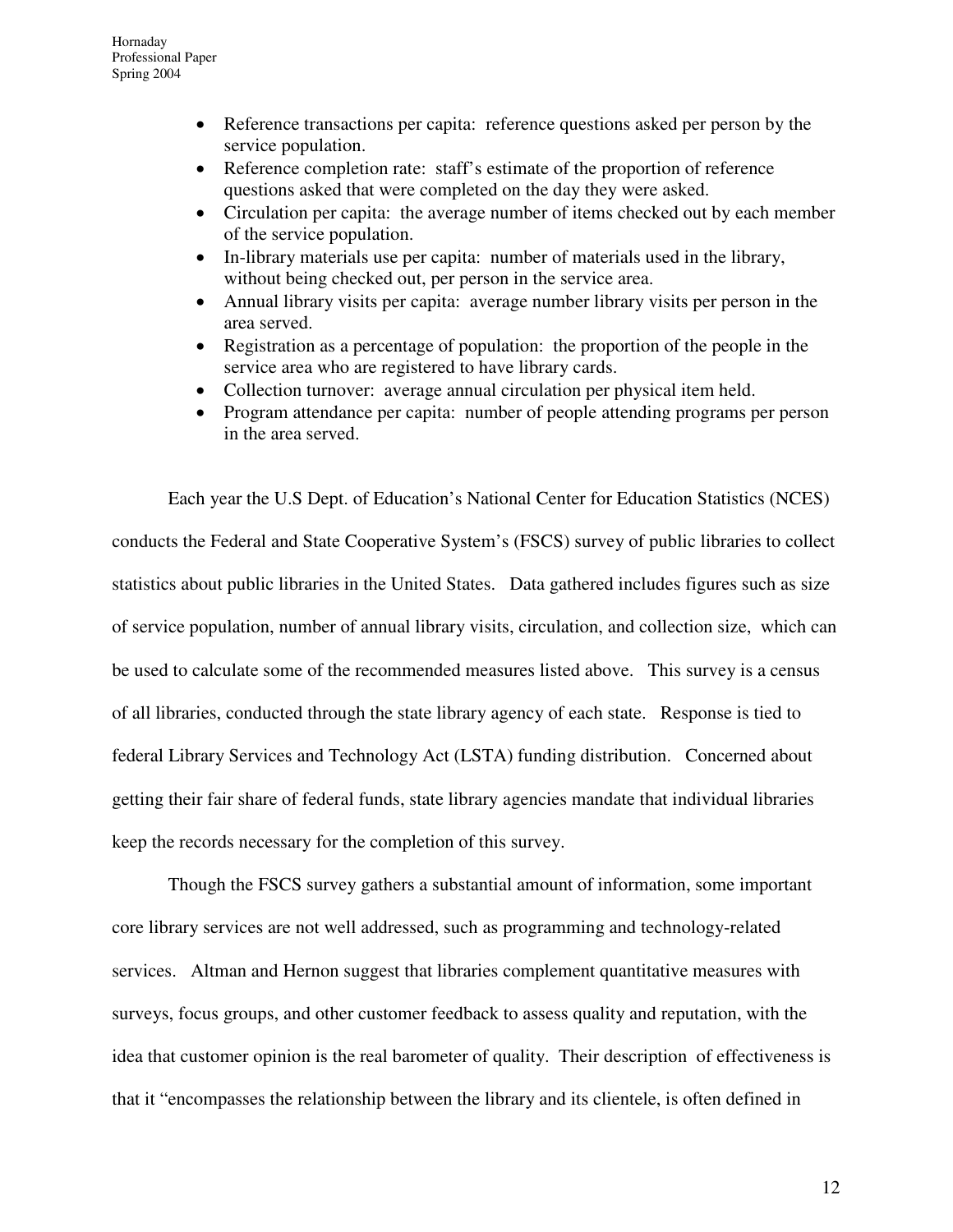terms of customer expectations and the need for the organization to meet or exceed these expectations, involves the long-term, general examination of these expectations, and creates a reputation that will become known to the library's community and funders." (Altman, Hernon, 1998) However, these complementary measures address library performance strictly at the local level without a basis for comparison to other libraries, or to state, national, or international standards.

#### **Research Design**

This study attempts to compare the effectiveness of public library tax districts with other types of public libraries using data about services, technology, and operating funds. If library districts produce a greater advantage for the public over other types of library governance, perhaps district formation should be promoted by library leadership as a means of creating and supporting better libraries.

 This study utilizes data from the FSCS survey, as calculated to produce per capita and percentage measures, producing some of the measures recommended by PLA. To follow the recommendations of Altman and Hernon, as well as ideas about measures promoted by PLA, the study uses an original survey of public libraries to gather information about services and other aspects of the library not included in the FSCS survey. Because there is not a widely accepted set of performance standards for public libraries, library districts and dependent libraries must be compared to one another, rather than to a set of benchmarks, in order to determine their relative effectiveness.

#### **Sample Design**

A disproportionate, stratified random sample of public libraries nationwide was used as the target of the study. The independent variable is the libraries' governance structure, i.e.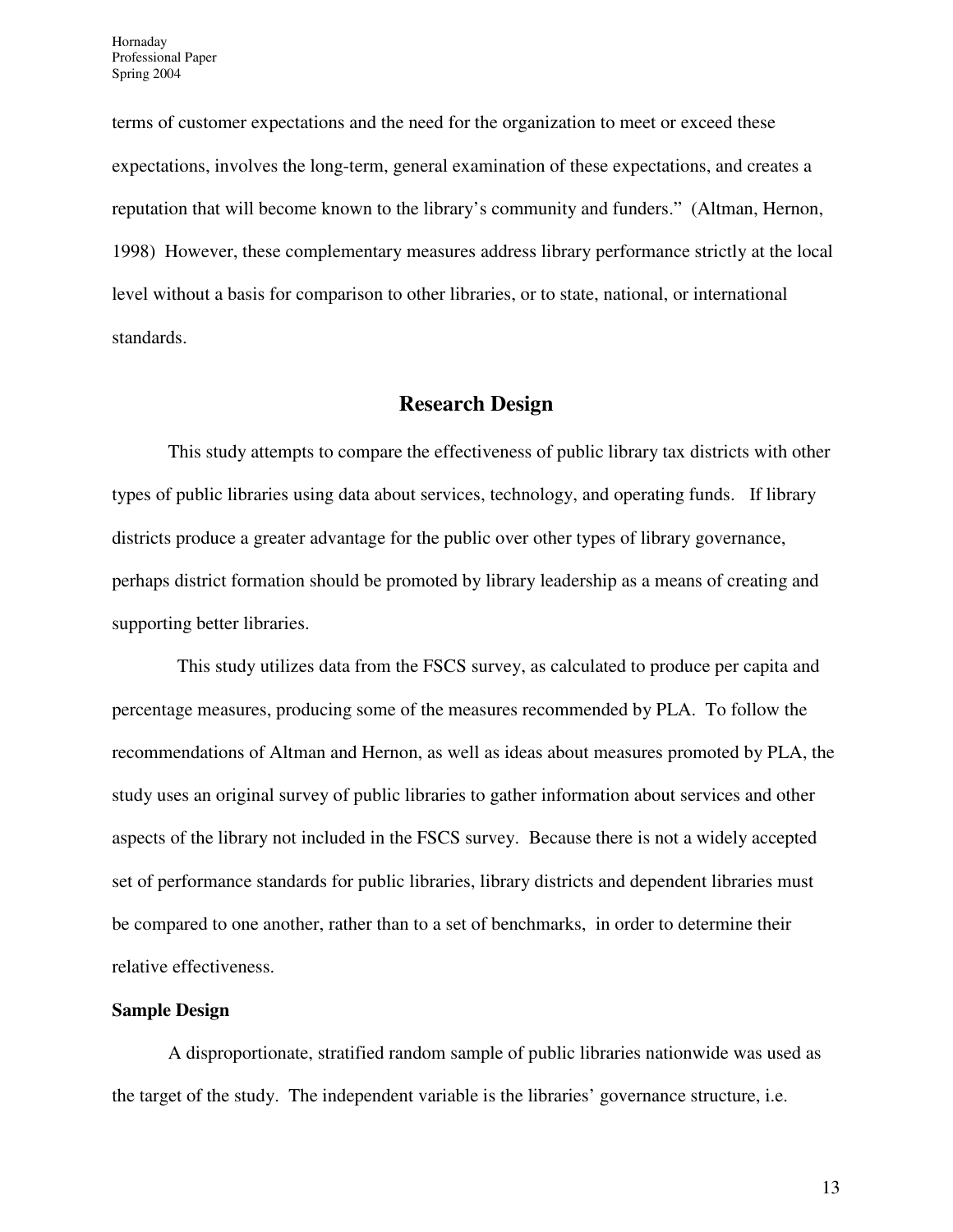library district versus other governance type, while the dependent variables are the various quantitative and surveyed measures. The sample is broadly stratified by size of service population, with most libraries serving relatively small populations, in order to allow for comparison of small library districts with small dependent libraries, and large library districts with large dependent libraries. This study focuses primarily on services, technology, and financial data about income and expenditures, and does not attempt to incorporate organizational variables such as characteristics of management and administration.

The original sampling frame for this study consists of 9129 public libraries that responded to the FSCS survey in the year 2001, the most recent year for which data is available. Of these, approximately 9%, are special library tax districts, while the rest are municipal (55%), county/parish (11%), multi-jurisdictional (5%), non-profit agency (15%), or other (2%, primarily Pennsylvania commonwealth libraries). School libraries, combined school/public libraries, tribal government libraries, and those with other or undetermined legal basis, as indicated in the FSCS survey, are eliminated from the sampling frame, as their governance does not pertain to the interest of this study. (NCES, June 2003)

The distribution of libraries by service population is extremely skewed toward lower population levels, with very few libraries serving large populations. (Lakner, 1998) FSCS data shows that 45% of all public libraries serve populations of under 5000, and 76% serve populations under 20,000, while only .3% serve populations of 1,000,000 or more. Special library districts have similar statistics: 66% serve populations under 20,000, while only five library districts (.6% of the 771 included in the FSCS) serve populations over 500,000, and only two (.3%) serve populations over one million (Las Vegas – Clark County Library District and King County Library District in Seattle). Of the non-district libraries, 69% serve populations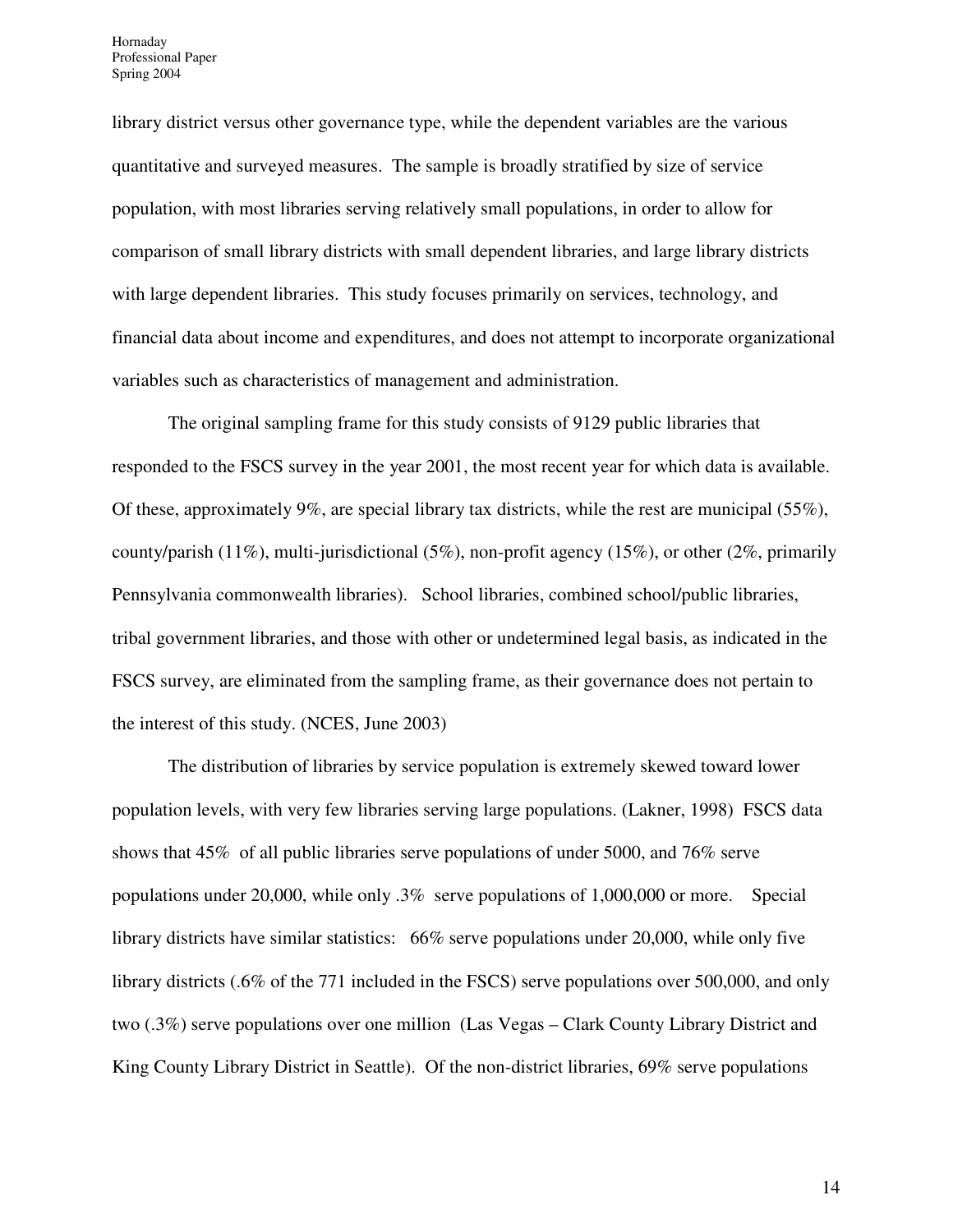under 20,000, while only .9% serve populations over 500,000 and only .3% libraries serve populations over 1,000,000. (Data from FSCS Survey, 2001, via Bibliostat Connect.)

Estabrook and Lakner's 1995 survey of attitudes of local government toward public libraries, as well as Hennen's annual library evaluation process, both utilize stratification of library groups by size of their service population for differing reasons. Hennen uses a percentile ranking of libraries to weight his scores, so that smaller libraries can be equitably compared to larger ones. Lakner's discussion of sampling design for his study described a random sample of equal numbers of libraries divided between two population strata in order to group libraries by the size of population served.

Lakner (1998) comments that larger libraries tend to have more variation among themselves than smaller libraries, and that there are also wide variations between larger and smaller libraries. Based on the recommendations in Lakner's study of sampling for library surveys, libraries serving a population over 500,000 will be eliminated from this study as being atypical of the general universe of libraries; the largest libraries have their own political and practical problems that are not generalizable to each other or to the rest of the library community. Lakner and Estabrook's 1995 study also omitted libraries serving populations less than 2500; however, this would eliminate over one third of all municipal libraries. For purposes of the current study, small libraries are included, because as a group they constitute a significant part of the library universe, and because they are the group that perhaps stand to benefit most by becoming independent districts, possibly through consolidation with other small libraries. These parameters produce a sampling frame of 771 library districts and 7761 libraries of other types.

I considered using a sample only from the nineteen states that allow library district formation, but decided against this. When the legal environment is structured to allow districts,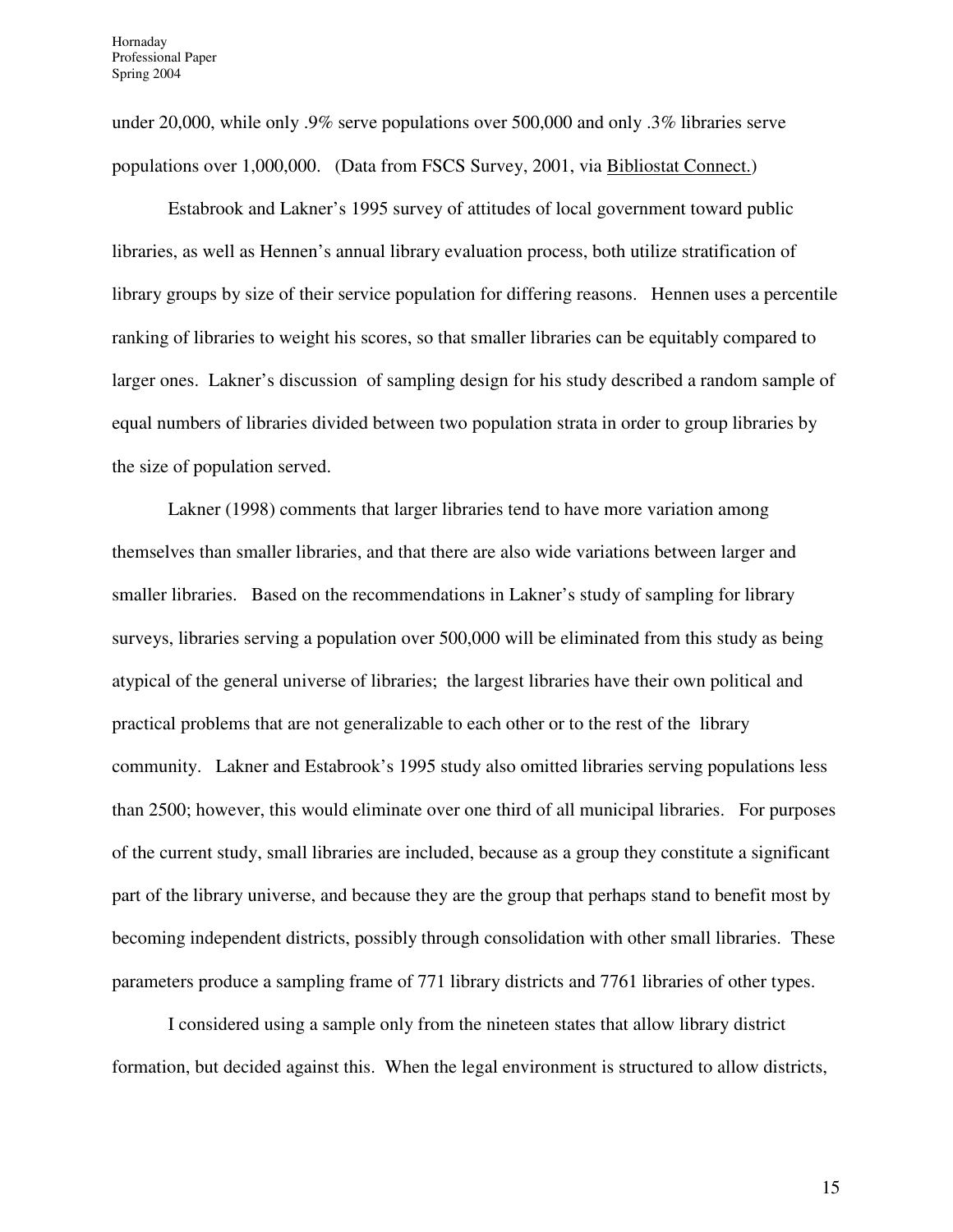the law may give them advantages, while states with no districts may have a more favorable environment for non-district operation. I also considered omitting the 893 libraries that reported having no electronic services in 2001 and the 345 with no internet access, but decided against it, since they may have advanced in technology since then. Also, the use of technology, or lack of it, is an important point of comparison in evaluating services.

This study uses a random sample of 200 library districts and 200 dependent public libraries as being manageable for the time frame and resources available. This sample represents 26% of the group of district libraries, and 2.6% of the non-district libraries. Before selecting the sample units, the adjusted sampling frame is divided into the group of library districts and the group of dependent libraries within the parameters stated above. Then, based on Lakner's information, these groups are divided into two population strata, those serving populations under 20,000, and those serving populations from 20,000 to 500,000. Each sample is randomly selected from these two population strata, resulting in four sample groups:

- 100 library districts serving populations under 20,000
- 100 dependent libraries serving populations under 20,000
- 100 library districts serving populations from 20,000 to 500,000
- 100 dependent libraries serving populations from 20,000 to 500,000

The sampling frame is available through Bibliostat, a commercial service which provides a searchable interface and filtering mechanisms to enable statistics from the FSCS survey and other library sources to be analyzed. Libraries were selected for the sample using lists of computer-generated random numbers to select libraries from numbered alphabetical lists of library names.

#### **FSCS Measures**

The FSCS data used for this study consists of the following measures: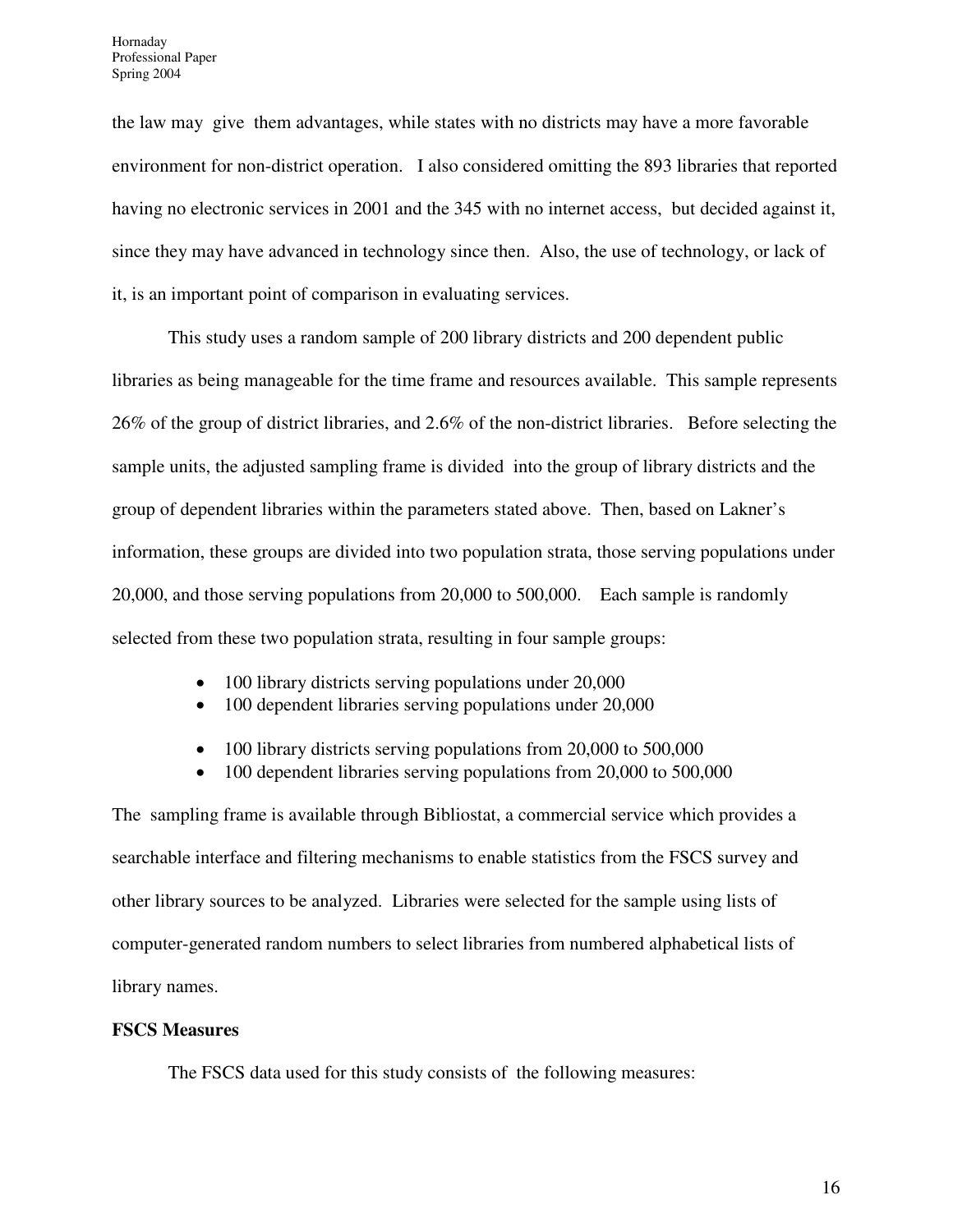#### *Services:*

- circulation turnover of materials (how much of the collection is actively used)
- circulation per capita (the amount of materials checked out per person in the population)
- library visits per capita (the number times each member of the population visits the library)
- collection size per capita (how many materials are provided by the library relative to the population)

#### *Expenditures:*

- collection expenditures per capita
- $%$  of operating expenditures on the collection
- % of operating expenditures on staff

#### *Income:*

- operating income per capita
- local government income per capita
- % of operating income from local government ( as opposed to other sources)

These measures show effectiveness through evidence of how much library services and materials are used, as well as levels of income and expenditures, in relation to the group of people served. Collection turnover, circulation per capita, and library visits per capita (as a measure of the number of people who use library services) are measures recommended by PLA. Because these figures are ratios related to the size of the population served, they allow for comparisons to be made between libraries of varying sizes. (Rohlf, 1982) Since there are no universal library standards, library groups will be compared to one another, rather than to a benchmark.

#### **Supplemental Survey**

In addition to quantitative data from the FSCS survey, this study used a questionnaire to gather information not otherwise available about the sample libraries. The survey questionnaire consists of nineteen questions divided into the categories of funding, technology, and services. Questions require a variety of answer types: yes or no, number amounts, rankings (from very positive to very negative), and lists of options of which any number can be chosen. Option lists include "none" and "other" where more options can be written in. Questions address basic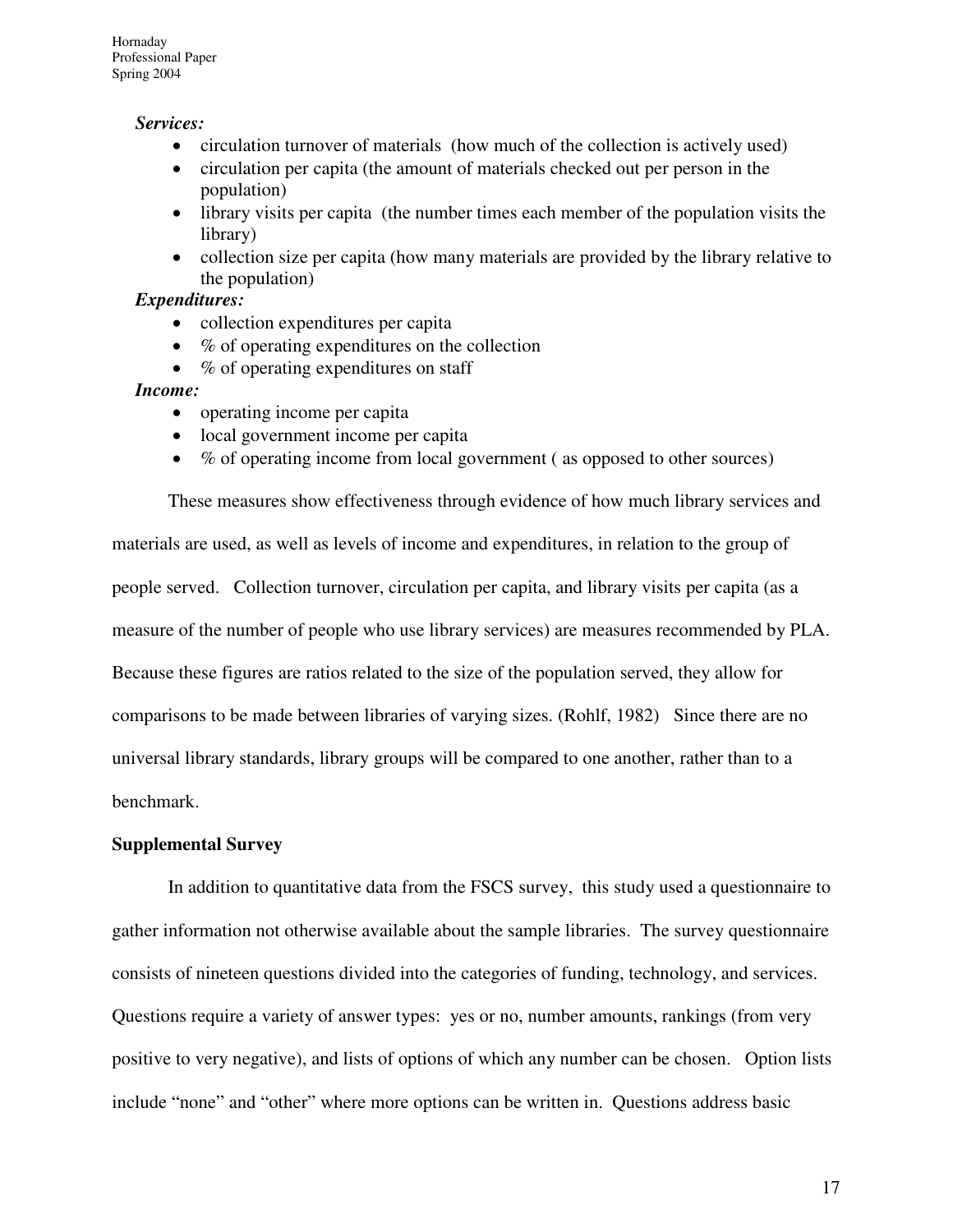library services that could be offered in even the smallest libraries, as well as planning, staffing, and technology. Some questions address similar information in different ways, such as the number of programs for an age group, and the types of services for age groups. The survey is addressed to the library director, but may well be filled out by other members of library staff. Completing the survey should only take a few minutes for a knowledgeable staff member; there are no calculations or text writing required.

The survey was conducted primarily through email, with twenty-seven printed surveys mailed to libraries for which no email addresses could be found. For those email messages which "bounced" back as undeliverable, follow-up research was performed immediately to find a deliverable email address, or an accurate postal address. The resources used to identify email and postal addresses were state library websites where directories of all public libraries in the state are published, web sites of individual libraries, www.publiclibraries.com, and the ALA Directory of American Libraries. The sample libraries were offered several options for response, i.e. replying to the emailed survey questionnaire, completing the survey at an online web site, printing the survey from the email and faxing or mailing it at their own expense. An electronic copy of the completed study was promised to participants, but no other incentives were offered.

The total response rate of the survey was 41%. While some researchers recommend a survey response rate of at least 70% for statistical accuracy, a RAND study on electronically conducted surveys found that response rates were typically much less than this, ranging from 7% to 44% for web surveys, and from 6% to 68% for email surveys. This study notes that response is better to surveys that employ multiple modes, and that the use of conventional mail, especially for longer or more complicated surveys, elicits a better response than electronic methods. The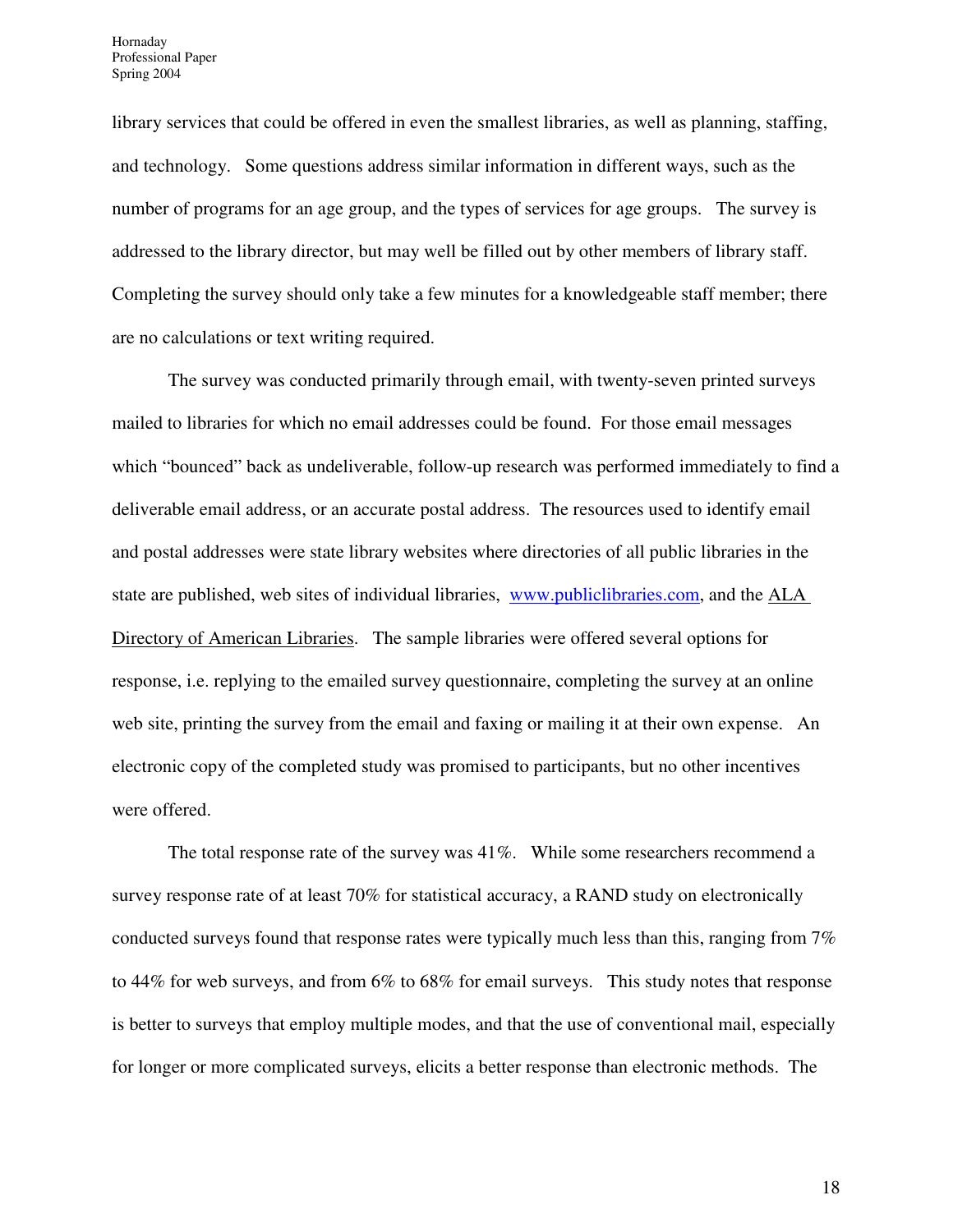data about surveys conducted since the mid-eighties in the RAND study indicates that the use of random samples for electronic studies does not generally receive a high response rate. (Even RAND employees had only a 44% response to a study for which they were the target group!) (Schonlau, 2002)

Ninety-eight responses were submitted online, while fifty-five were sent as email replies, and the remaining eleven were mailed or faxed. Response was distributed among the sample groups as follows:

| $\blacksquare$<br>π. | Library districts $\langle 20,000 \rangle$ population<br>Dependent libraries <20,000 population | 39 (39%)<br>30 $(30\%)$ |
|----------------------|-------------------------------------------------------------------------------------------------|-------------------------|
| $\blacksquare$       | $\blacksquare$ Library districts >20,000 population<br>Dependent libraries $>20,000$ population | 49 (49%)<br>46 (46%)    |
|                      | Total:                                                                                          | $164 \quad 41\%$        |

#### **Sample Population and Survey Respondents**

The response rate (41%), although not unusual, raises issues as to whether the responding libraries differed from the non-responding libraries in a way that would affect the findings. Because the sample was drawn from the libraries in the FSCS dataset, the author had information about some characteristics for all members of the sample, respondents and non-respondents alike.

Table 1 compares respondents and non-respondents in terms of size of population served. With the exception of the large library districts, responding libraries are remarkably similar to sample libraries on this variable. There were no statistically significant differences between respondents and the total sample on this characteristic with respect to any of the library groups (large districts, large dependents, small districts, small dependents).

*Sample:* Overall, the sample of small library districts serve a larger population than the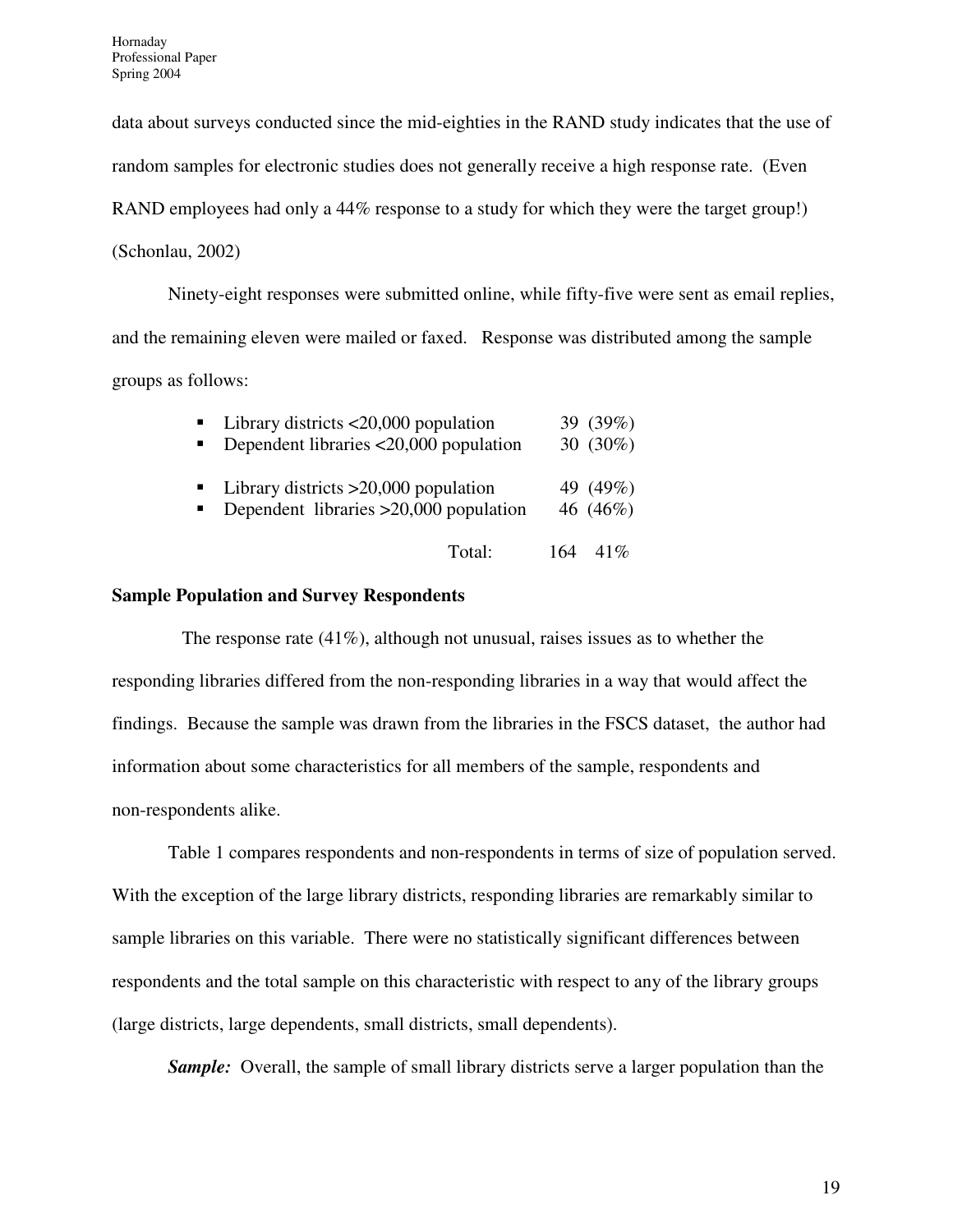group of small dependent libraries, while the large districts serve a smaller population than large dependent libraries. While the sample is broadly distributed among the fifty states, library districts obviously are restricted only to the nineteen states where they are legally allowed, and therefore are somewhat more concentrated. Illinois is represented by 73 cases (28 large, 45 small), while 36 are from Michigan (17 large, 19 small), and 31 are from Kentucky (21 large, 10 small). Among the dependent libraries, California and Texas are represented by 11 large libraries each, while other states range from 1 to 8 representative cases.

*Survey Respondents:* The population served by responding library districts is considerably larger than that served by dependent libraries. Responses were well distributed among the states, with most states represented by one case only. The highest concentrations of non-district respondents were in New Jersey with six cases, and in Texas and California with five cases each. Library district respondents were most concentrated in Illinois with thirty-seven cases, and Michigan with ten cases. ( Illinois has over three hundred library districts, by far the most of any of the states.)

| <b>Table 1: Library Types and Population Served</b> |              |                          |                                                 |                          |  |  |  |  |  |  |
|-----------------------------------------------------|--------------|--------------------------|-------------------------------------------------|--------------------------|--|--|--|--|--|--|
|                                                     |              | <b>Sample</b>            | <b>Respondents to Author's</b><br><b>Survey</b> |                          |  |  |  |  |  |  |
|                                                     | $\mathsf{n}$ | <b>Population Served</b> | n                                               | <b>Population Served</b> |  |  |  |  |  |  |
| Large<br><b>Libraries</b>                           |              | Mean (SD)                |                                                 | Mean (SD)                |  |  |  |  |  |  |
| <b>District</b>                                     | 100          | 70,069 (86,638)          | 49                                              | 102,407 (165,250)        |  |  |  |  |  |  |
| $t = -1.569$                                        |              |                          |                                                 |                          |  |  |  |  |  |  |
| Dependent                                           | 100          | 79,942 (87,092)          | 46                                              | 80,617 (76,176)          |  |  |  |  |  |  |
| $t = -0.045$                                        |              |                          |                                                 |                          |  |  |  |  |  |  |
| <b>Small</b><br><b>Libraries</b>                    |              |                          |                                                 |                          |  |  |  |  |  |  |
| <b>District</b>                                     | 100          | 7,570 (5,403)            | 39                                              | 7,819 (5,414)            |  |  |  |  |  |  |
| $t = -244$                                          |              |                          |                                                 |                          |  |  |  |  |  |  |
| Dependent                                           | 100          | 5,196 (5,021)            | 30                                              | 6,056 (5083)             |  |  |  |  |  |  |
| t= -.821                                            |              |                          |                                                 |                          |  |  |  |  |  |  |

Source: Population data from 2001 FSCS Survey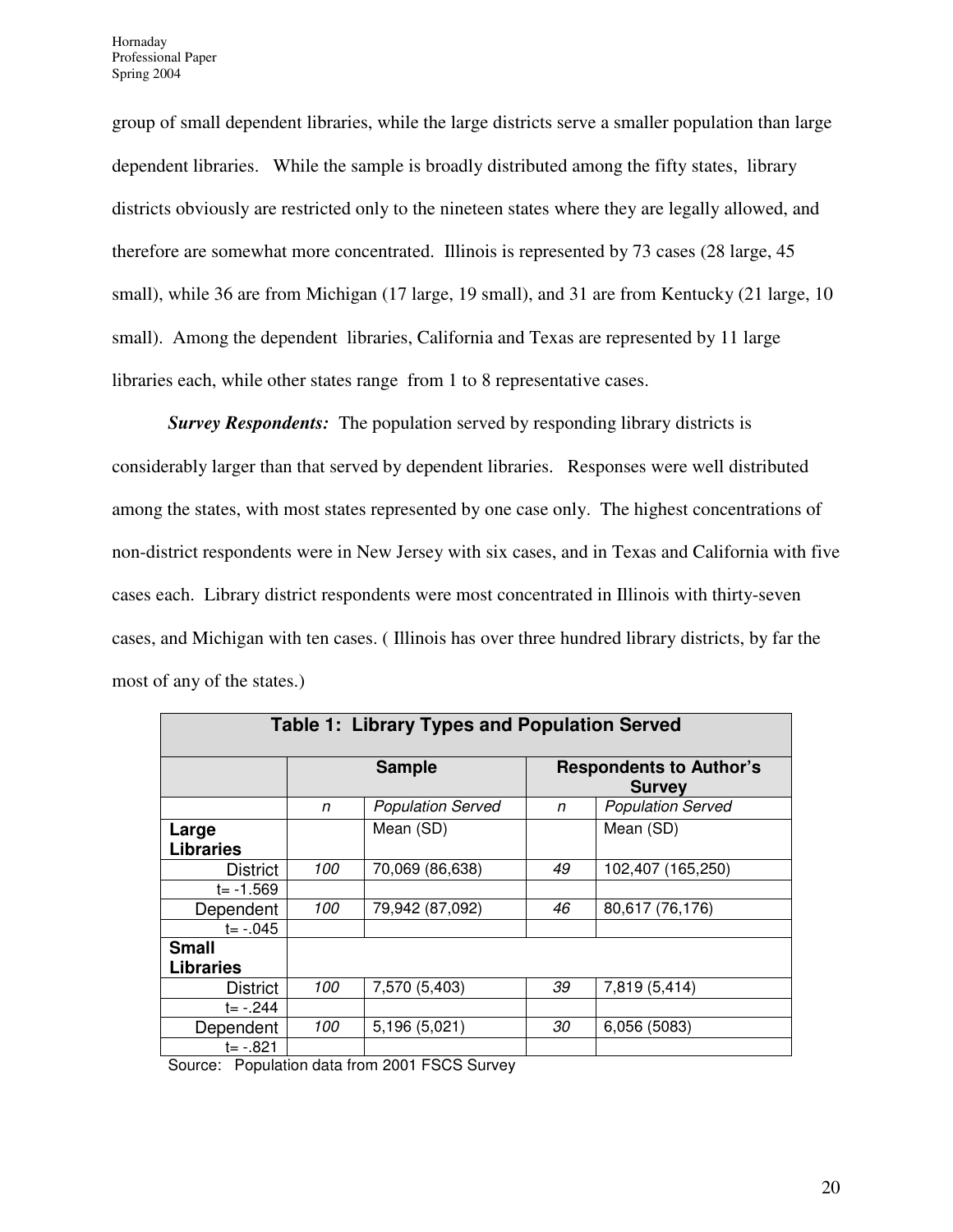Hornaday Professional Paper Spring 2004

Due to the small sample size and low response rate, caution must be used in generalizing the results of the author's survey to the population of all libraries. However, the results raise interesting questions, and perhaps give leads for further exploration. Some of the survey data corroborate the FSCS data, as well as conclusions of previous studies. Response was higher in the large libraries of both types, and in the combined groups of library districts. The group of small dependent libraries displayed a considerably lower response rate than the other groups, and this condition may have skewed the comparisons in their favor. One possibility about this group may be that the small dependent libraries who responded to the survey are also more active and responsive to their communities, and therefore display higher effectiveness. Nevertheless, the differences in response rate between small dependent libraries and small districts was not statistically significant (p.=.181). There is no evidence that a response bias favoring effective libraries would not affect all library groups equally. In any event, it seems apparent that there are some small libraries out there that are performing well and are rightfully proud of themselves.

#### **Library Services**

Table 2 compares independent and dependent libraries on basic service measures. These service measures indicate how much the collection is used, how many people use the library, and the level of resources available for people in the service population. Collection and circulation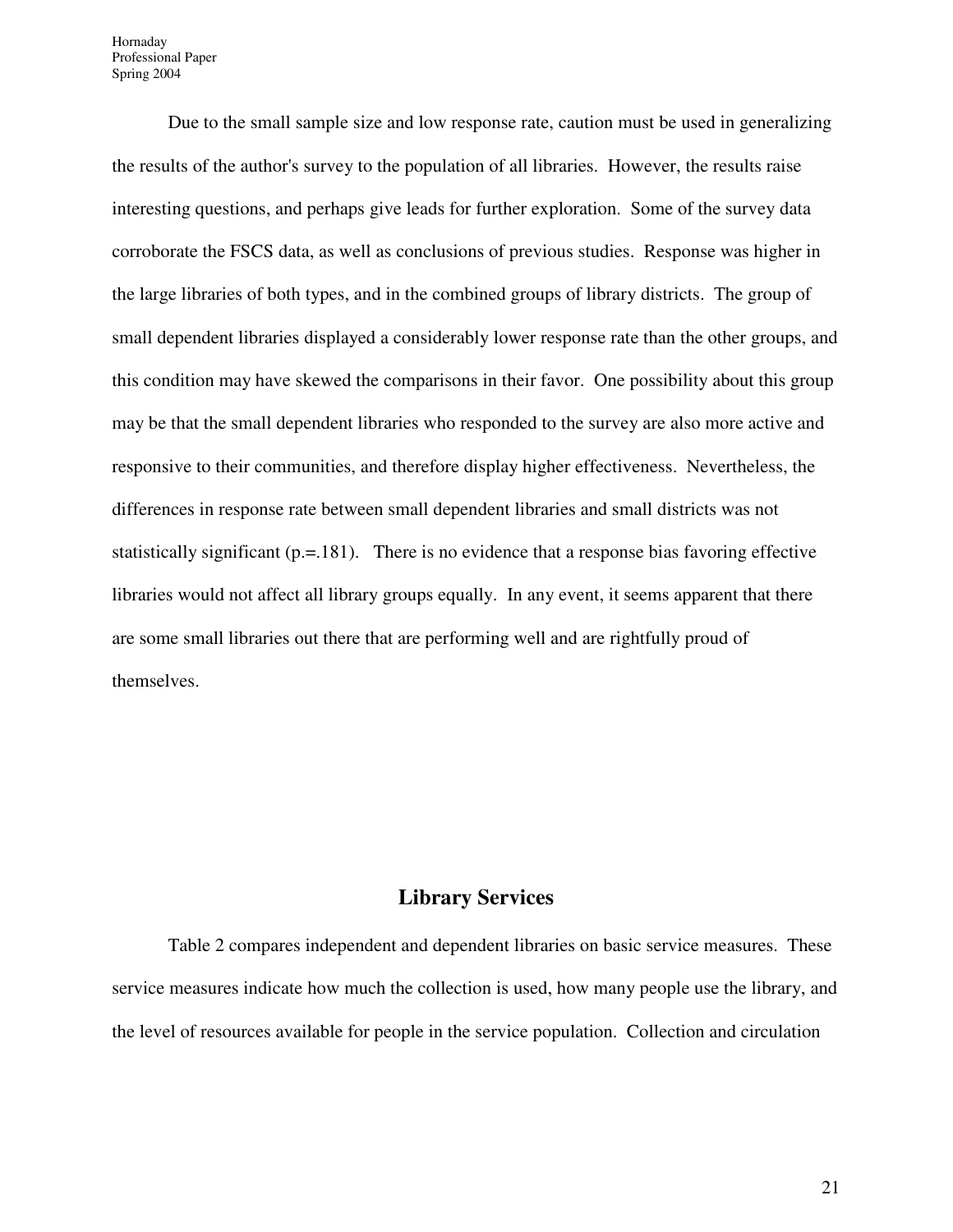measures address the physical collection, not users of databases or other online resources. On each of these measures, a higher number represents a better level of service.

 As Table 2 shows, among large libraries, district libraries outscore dependent libraries on each of these service measures. The differences are substantively slight, however, and none achieve statistical significance. In contrast, the opposite pattern holds among small libraries. On all measures but circulation turnover, the small dependent libraries score better. Again, however, none of these differences is statistically significant, although the small dependent libraries' advantage in circulation per capita approaches significance (p=.071)). Surprisingly, smaller libraries of either type appear to do much better than larger libraries on one measure: collection items per capita. Smaller libraries have more than twice the items of their larger counterparts. One possible explanation for this is that it is easier for smaller libraries to achieve more items per capita because of their low population.

| <b>Table 2: Basic Services</b>   |                                  |                |                                       |                |             |                           |                 |                                       |  |  |
|----------------------------------|----------------------------------|----------------|---------------------------------------|----------------|-------------|---------------------------|-----------------|---------------------------------------|--|--|
|                                  | <b>Circulation Per</b><br>Capita |                | <b>Circulation</b><br><b>Turnover</b> |                |             | <b>Visits Per Capital</b> |                 | <b>Collection Items</b><br>Per Capita |  |  |
|                                  | n                                | Mean<br>(SD)   | n                                     | Mean<br>(SD)   | n           | Mean<br>(SD)              | n               | Mean<br>(SD)                          |  |  |
| Large<br><b>Libraries</b>        |                                  |                |                                       |                |             |                           |                 |                                       |  |  |
| <b>District</b>                  | 100                              | 7.22<br>(4.25) | 100                                   | 2.53<br>(1.15) | 100         | 5.46<br>(3.55)            | 100             | 3.01<br>(1.64)                        |  |  |
| Dependent                        | 100                              | 6.75<br>(4.29) | 100                                   | 2.38<br>(1.08) | 100         | 4.78<br>(3.13)            | 100             | 2.89<br>(1.65)                        |  |  |
|                                  | $t = -0.775$                     |                | $t = -0.946$                          |                | $t = -1.43$ |                           | $t = -0.551$    |                                       |  |  |
| <b>Small</b><br><b>Libraries</b> |                                  |                |                                       |                |             |                           |                 |                                       |  |  |
| <b>District</b>                  | 100                              | 6.52<br>(4.33) | 100                                   | 1.39<br>.798)  | 100         | 4.72<br>(4.13)            | 100             | 6.50<br>(8.41)                        |  |  |
| Dependent                        | 100                              | 8.02<br>(6.97) | 100                                   | 1.25<br>.752)  | 100         | 5.41<br>(6.19)            | 100             | 7.79<br>(6.91)                        |  |  |
|                                  | $t = 1.818$                      |                | $t = -1.264$                          |                | $t = .931$  |                           | $t = 1.17$<br>9 |                                       |  |  |

Source: 2001 FSCS Survey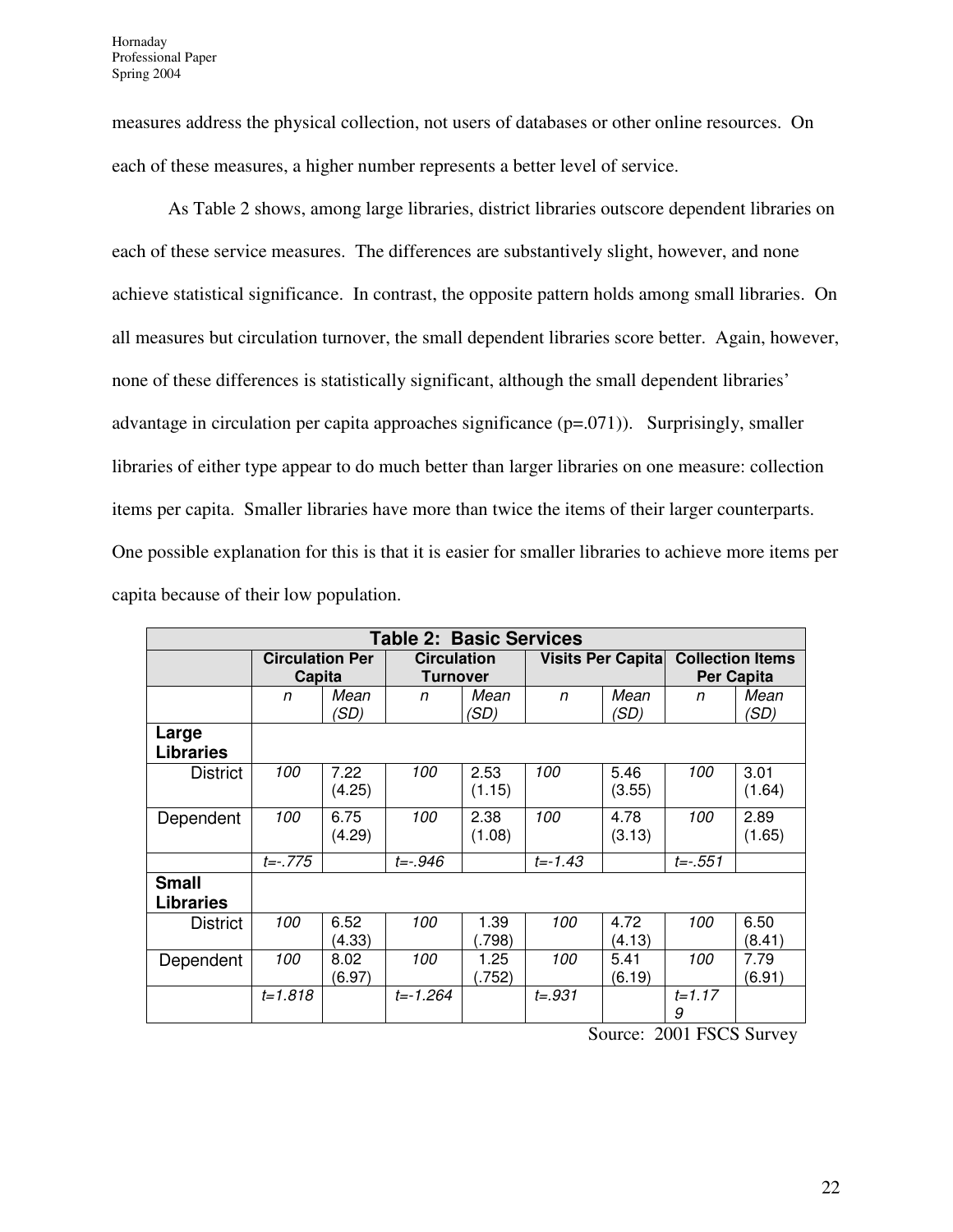Hornaday Professional Paper Spring 2004

#### **Age-Specific Services**

While smaller libraries may offer only a general use facility, most libraries try to orient services and facilities to the needs and uses of specific age groups. A number of libraries reported blending children's and teenagers' services, as well as adult and senior services. A few survey respondents questioned why specific age groups, especially seniors, would want agespecific services or facilities. Certainly here in Las Vegas, where there is a large retirement population, seniors request and expect services tailored to their special interests. Parents of school-age children are often concerned about the influence of older children and teen-agers on younger children. Also, adult focus groups from the Las Vegas area have expressed a wish to have library service areas and seating away from children.

Generally, libraries have a main all-purpose area which may or may not be designated for adults, who are generally considered the mainstream service population. Special areas for other age groups are an added value. As Table 3 shows, the great majority of libraries report having a special children's area, but areas designated for teens and seniors are much less common. Significantly more large districts report providing teen areas than large dependent libraries (p=.032), but other differences between groups are statistically insignificant. Small libraries in both groups are more likely to offer special areas for seniors, while they are rare in large libraries.

| Table 3: Areas for Age Groups in Library |    |                 |              |                |  |  |  |  |  |
|------------------------------------------|----|-----------------|--------------|----------------|--|--|--|--|--|
|                                          |    | <b>Children</b> | <b>Teens</b> | <b>Seniors</b> |  |  |  |  |  |
| Large                                    | n  |                 |              |                |  |  |  |  |  |
| <b>Libraries</b>                         |    |                 |              |                |  |  |  |  |  |
| <b>District</b>                          | 49 | 95.9%           | 73.5%        | 8.2%           |  |  |  |  |  |
| Dependent                                | 46 | 91.3%           | 52.2%        | 4.3%           |  |  |  |  |  |
|                                          |    | $p=.356$        | $p=.032$     | $p = 445$      |  |  |  |  |  |
| <b>Small</b><br><b>Libraries</b>         |    |                 |              |                |  |  |  |  |  |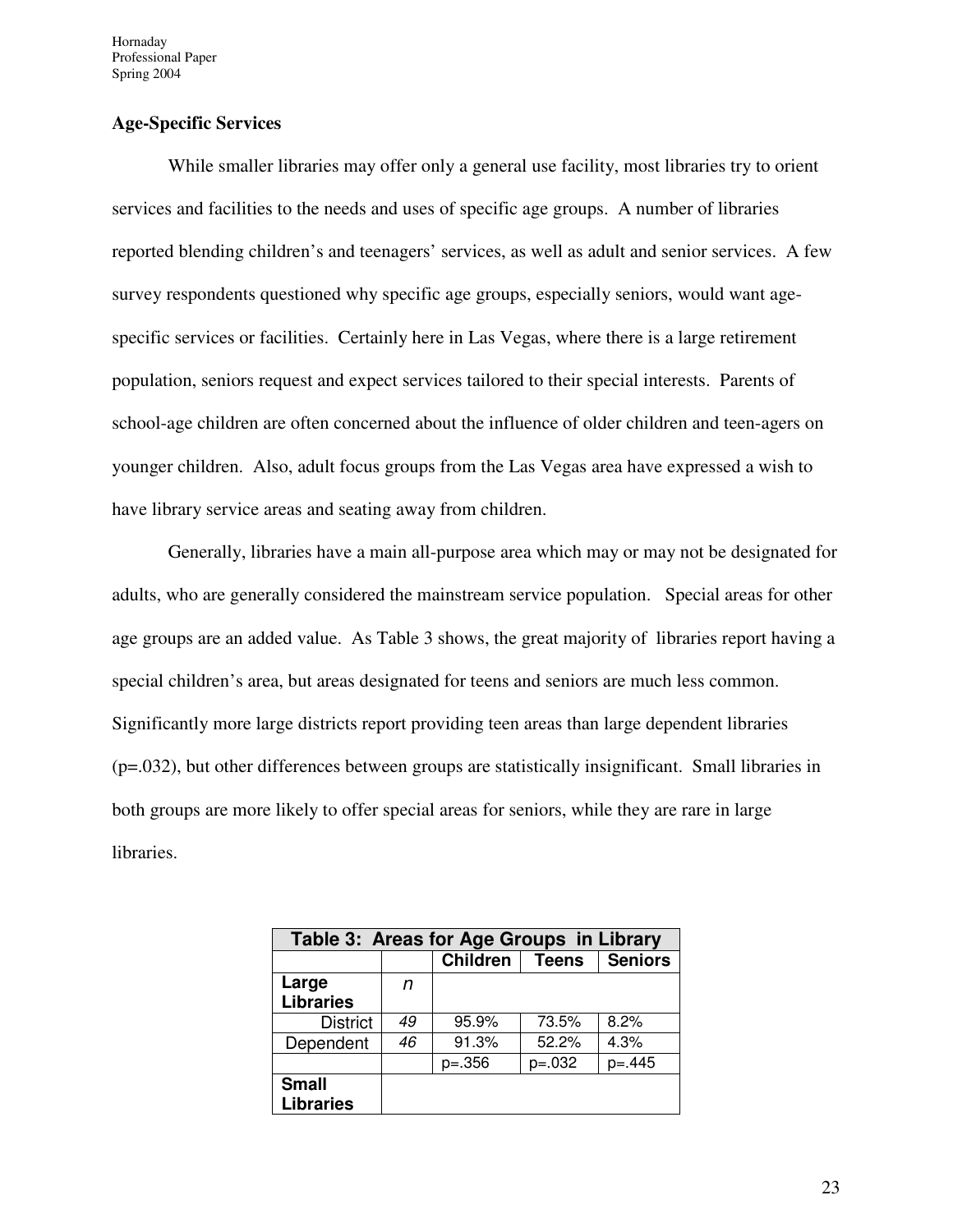| <b>District</b>    | 39 | 92.3%     | 53.8%                   | 15.4%    |  |  |
|--------------------|----|-----------|-------------------------|----------|--|--|
| Dependent          | 30 | 86.7%     | 60%                     | 20%      |  |  |
|                    |    | $p = 442$ | $p=.609$                | $p=.616$ |  |  |
| Pearson Chi-Square |    |           | Source: Author's survey |          |  |  |

Providing a collection of materials in a variety of media is the public library's primary service. Designated materials collections for children and adults are fairly standard. As shown in Table 4, the majority of all groups report offering teen collections, but senior collections are offered by only half of small non-district libraries, and slightly more than one quarter of each of the other library groups. The percentage of dependent libraries in offering senior collections approaches significance (p=.076), but overall there is no significant difference between sample groups in this measure. As in Table 2, the small dependent libraries and the large districts are consistently the high scorers in their size groups.

|                  | <b>Table 4: Age-Level Collections</b> |          |              |                |  |  |  |  |  |  |
|------------------|---------------------------------------|----------|--------------|----------------|--|--|--|--|--|--|
|                  |                                       | Children | <b>Teens</b> | <b>Seniors</b> |  |  |  |  |  |  |
| Large            | n                                     |          |              |                |  |  |  |  |  |  |
| <b>Libraries</b> |                                       |          |              |                |  |  |  |  |  |  |
| <b>District</b>  | 49                                    | 95.9%    | 83.7%        | 26.1%          |  |  |  |  |  |  |
| Dependent        | 46                                    |          | 80.4%        | 22.4%          |  |  |  |  |  |  |
|                  |                                       | $p=.356$ | $p=.681$     | $p=.679$       |  |  |  |  |  |  |
| <b>Small</b>     |                                       |          |              |                |  |  |  |  |  |  |
| <b>Libraries</b> |                                       |          |              |                |  |  |  |  |  |  |
| <b>District</b>  | 39                                    | 94.9%    | 82.1%        | 28.9%          |  |  |  |  |  |  |
| Dependent        | 30                                    | 96.7%    | 90%          | 50%            |  |  |  |  |  |  |
|                  |                                       | p=.717   | $p=.352$     | $p=.076$       |  |  |  |  |  |  |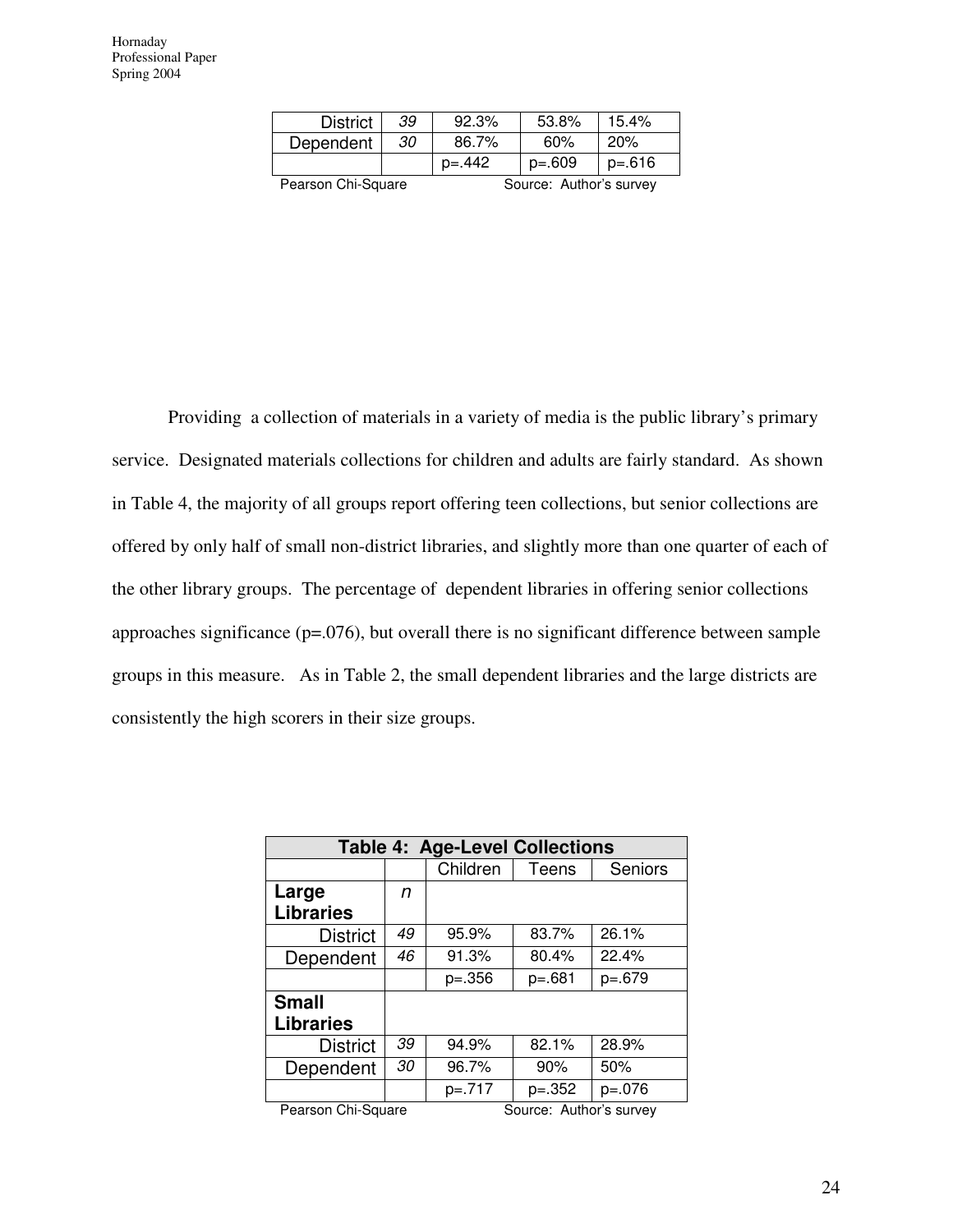Staffing is a key component in effective service provision. Table 5 shows that specialized children's services staff are reported by the great majority of larger libraries, but slightly less that half of smaller libraries. Large district libraries outscore the other large libraries in having staff to serve teens, approaching statistical significance (p=.076). Library districts report having more staff designated for teens and seniors, while the dependent libraries report more children's staff.

| <b>Table 5: Staff for Age Groups</b>                   |    |                 |              |                |  |  |  |  |  |  |
|--------------------------------------------------------|----|-----------------|--------------|----------------|--|--|--|--|--|--|
|                                                        |    | <b>Children</b> | <b>Teens</b> | <b>Seniors</b> |  |  |  |  |  |  |
| Large                                                  | n  |                 |              |                |  |  |  |  |  |  |
| <b>Libraries</b>                                       |    |                 |              |                |  |  |  |  |  |  |
| <b>District</b>                                        | 49 | 85.7%           | 55.1%        | 19.4%          |  |  |  |  |  |  |
| Dependent                                              | 46 | 91.3%           | 37%          | 17.4%          |  |  |  |  |  |  |
|                                                        |    | $p=.573$        | $p=.076$     | $p=.901$       |  |  |  |  |  |  |
| <b>Small</b>                                           |    |                 |              |                |  |  |  |  |  |  |
| <b>Libraries</b>                                       |    |                 |              |                |  |  |  |  |  |  |
| <b>District</b>                                        | 39 | 45%             | 20.5%        | 12.8%          |  |  |  |  |  |  |
| Dependent                                              | 30 | 48.3%           | 13.35%       | 3.3%           |  |  |  |  |  |  |
|                                                        |    | p=.799          | $p = 435$    | p=.166         |  |  |  |  |  |  |
| $O = \frac{1}{2}$<br>$D - 1 = 1$<br>- - - -<br>------- |    |                 |              |                |  |  |  |  |  |  |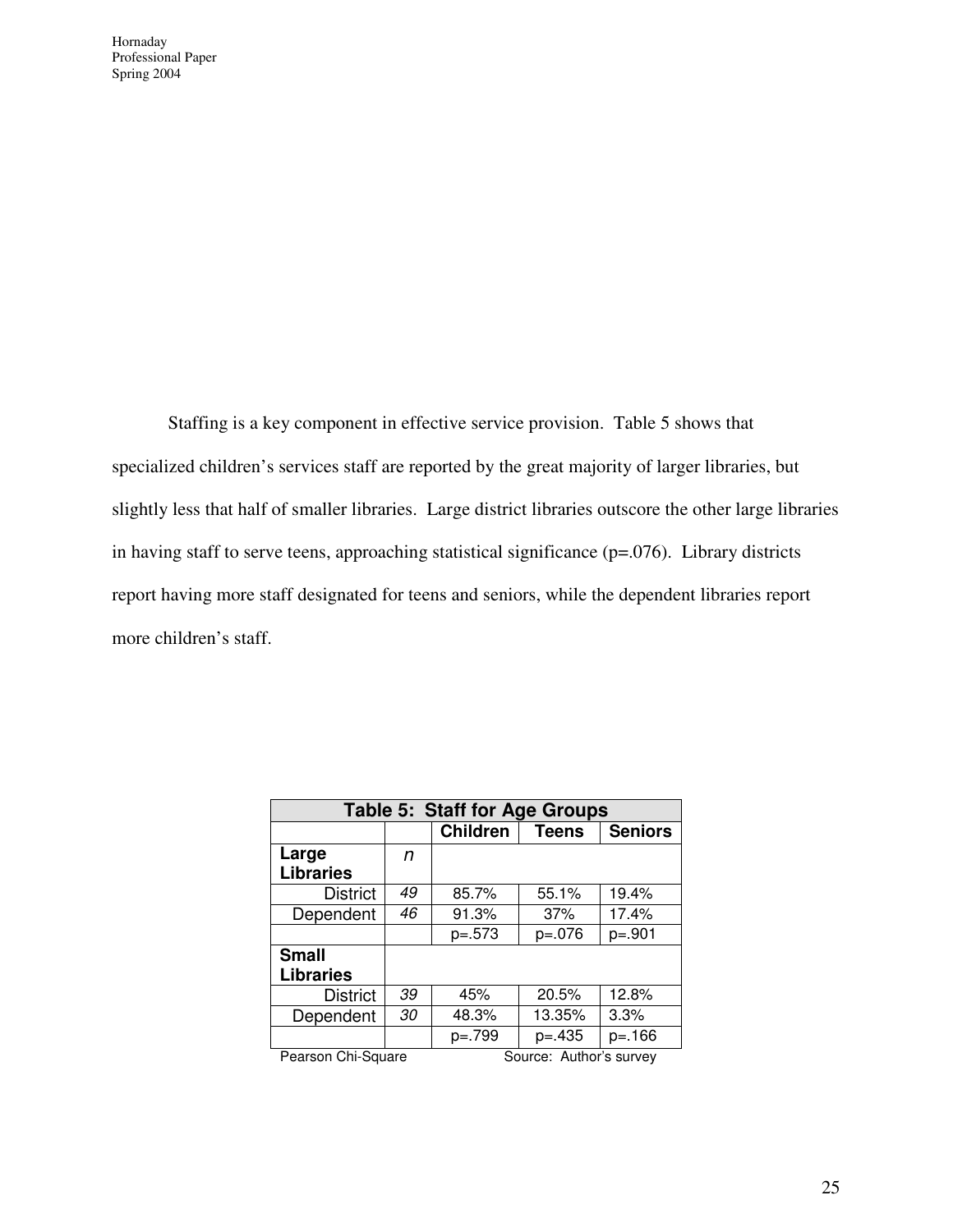Computer stations may be segregated by age groups in order to offer age-appropriate electronic services and resources, as well as to allow differences in policies. Table 6 shows that designated computers for children are most common, while computers for teens and seniors are relatively uncommon. Both sizes of dependent libraries report having more computers for all age groups. Some libraries reported that their computers were available for use by all ages, rather than being designated. Differences between groups for this service are insignificant.

| Table 6: Computers for Age Groups |          |              |                |  |  |  |  |  |  |
|-----------------------------------|----------|--------------|----------------|--|--|--|--|--|--|
|                                   | Children | <b>Teens</b> | <b>Seniors</b> |  |  |  |  |  |  |
| n                                 |          |              |                |  |  |  |  |  |  |
|                                   |          |              |                |  |  |  |  |  |  |
| 49                                | 71.4%    | 24.5%        | 2%             |  |  |  |  |  |  |
| 46                                | 78.3%    | 26.1%        | 4.3%           |  |  |  |  |  |  |
|                                   | $p=.547$ | $p=.759$     | $p=.520$       |  |  |  |  |  |  |
|                                   |          |              |                |  |  |  |  |  |  |
|                                   |          |              |                |  |  |  |  |  |  |
| 39                                | 43.6%    | 7.7%         | 2.6%           |  |  |  |  |  |  |
| 30                                | 53.3%    | 13.3%        | 10%            |  |  |  |  |  |  |
|                                   | $p=.422$ | $p = 442$    | $p = 190$      |  |  |  |  |  |  |
|                                   |          |              |                |  |  |  |  |  |  |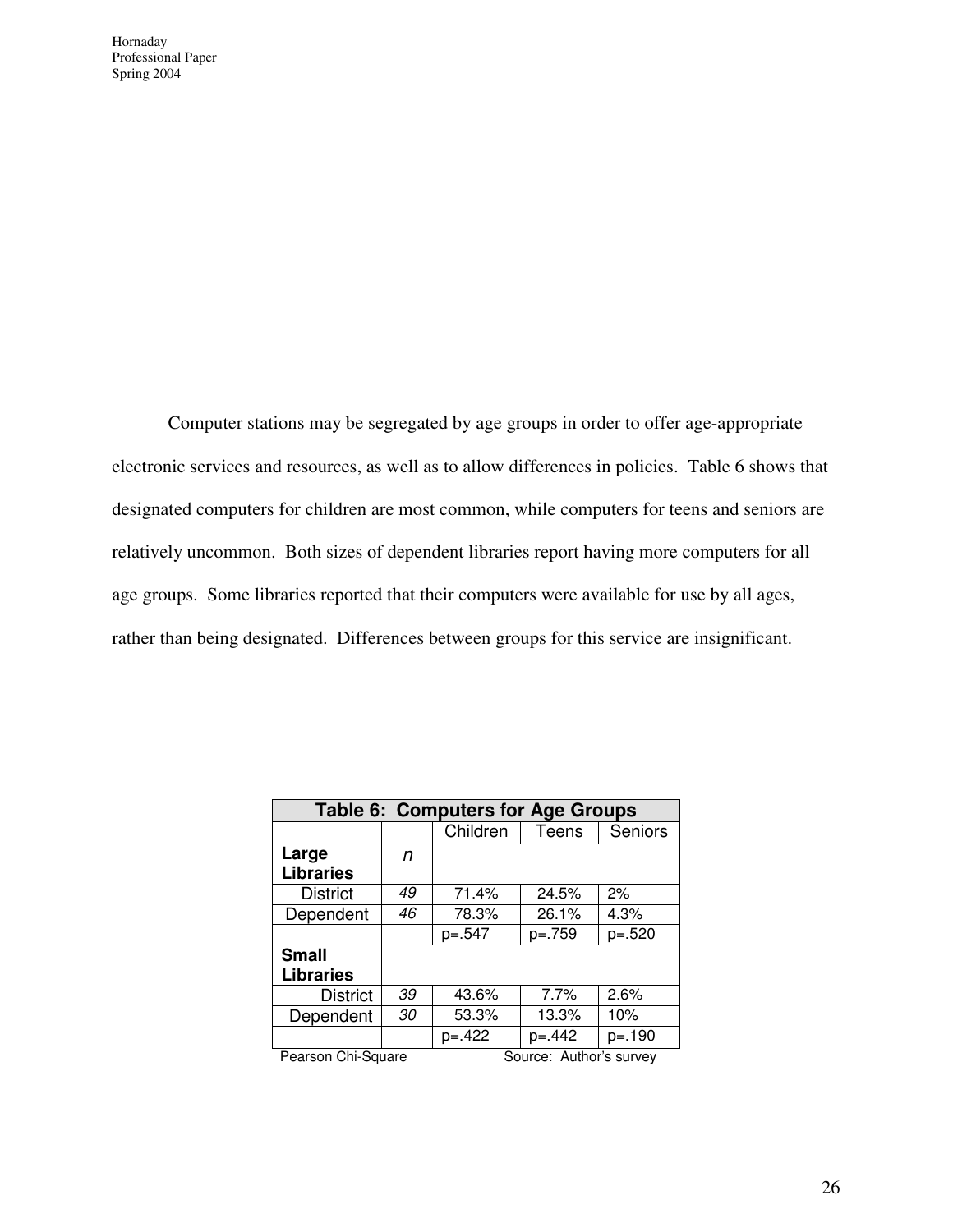Programs are offered in libraries to educate about library resources and services, to encourage community groups to interact with the library, and to draw in non-users who then become library users. Programs for children are especially important in supporting the development of pre-literacy skills, and later, the enjoyment of reading. Programming is one service area where service to adults is not the default, as it tends to be in other service areas.

 Table 7 shows that library districts report more programs for nearly all age groups than the dependent libraries. Small district libraries approach significance in outscoring other small libraries in the area of teen programs offered (p=.084). However, large dependent libraries are significantly higher in the area of children's programs (p=.072)

|                  | Table 7: Mean Number of Programs for Age Levels |                 |              |              |              |               |              |                |  |  |  |
|------------------|-------------------------------------------------|-----------------|--------------|--------------|--------------|---------------|--------------|----------------|--|--|--|
|                  |                                                 | <b>Children</b> |              | <b>Teens</b> |              | <b>Adults</b> |              | <b>Seniors</b> |  |  |  |
| Large            |                                                 | Mean            |              | Mean         |              | Mean          |              | Mean           |  |  |  |
| <b>Libraries</b> | n                                               | (SD)            | n            | (SD)         | n            | (SD)          | n            | (SD)           |  |  |  |
|                  |                                                 | 200.06          |              | 28.71        |              | 74.81         |              | 23.57          |  |  |  |
| <b>Districts</b> | 35                                              | (166.762)       | 35           | (45.399)     | 37           | (110.188)     | 23           | (59.17)        |  |  |  |
|                  |                                                 | 279.26          |              | 17.17        |              | 60.28         |              | 22.88          |  |  |  |
| <b>Dependent</b> | 35                                              | (194.669)       | 30           | (25.739)     | 36           | (83.177)      | 17           | (33.192)       |  |  |  |
|                  | $t = 1.828$                                     |                 | $t = -1.233$ |              | $t = -0.635$ |               | $t = -0.043$ |                |  |  |  |
| <b>Small</b>     |                                                 |                 |              |              |              |               |              |                |  |  |  |
| <b>Libraries</b> |                                                 |                 |              |              |              |               |              |                |  |  |  |
|                  |                                                 | 62.28           |              | 6.77         |              | 15.58         |              | 7              |  |  |  |
| <b>Districts</b> | 36                                              | (79.304)        | 30           | (9.779)      | 31           | (25.054)      | 26           | (21.905)       |  |  |  |
| <b>Dependent</b> | 27                                              | 47.96           | 24           | 3.04         | 28           | 10.50         | 19           | 3.84           |  |  |  |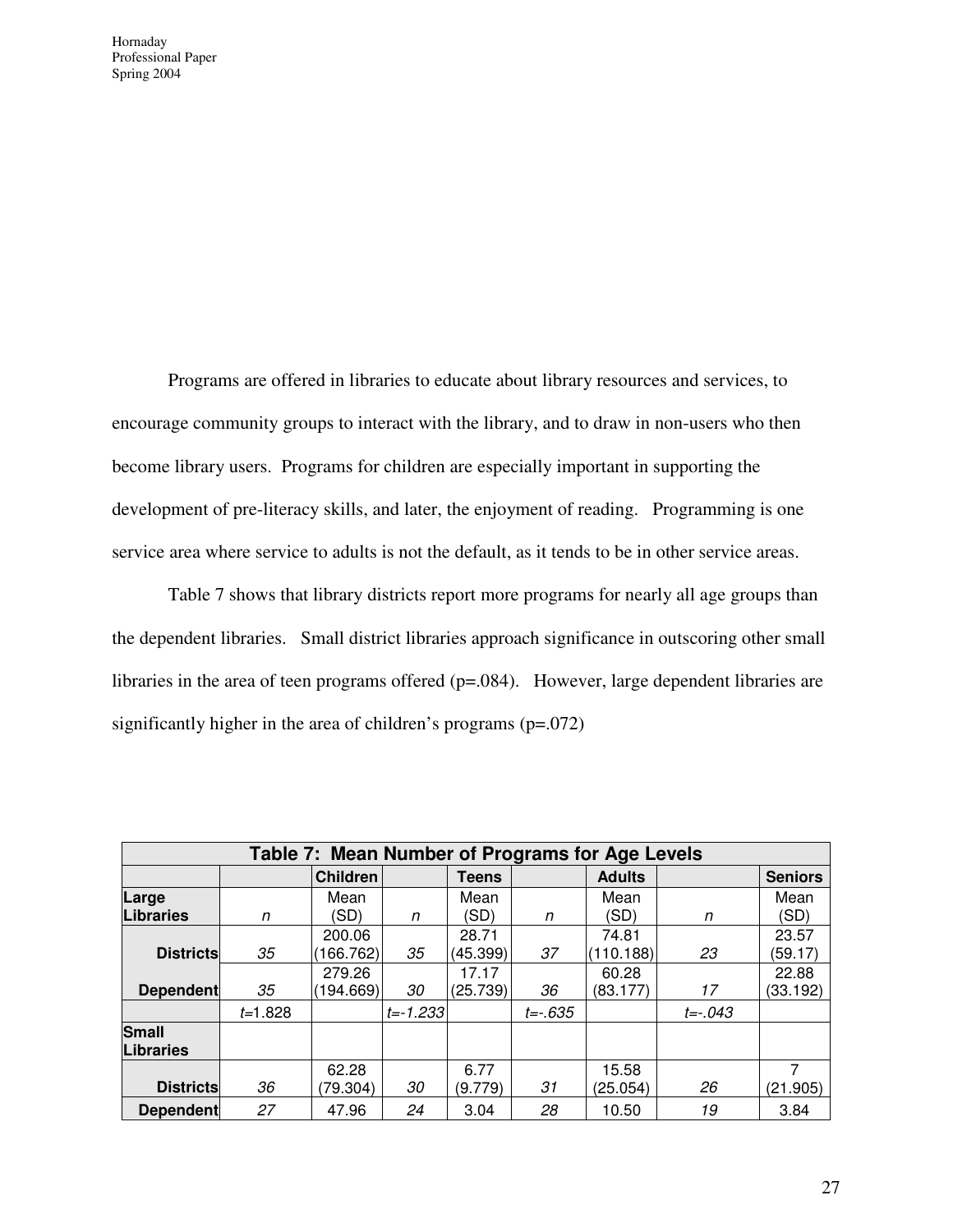|         | (47.01) |                | (5.544) |              | (14.341) |             | (6.185) |
|---------|---------|----------------|---------|--------------|----------|-------------|---------|
| t=-.894 |         | $ t = -1.762 $ |         | $t = -0.942$ |          | $t = -.609$ |         |

Source: Author's survey

Outreach services promote library services to the public, and bring services to users who can't come to the library in person. Literacy services are included here because they reach out to those who need help with reading skills, creating new library users.

As shown in Table 8, over half the large library districts report offering literacy or ESL (English as a second language) services, followed by the dependent large libraries at almost one third; this difference closely approaches statistical significance (p=.052). The great majority of small libraries do not offer these services. Possible explanations could be that they are not needed in the community, or that they are offered by local schools or other educational institutions. Other commonly reported services are homebound delivery and school visits. District libraries reported higher percentages in both areas. Differences between groups are insignificant, however.

| <b>Table 8: Outreach Services</b> |                    |          |                              |                         |  |
|-----------------------------------|--------------------|----------|------------------------------|-------------------------|--|
|                                   |                    | Literacy | Homebound<br><b>Delivery</b> | School<br><b>Visits</b> |  |
| Large<br>Libraries                | n                  |          |                              |                         |  |
| <b>District</b>                   | 49                 | 55.6     | 46.9%                        | 59.2%                   |  |
| Dependent                         | 46                 | 34.9     | 39.1%                        | 52.2%                   |  |
|                                   |                    | $p=.052$ | $p = 443$                    | $p = 492$               |  |
| Small<br>Libraries                |                    |          |                              |                         |  |
| <b>District</b>                   | 39                 | 5.1%     | 43.6%                        | 46.2%                   |  |
| Dependent                         | 30                 | 6.7%     | 40%                          | 40%                     |  |
|                                   |                    | p=.786   | $p=.765$                     | $p=.609$                |  |
|                                   | Pearson Chi-Square |          | Source: Author's survey      |                         |  |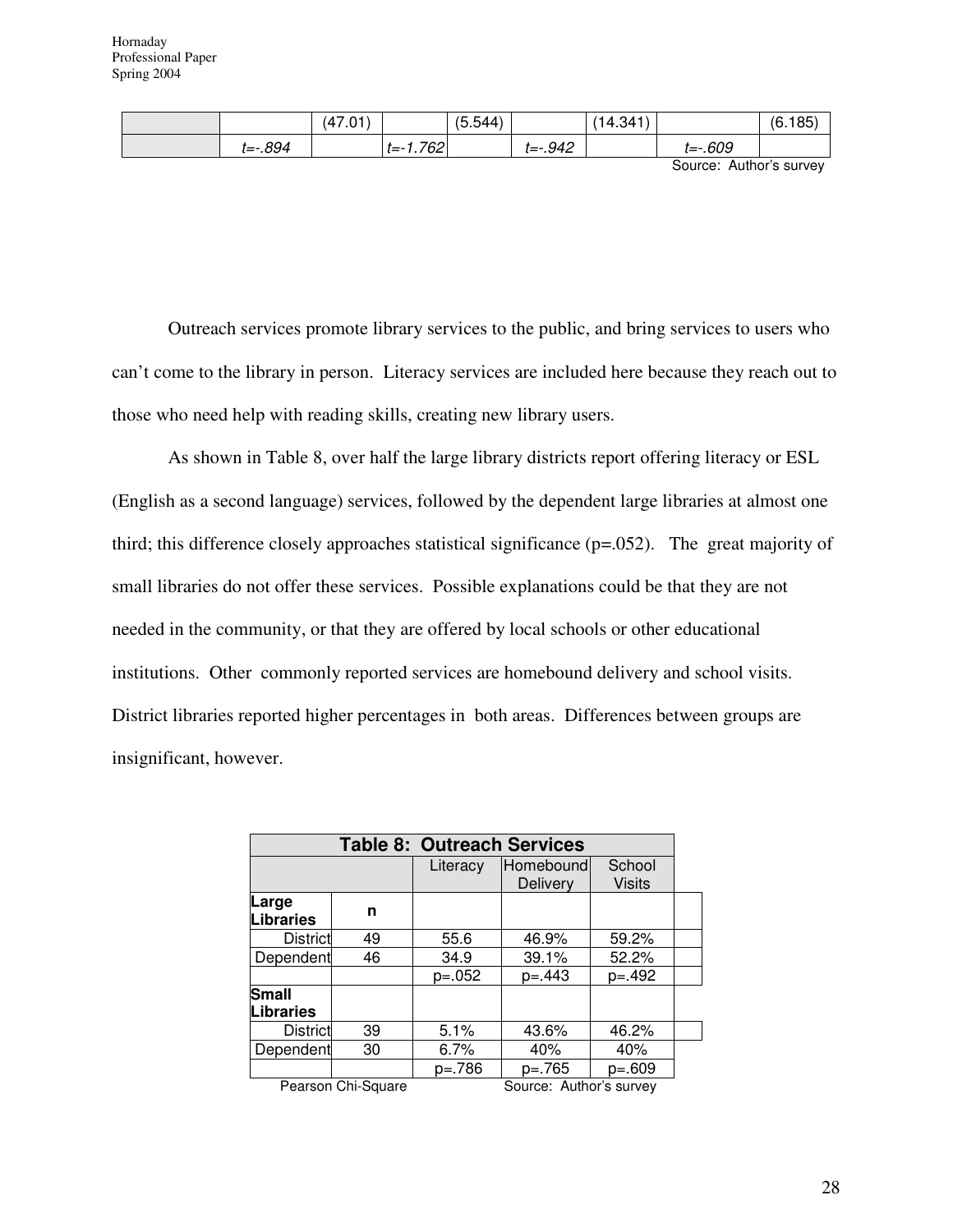Other outreach services reported include bookmobiles, participation in community events, offsite programs for both children and adults, and deposit collections at various community sites.

Table 9 is the first of three summary tables that score the data gathered in this study. Summary tables are shown for the three areas of interest of the study: services, technology, and finance. Each of these summary tables lists measures, and tallies the high scorer in the size groups of libraries. For the purposes of this study, large library districts are compared to large dependent libraries, and small library districts are compared to small dependent libraries. However, the summary tables also illustrate comparisons of all district libraries with all dependent libraries. A tally of the high scores for each group of libraries is shown at the end of each summary table. Scores that are statistically significant (p=.10 or less) are marked with asterisks.

Table 9 is the summary table for measures of basic library services. It indicates that that there are statistically significant differences in some services to teens between the large libraries, with district libraries being the high scorers. Specifically, the large library districts more often provide physical library areas and staffing for teens. Teens are often considered an underserved population, so the provision of these services is an accomplishment. Other significant high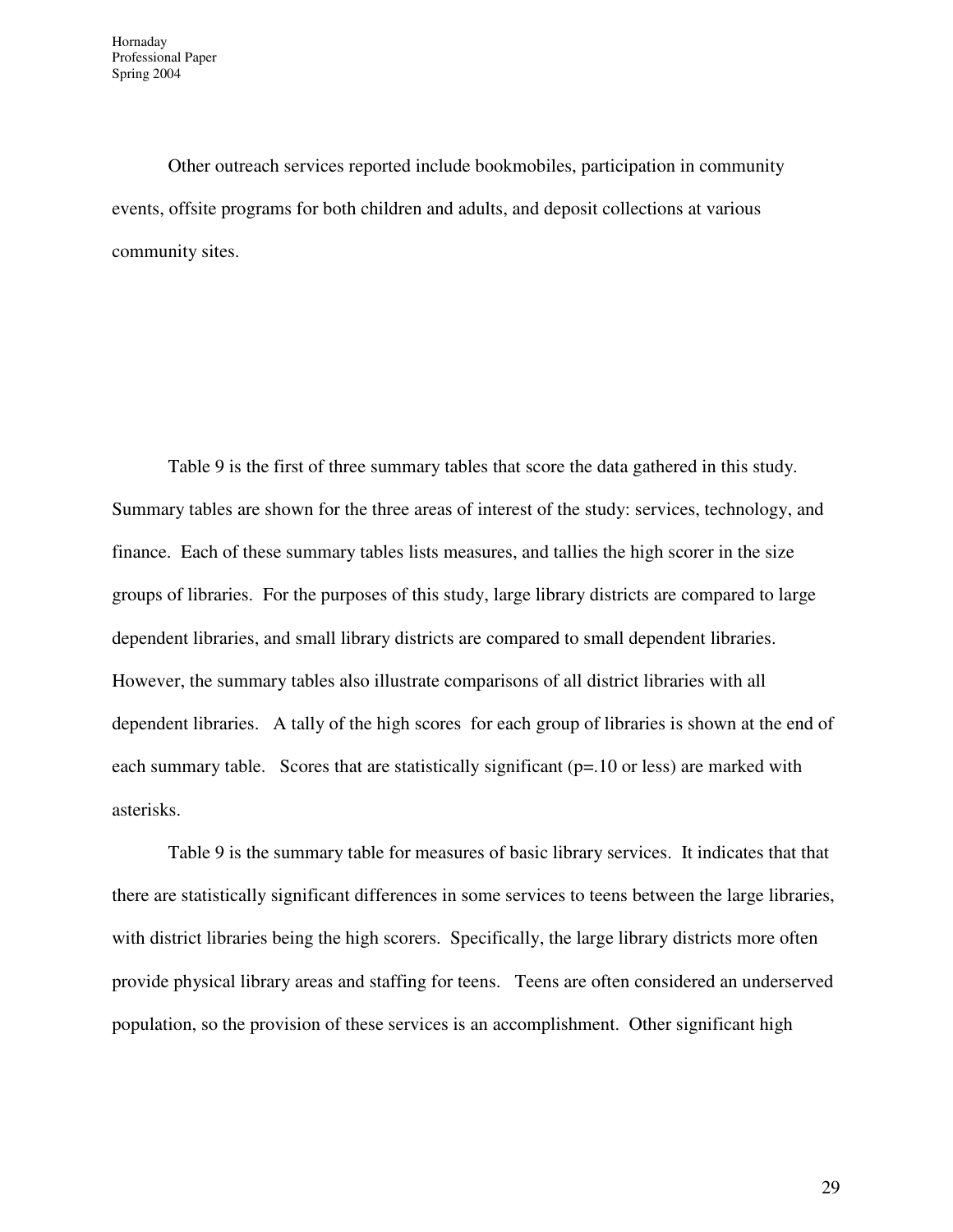scorers are small dependent libraries in offering special collections to seniors, and large districts

in providing literacy services.

| <b>Table 9: Summary of Service Measures</b>                                                       |                        |                  |                        |           |  |  |
|---------------------------------------------------------------------------------------------------|------------------------|------------------|------------------------|-----------|--|--|
|                                                                                                   | <b>Large Libraries</b> |                  | <b>Small Libraries</b> |           |  |  |
| One small and one large library are marked as <b>District</b><br>the high scorer in each measure. |                        | <b>Dependent</b> | <b>District</b>        | Dependent |  |  |
| <b>Library Usage</b>                                                                              |                        |                  |                        |           |  |  |
| Circulation per Capita                                                                            | $\mathbf{1}$           |                  |                        | 1         |  |  |
| <b>Circ Turnover</b>                                                                              | 1                      |                  | 1                      |           |  |  |
| Visits per Capita                                                                                 | $\mathbf{1}$           |                  |                        | 1         |  |  |
| Collection Items per Capita                                                                       | $\mathbf{1}$           |                  |                        | 1         |  |  |
| Reference Transactions Per Capita                                                                 | 1                      |                  |                        | 1         |  |  |
| <b>Physical Areas</b>                                                                             |                        |                  |                        |           |  |  |
| Children                                                                                          | $\mathbf{1}$           |                  | 1                      |           |  |  |
| <b>Teens</b>                                                                                      | $1*$                   |                  |                        | 1         |  |  |
| <b>Seniors</b>                                                                                    | $\mathbf{1}$           |                  |                        | 1         |  |  |
| <b>Collections</b>                                                                                |                        |                  |                        |           |  |  |
| Children                                                                                          | $\mathbf{1}$           |                  |                        | 1         |  |  |
| Teens                                                                                             | $\mathbf{1}$           |                  |                        | 1         |  |  |
| <b>Seniors</b>                                                                                    | $\mathbf{1}$           |                  |                        | $1*$      |  |  |
| <b>Staff</b>                                                                                      |                        |                  |                        |           |  |  |
| Children                                                                                          |                        | $\mathbf{1}$     |                        | 1         |  |  |
| Teens                                                                                             | $1*$                   |                  | 1                      |           |  |  |
| <b>Seniors</b>                                                                                    | $\mathbf{1}$           |                  | 1                      |           |  |  |
| <b>Computers</b>                                                                                  |                        |                  |                        |           |  |  |
| Children                                                                                          |                        | 1                |                        | 1         |  |  |
| Teens                                                                                             |                        | 1                |                        | 1         |  |  |
| <b>Seniors</b>                                                                                    |                        | 1                |                        | 1         |  |  |
| Programs                                                                                          |                        |                  |                        |           |  |  |
| Children                                                                                          |                        | 1                | 1                      |           |  |  |
| Teens                                                                                             | 1                      |                  | 1                      |           |  |  |
| Adults                                                                                            | 1                      |                  | 1                      |           |  |  |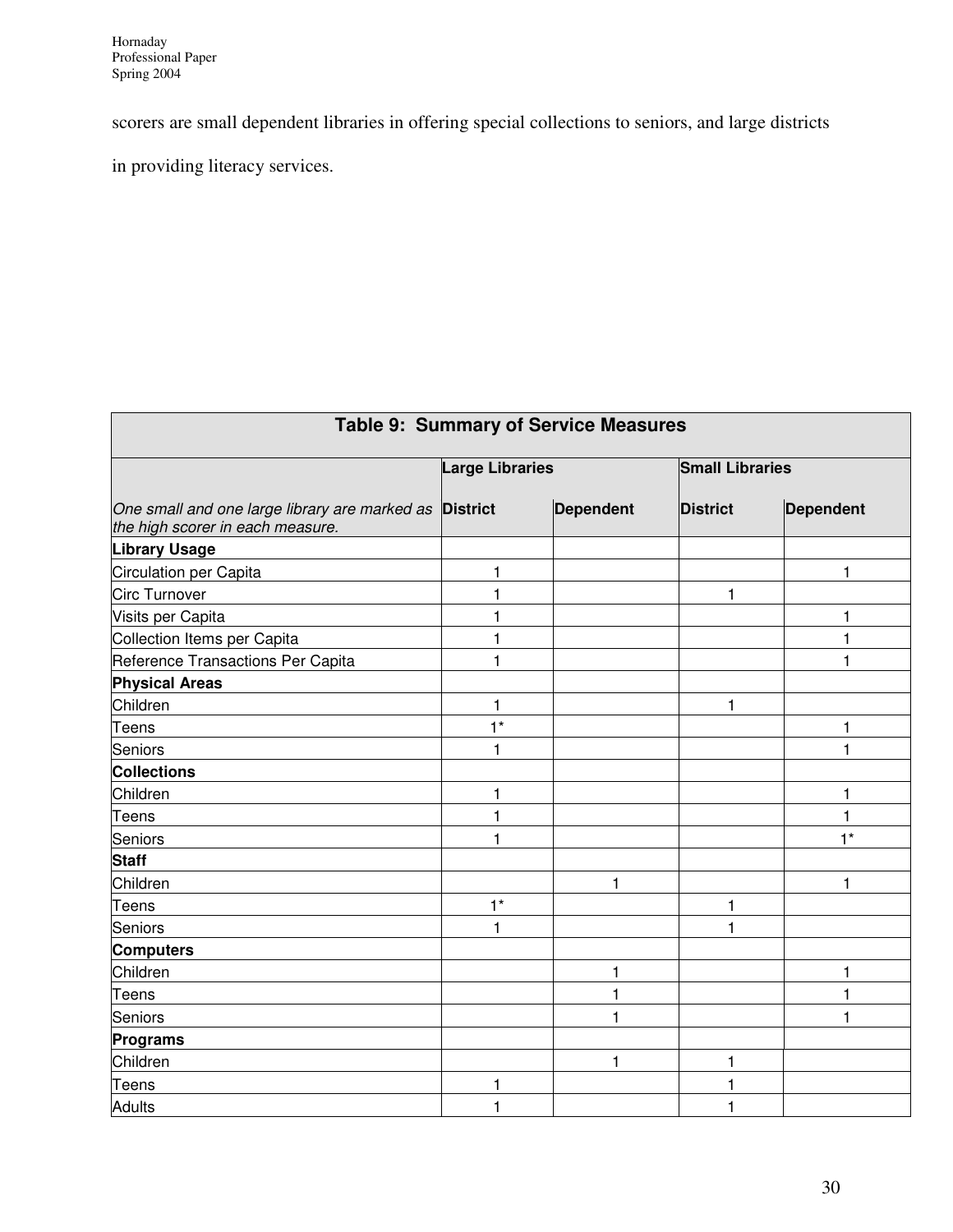| Seniors              |                 |            |                 |            |
|----------------------|-----------------|------------|-----------------|------------|
| Outreach             |                 |            |                 |            |
| Literacy             | $+*$            |            |                 |            |
| Homebound            |                 |            |                 |            |
| <b>School Visits</b> |                 |            |                 |            |
| Total                | 19              |            | 10              | 14         |
|                      |                 | Large      |                 | Small      |
| .                    | Large Districts | Dependents | Small Districts | Dependents |

**\***p=.10 or less.

 These scores illustrate a pattern that perhaps merits attention in subsequent studies: large districts and small dependent libraries are the high scorers, while the large dependent libraries and the small districts have much lower scores. Overall, districts outscore the dependent libraries. The single exception to this pattern is that dependent libraries as a group appear to be more effective in offering public use computers for all age groups.

#### **Technology**

Technology is an important part of all libraries, both for internal uses as well as for services. Table 10 shows that most libraries in all groups have formal plans in place for developing and upgrading their technology on a regular basis. Of those that have a plan, most are able to follow it, but district libraries of both sizes are more likely to, even though more dependent libraries have such a plan in place. The difference between the groups of large libraries in ability to follow their plan is statistically significant (p=.025). One rationalization might be that dependent libraries' parent organizations are largely responsible for technology planning for their jurisdictions, while district libraries manage this responsibility on their own, resulting in a higher commitment to follow their own plans.

|  | <b>Table 10: Technology Planning</b> |  |        |
|--|--------------------------------------|--|--------|
|  | Have a                               |  | Follow |
|  | Plan                                 |  | Plan   |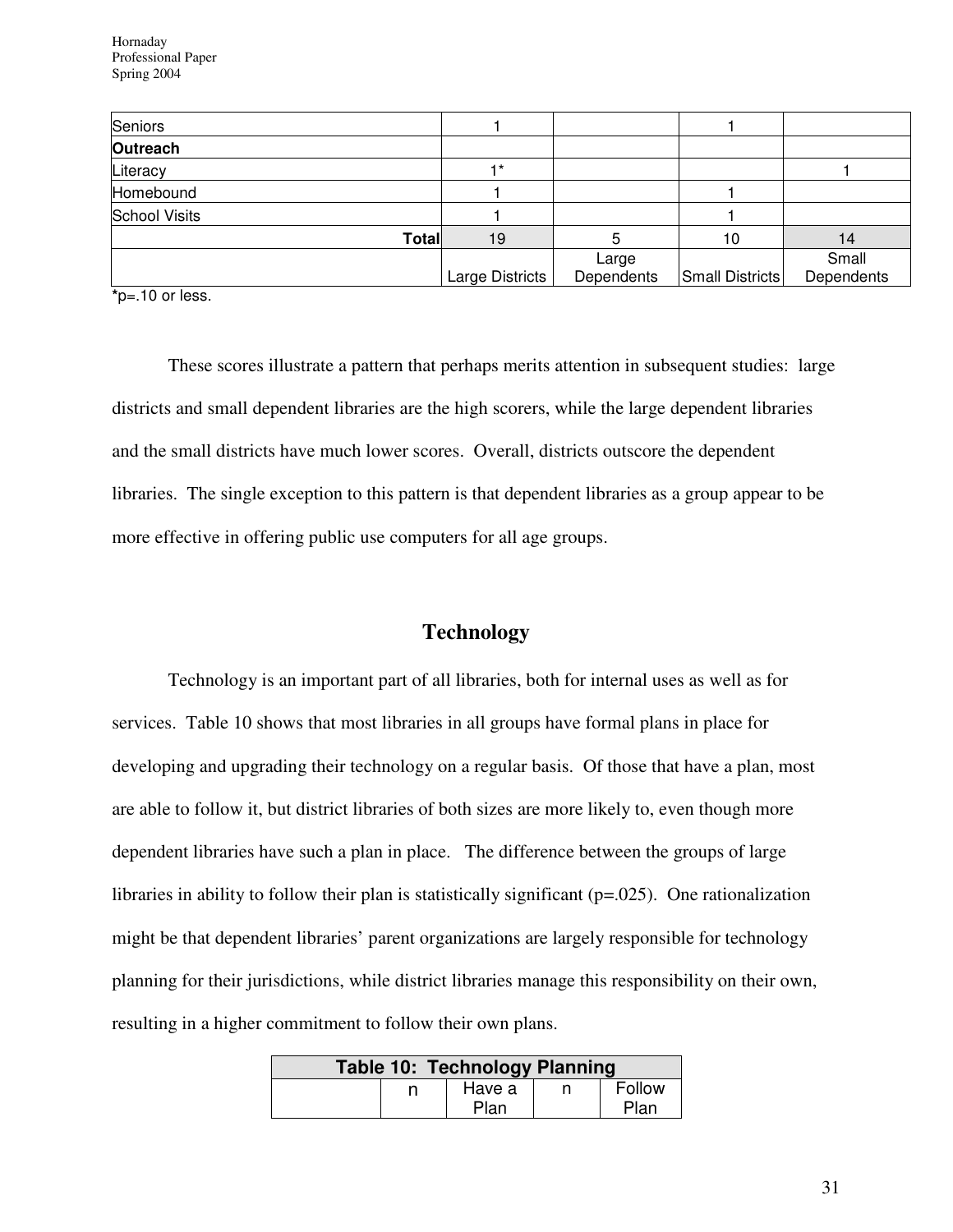| Large<br><b>Libraries</b> |               |       |                         |       |
|---------------------------|---------------|-------|-------------------------|-------|
| <b>District</b>           | 47            | 74.5% | 35                      | 80%   |
| Dependent                 | 44            | 84.1% | 38                      | 55.3% |
|                           | <i>p=.259</i> |       | <i>p=.025</i>           |       |
| <b>Small</b>              |               |       |                         |       |
| <b>Libraries</b>          |               |       |                         |       |
| <b>District</b>           | 39            | 59%   | 23                      | 65.2% |
| Dependent                 | 30            | 56.7% | 17                      | 47.1% |
|                           | p=.847        |       | p=.251                  |       |
| Pearson Chi-Square        |               |       | Source: Author's survey |       |

Respondents were asked for reasons why an existing technology plan could not be followed, but the great majority did not answer. The few who did respond to this question indicated that lack of funding and facilities issues were the problems for them. A number of remarks mentioned upgrading on an "as-needed" basis without having a formal plan.

Computer services of some kind seem to be nearly universal in all types of libraries, in spite of the number of libraries that reported no electronic services in the FSCS survey for 2001 (over two years ago). As shown in Table 11, a few libraries reported that they don't offer online databases or online catalogs, but since both these are increasingly made available through statewide contracts or consortial agreements, rather than by individual library organizations, this may be a deceptive response. Computer classes appear to be the service with the most variation among library groups, though they are reported in most libraries, and most frequently in both sizes of library districts. The difference between small libraries in offering databases is significant, with a higher percentage of dependent libraries reporting this service (p=.036) Another significant difference is in the availability of an online catalog in large libraries, with large dependent libraries scoring higher (p=.033).

| <b>Table 11: Computer Services</b> |  |                            |          |           |         |                   |  |
|------------------------------------|--|----------------------------|----------|-----------|---------|-------------------|--|
|                                    |  | Office<br><b>Functions</b> | Internet | Databases | Classes | Online<br>Catalog |  |
| Large<br><b>Libraries</b>          |  |                            |          |           |         |                   |  |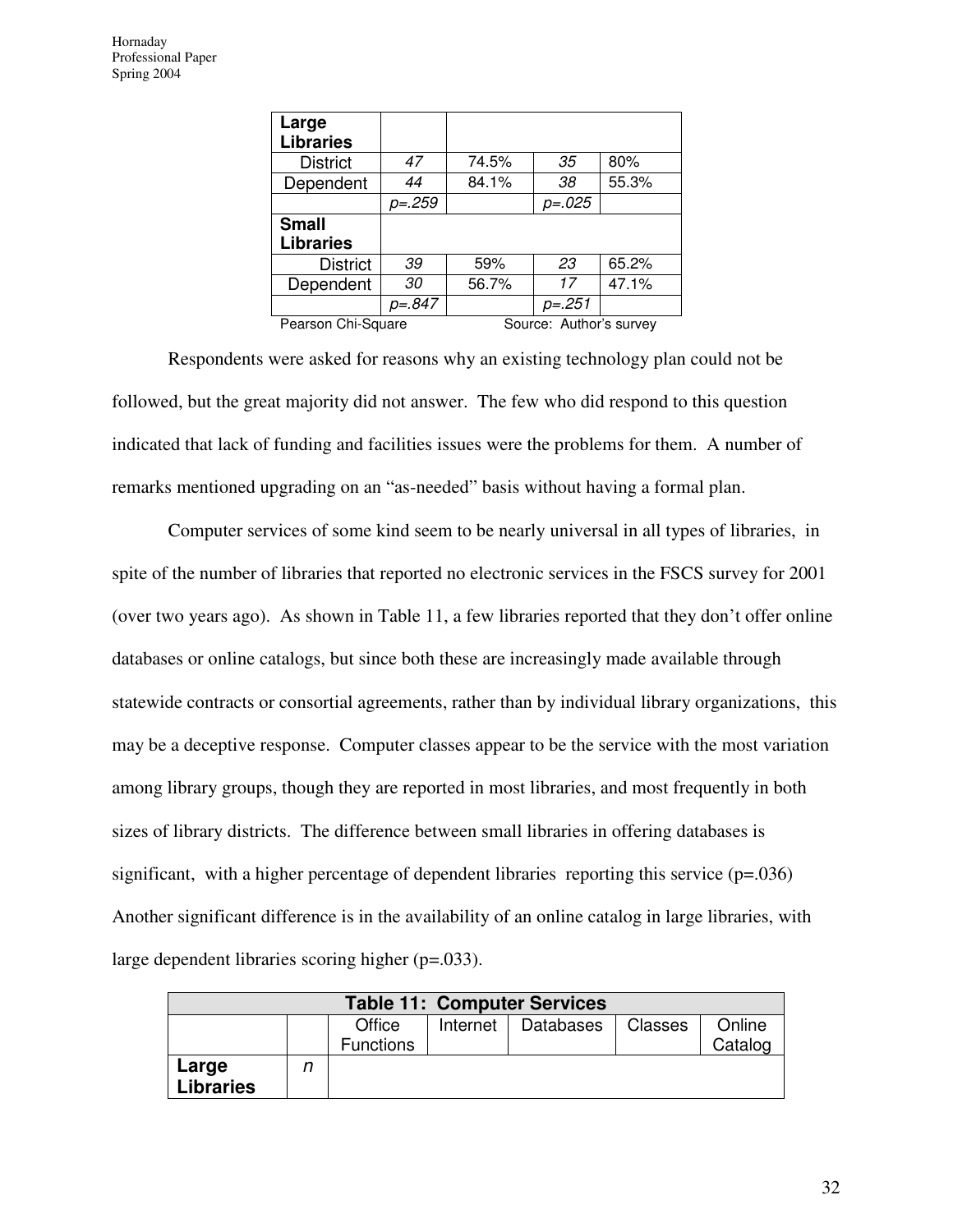| <b>District</b>  | 49 | 93.9%     | 98%      | 89.8%    | 77.6%     | 81.6%    |
|------------------|----|-----------|----------|----------|-----------|----------|
| Dependent        | 46 | 97.8%     | 97.8%    | 95.7%    | 67.4%     | 95.7%    |
|                  |    | $p=.338$  | $p=.964$ | $p=.275$ | $p=.267$  | $p=.033$ |
|                  |    |           |          |          |           |          |
| <b>Small</b>     |    |           |          |          |           |          |
| <b>Libraries</b> |    |           |          |          |           |          |
| <b>District</b>  | 39 | 92.3%     | 97.4%    | 79.5%    | 69.2%     | 64.1%    |
| Dependent        | 30 | 96.7%     | 100%     | 96.7%    | 50%       | 56.7%    |
|                  |    | $p = 442$ | $p=.377$ | $p=.036$ | $p = 105$ | $p=.530$ |

Pearson Chi-Square Source: Author's survey

Other available computer services that libraries noted include educational games, a library web site, on-line reference, free individual Internet accounts, one-on-one computer instruction, e-books, literacy support, foreign language learning, and scanning.

Table 12 summarizes and scores these technology measures, indicating the high scorer in each size group of libraries. Three measures (marked with asterisks) show statistically significant differences between groups. Small dependent libraries are more likely to provide databases than small library districts. Large dependent libraries outscore large districts in providing online library catalogs. Large library districts follow their technology plan more often than large dependent libraries.

| <b>Table 12: Summary of Technology Measures</b>                                      |                        |                           |  |                        |                           |  |  |  |  |
|--------------------------------------------------------------------------------------|------------------------|---------------------------|--|------------------------|---------------------------|--|--|--|--|
|                                                                                      | <b>Large Libraries</b> |                           |  | <b>Small Libraries</b> |                           |  |  |  |  |
| One small and one large library are<br>marked as the high scorer in each<br>measure. |                        | <b>District Dependent</b> |  |                        | <b>District Dependent</b> |  |  |  |  |
| <b>Office functions</b>                                                              |                        |                           |  |                        |                           |  |  |  |  |
| Internet access                                                                      |                        |                           |  |                        |                           |  |  |  |  |
| Databases                                                                            |                        |                           |  |                        | $+*$                      |  |  |  |  |
| <b>Classes</b>                                                                       |                        |                           |  |                        |                           |  |  |  |  |
| Online Catalog                                                                       |                        | ⊣ *                       |  |                        |                           |  |  |  |  |
| Planning                                                                             |                        |                           |  |                        |                           |  |  |  |  |
| Following plan                                                                       | $1*$                   |                           |  |                        |                           |  |  |  |  |
| Total                                                                                | 2                      | 5                         |  |                        | 3                         |  |  |  |  |

\*p=.10 or less.

In this group of measures, large dependent libraries and small districts are the high scorers, opposite to the pattern shown in the group of service measures, in which the large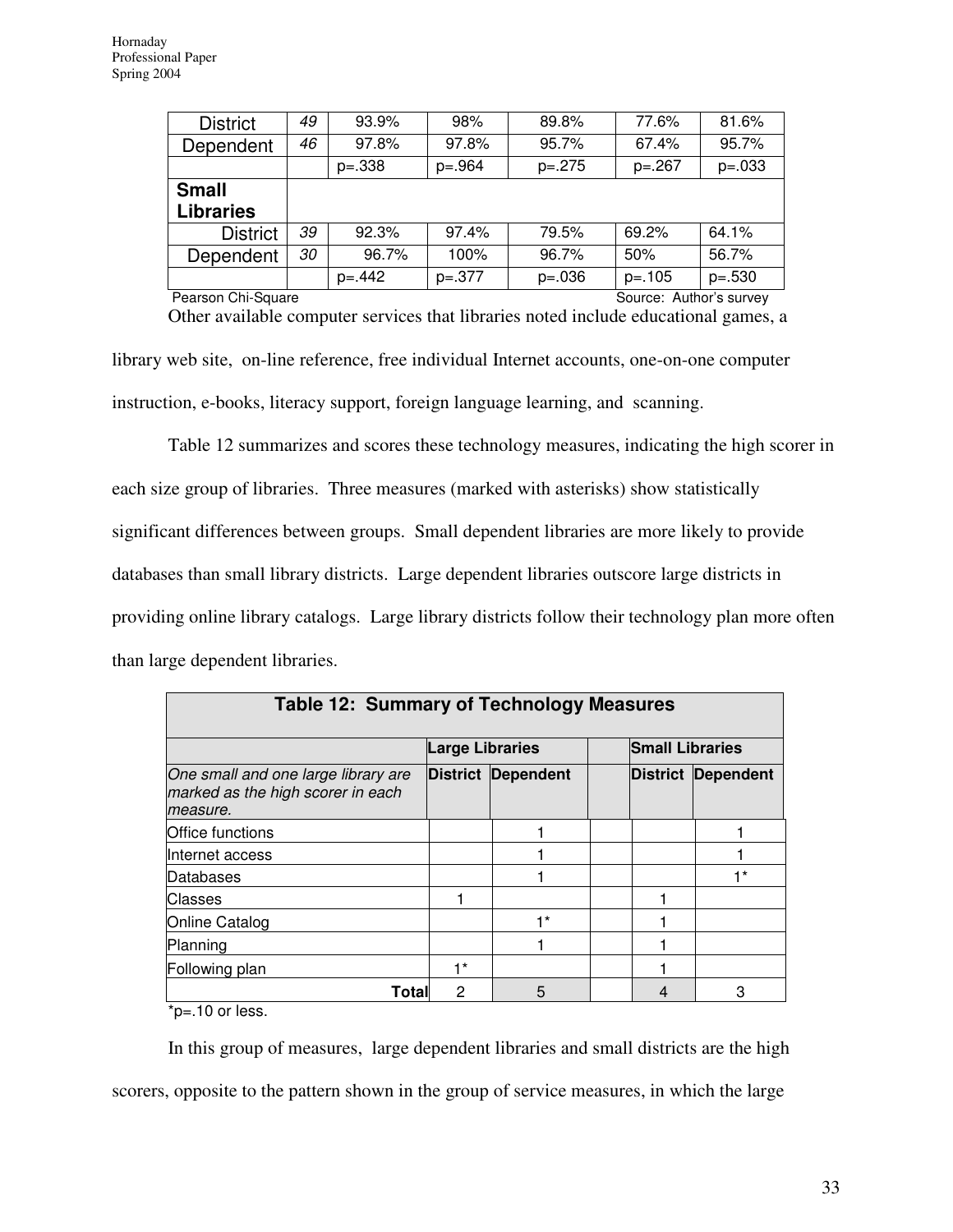districts and small dependent libraries scored higher. The fact that these particular groups of libraries show a better ability to provide technology correlates with their higher scores in providing public computers in the group of service measures.

## **Funding**

Public libraries have a reputation of always being under-funded, which they perpetuate in order to justify soliciting donations, grant funds, and other supplemental revenue. However, as Table 13 illustrates, in survey responses, libraries' opinions of their funding tend to be positive in most cases, somewhat surprisingly. A few libraries in all groups consider their funding excellent. The most common response was that funding is "good," except in the group of small library districts, for which the most common response is "adequate." The small dependent libraries that responded are most likely to consider their funding good or excellent. Also, more large districts displayed a positive view of their funding than large dependent libraries. Small districts and large dependent libraries were alike in that over a quarter of both groups feel that their funding is poor. Again, differences between groups were not statistically significant.

|                                  | Table 13: Libraries' Opinions of Their Own Funding |                     |       |          |                 |                  |  |
|----------------------------------|----------------------------------------------------|---------------------|-------|----------|-----------------|------------------|--|
|                                  | n                                                  | <b>Very</b><br>Poor | Poor  | Adequate | Good            | <b>Excellent</b> |  |
|                                  |                                                    | <b>Negative</b>     |       |          | <b>Positive</b> |                  |  |
| Large<br><b>Libraries</b>        |                                                    |                     |       |          |                 |                  |  |
| <b>District</b>                  | 46                                                 | 4.3%                | 13%   | 34.8%    | 41.3%           | 6.5%             |  |
|                                  |                                                    |                     | 17.3% |          | 82.6%           |                  |  |
| Dependent                        | 45                                                 | 4.4%                | 28.9% | 26.7%    | 33.3%           | 6.7%             |  |
|                                  |                                                    | 33.3%               |       |          | 66.7%           |                  |  |
| $p = 461$                        |                                                    |                     |       |          |                 |                  |  |
| <b>Small</b><br><b>Libraries</b> |                                                    |                     |       |          |                 |                  |  |
| <b>District</b>                  | 29                                                 | $\Omega$            | 25.6% | 35.9%    | 20.5%           | 17.9%            |  |
|                                  |                                                    | 25.6%               |       | 74.3%    |                 |                  |  |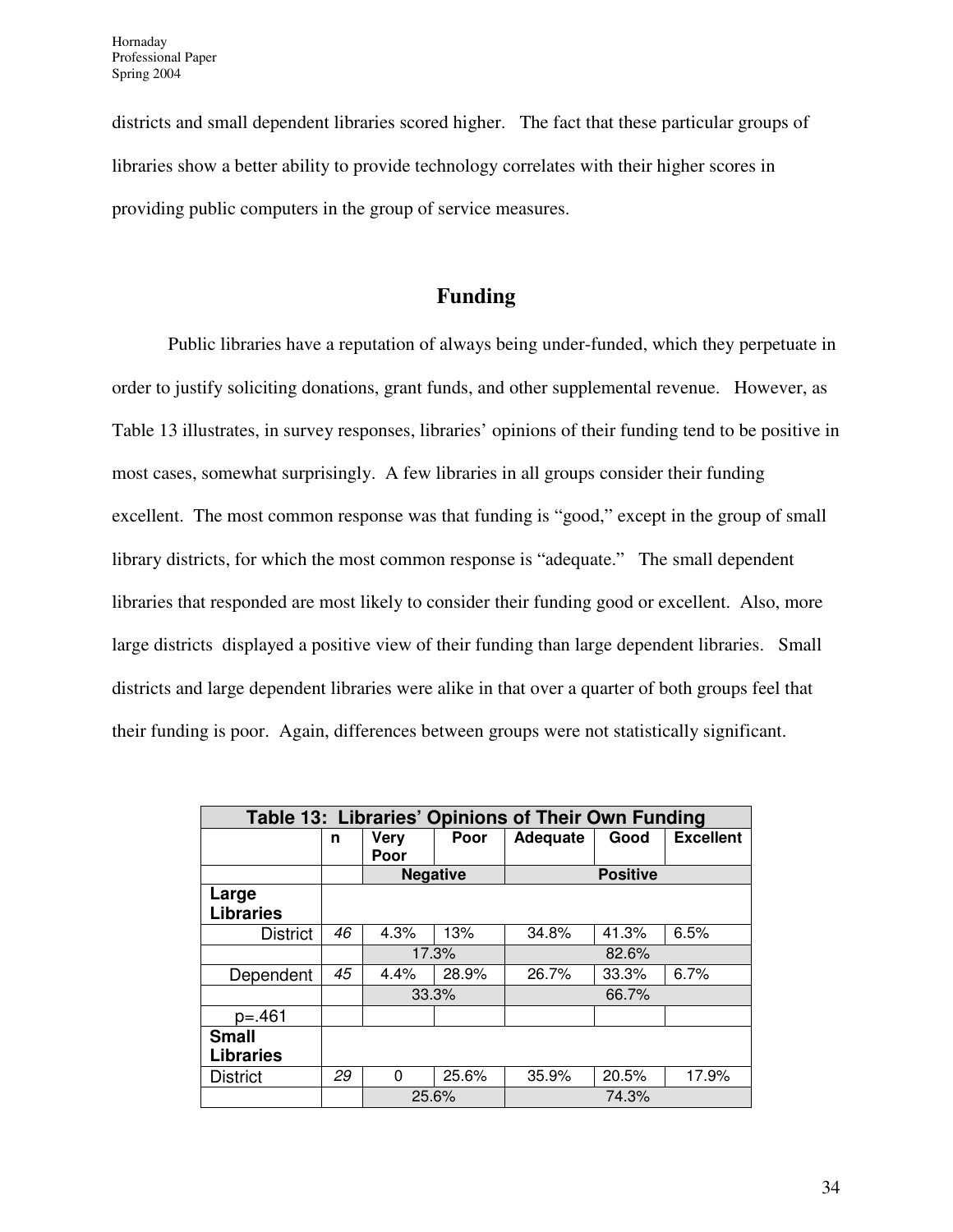| Dependent          | 39                      |      | $6.9\%$ | 31% | 37.9% | 24.1% |
|--------------------|-------------------------|------|---------|-----|-------|-------|
|                    |                         | 6.9% |         | 93% |       |       |
| $p = 136$          |                         |      |         |     |       |       |
| Pearson Chi-Square | Source: Author's survey |      |         |     |       |       |

As shown in Table 14, the majority of libraries surveyed report no funding losses in the

last five years, with the high scores for large library districts and small dependent libraries.

More small districts had losses than small dependents, but large dependents had more than large

districts. Generally, losses seem to occur occasionally rather than on a regular basis.

Differences between groups are not significant.

| <b>Table 14: Funding Reductions</b> |      |       |       |         |  |  |  |  |
|-------------------------------------|------|-------|-------|---------|--|--|--|--|
| <b>Over Previous Five Years</b>     |      |       |       |         |  |  |  |  |
|                                     | Yrs. |       | 1 - 2 | $3 - 5$ |  |  |  |  |
| Large                               | n    |       |       |         |  |  |  |  |
| <b>Libraries</b>                    |      |       |       |         |  |  |  |  |
| <b>District</b>                     | 49   | 69.4% | 14.3% | 16.3%   |  |  |  |  |
| Dependent                           | 44   | 54.3% | 30.4% | 10.8%   |  |  |  |  |
| $p = 114$                           |      |       |       |         |  |  |  |  |
| <b>Small</b>                        |      |       |       |         |  |  |  |  |
| <b>Libraries</b>                    |      |       |       |         |  |  |  |  |
| <b>District</b>                     | 38   | 53.8% | 33.3% | 10.3%   |  |  |  |  |
| Dependent                           | 28   | 73.3% | 13.3% | 6.7%    |  |  |  |  |
| $p=.398$                            |      |       |       |         |  |  |  |  |
|                                     |      |       |       |         |  |  |  |  |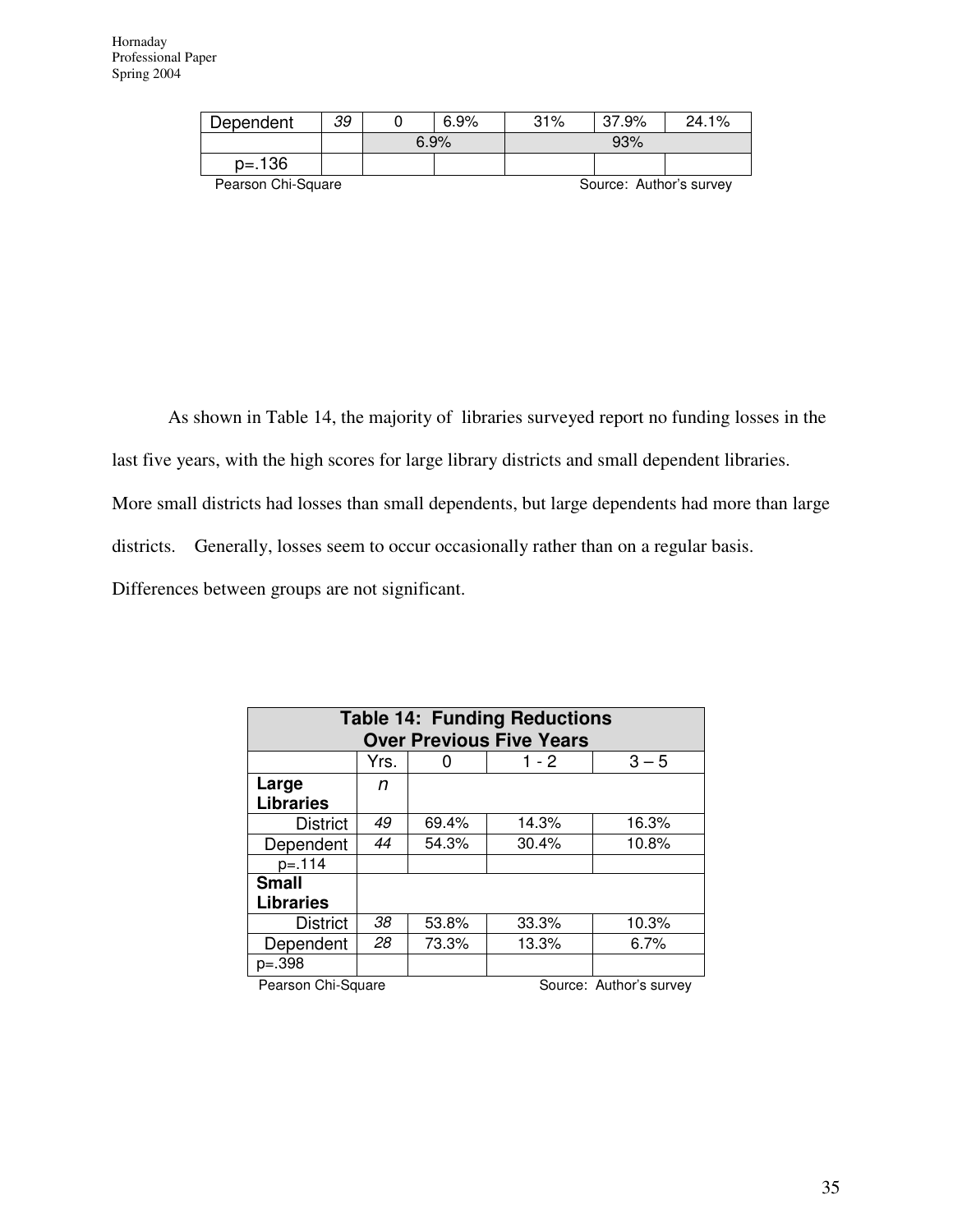Table 15 shows that almost two thirds of small dependent libraries report no funding increases in the last five years. In contrast, nearly two thirds of large districts report increases in most (three to five) years. Almost half of large dependent libraries report either no increases or three to five annual increases. District library respondents of both sizes report increases more often than dependent libraries, with large districts receiving the most regular increases. However, differences between groups are not significant.

| <b>Table 15: Funding Increases</b><br><b>Over Previous Five Years</b> |      |                         |       |       |  |  |  |  |
|-----------------------------------------------------------------------|------|-------------------------|-------|-------|--|--|--|--|
|                                                                       | Yrs. | $3 - 5$<br>$1 - 2$<br>O |       |       |  |  |  |  |
| Large                                                                 | n    |                         |       |       |  |  |  |  |
| <b>Libraries</b>                                                      |      |                         |       |       |  |  |  |  |
| <b>District</b>                                                       | 49   | 24.5%                   | 10.2% | 63.2% |  |  |  |  |
| Dependent                                                             | 46   | 43.5%                   | 8.7%  | 47.9% |  |  |  |  |
| $p=.216$                                                              |      |                         |       |       |  |  |  |  |
| <b>Small</b>                                                          |      |                         |       |       |  |  |  |  |
| <b>Libraries</b>                                                      |      |                         |       |       |  |  |  |  |
| <b>District</b>                                                       | 39   | 30.8%                   | 23%   | 46.2% |  |  |  |  |
| Dependent                                                             | 30   | 63.3%                   | 13.4% | 23.4% |  |  |  |  |
| $p=.099$                                                              |      |                         |       |       |  |  |  |  |

Pearson Chi-Square Source: Author's survey

Most respondents failed to explain increases or reductions in revenue. A few indicated that the economy, good or bad, was responsible, or that changes were due to local government decisions. Some respondents made spontaneous remarks in this part of the questionnaire. Pertaining to revenue reductions, remarks mentioned a plant closing, decline in the timber industry, tax caps, lower property taxes, and the unpredictability of penal fines that contribute to revenue. Pertaining to revenue increases, remarks mentioned population growth, property tax increases, growth in assessed valuation, and new industry in the area. It was also mentioned that some district library boards have a legislated power to raise their tax levy by a certain amount (3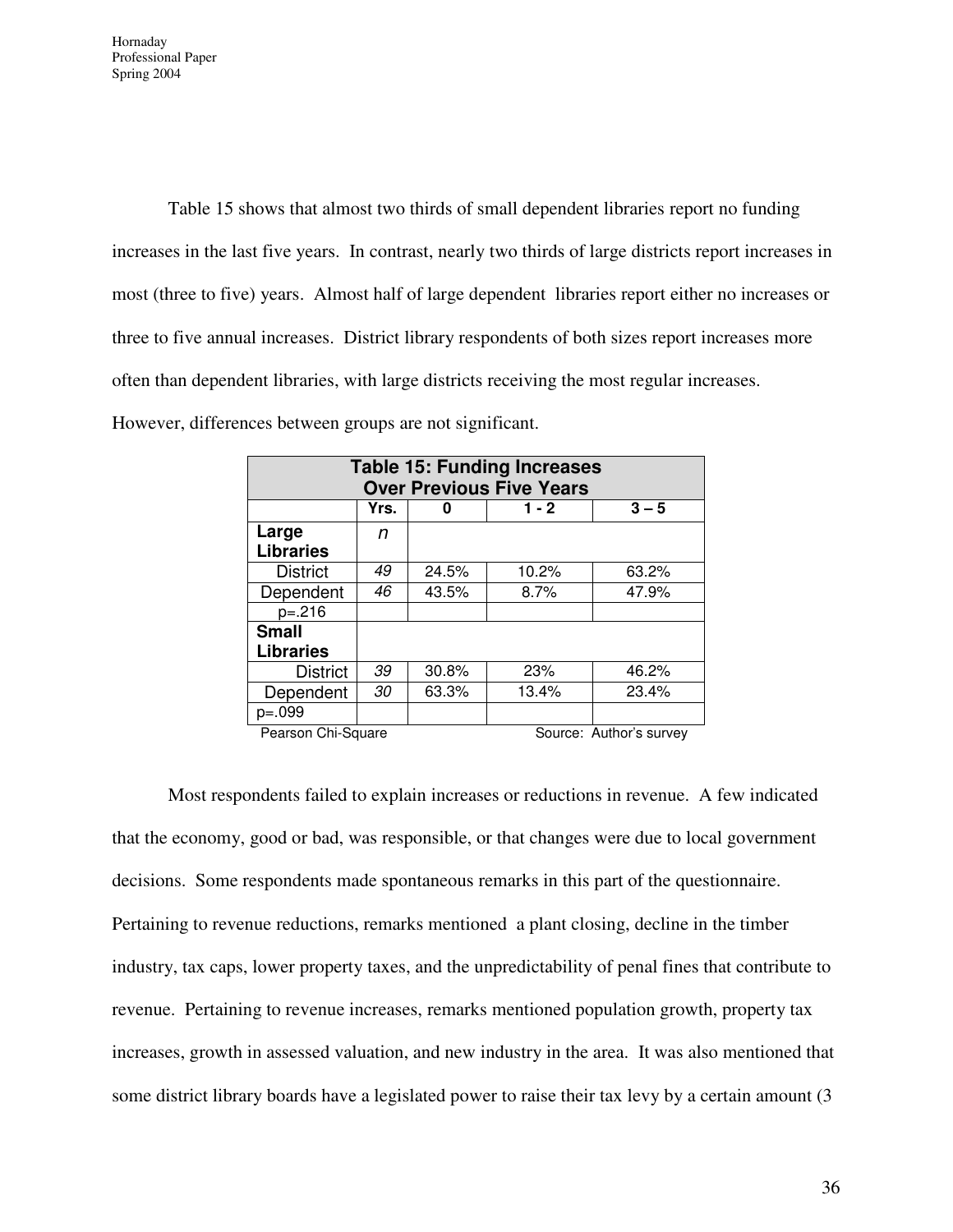or 4%) each year, which they did. Responses tend to indicate that library funding is a very localized issue.

Table 16 shows that both groups of district libraries appear to be higher in income measures than both dependent groups. These income measures seem to be the area where library districts have the advantage over other libraries. Even the group of small districts have higher statistics than the group of large dependent libraries. Differences between groups are significant for large libraries in total operating income per capita (p=.001) and local income per capita (p=.001), with district libraries leading in both measures. Significant differences for small libraries were in local income per capita (p=.006) and percentage of total operating income from local government (p=.030), again with district libraries in the lead.

| Table 16: Income                 |                                                    |                      |                                   |                      |                                                                |                    |  |
|----------------------------------|----------------------------------------------------|----------------------|-----------------------------------|----------------------|----------------------------------------------------------------|--------------------|--|
|                                  | <b>Total Operating</b><br><b>Income Per Capita</b> |                      | <b>Local Income Per</b><br>Capita |                      | % of Total Operating<br><b>Income from Local</b><br>Government |                    |  |
|                                  | n                                                  | Mean<br>'SD)         | n                                 | Mean<br>'SD)         | n                                                              | Mean (SD)          |  |
| Large<br><b>Libraries</b>        |                                                    |                      |                                   |                      |                                                                |                    |  |
| <b>District</b>                  | 100                                                | \$41.07<br>(29.70)   | 100                               | \$34.32<br>(\$23.73) | 100                                                            | 83.15%<br>(12.84%) |  |
| Dependent                        | 100                                                | \$28.88<br>(\$19.32) | 97                                | \$24.18<br>(\$17.60) | 100                                                            | 79.22%<br>(21.26%) |  |
|                                  | t=3.442                                            |                      | $t = 3.415$                       |                      | $t = 1.581$                                                    |                    |  |
| <b>Small</b><br><b>Libraries</b> |                                                    |                      |                                   |                      |                                                                |                    |  |
| <b>District</b>                  | 100                                                | \$33.42<br>(\$26.22) | 100                               | \$25.59<br>(\$19.72) | 100                                                            | 78.04%<br>(14.61%) |  |
| Dependent                        | 100                                                | \$27.65<br>(\$29.06) | 100                               | \$18.14<br>(\$18.22) | 100                                                            | 70.94%<br>(28.89%) |  |
|                                  | $t = -1.472$                                       |                      | $t = -2.776$                      |                      | $t = -2.193$                                                   |                    |  |

Source: 2001 FSCS Survey

In the expenditure measures shown in Table 17, the two groups of smaller libraries have a considerable amount of missing data, especially the small dependent libraries. The library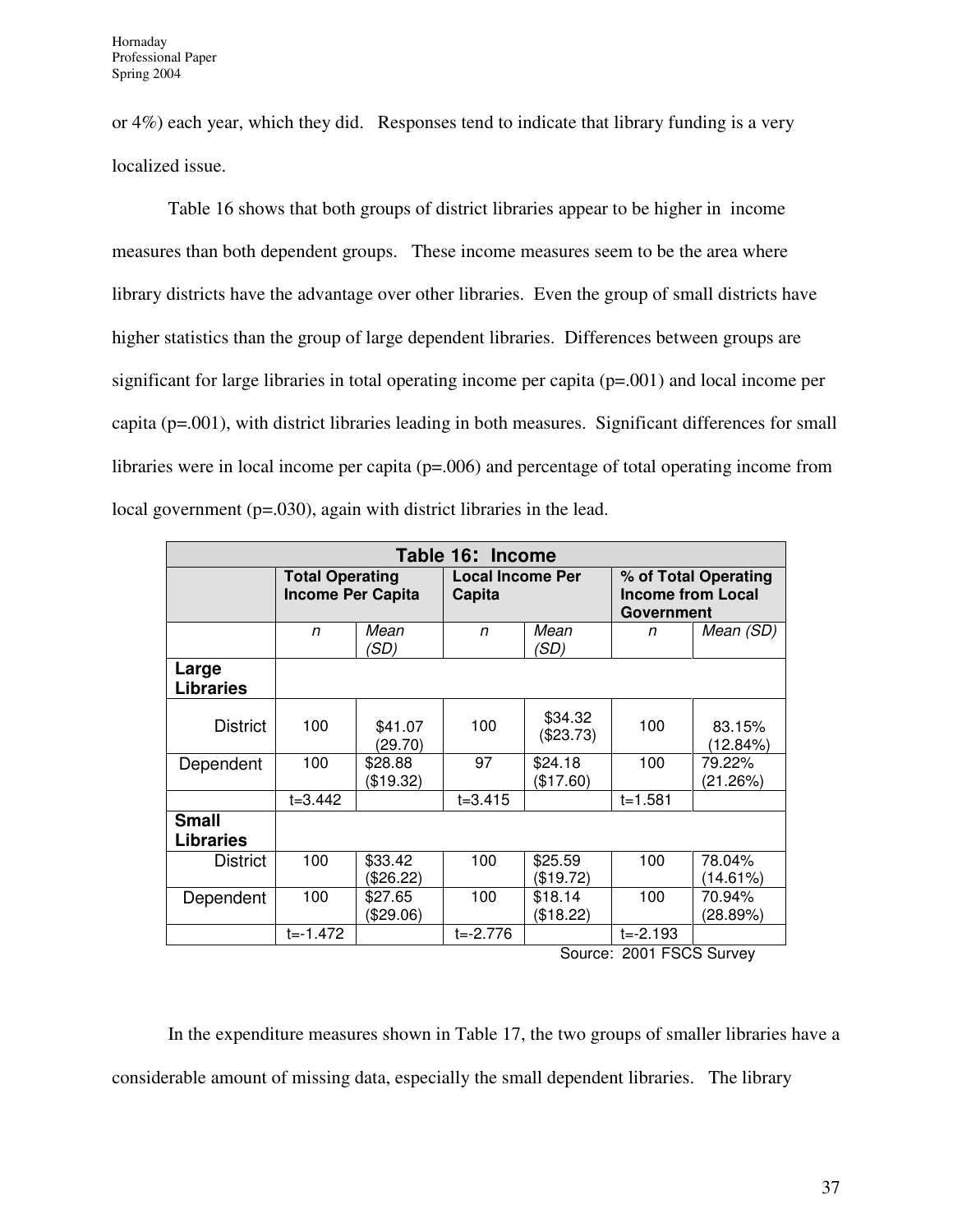districts spend more on the collection than large dependent libraries, but less than the small dependent libraries. Dependent libraries make higher expenditures on staff. The two sizes of library districts are very similar to one another, tending to be higher in collection expenditures, and lower in staff expenditures than large dependent libraries. Small dependent libraries seem to spend more on both their collection and staff than the others. These results corroborate Songmin Ahn's 1995 study of Illinois libraries that showed that library districts tended to spend more on the collection and less on staff, with similar operating expenditures overall, compared to other types of libraries. (Ahn, 1995) Differences between groups are insignificant for the small libraries, but significant for larger libraries in the percentage of operating expenditures on staff  $(p=-.004)$ , and collection expenditures per capita  $(p=.013)$ . The lower percentage spent on staff is considered the more successful measure, again making district libraries the leaders in both measures.

| <b>Table 17: Expenditures</b>    |                                                               |                   |                                                          |                       |                                                        |                      |
|----------------------------------|---------------------------------------------------------------|-------------------|----------------------------------------------------------|-----------------------|--------------------------------------------------------|----------------------|
|                                  | % of Operating<br><b>Expenditures on</b><br><b>Collection</b> |                   | % of Operating<br><b>Expenditures on</b><br><b>Staff</b> |                       | <b>Collection</b><br><b>Expenditures per</b><br>Capita |                      |
|                                  | n                                                             | Mean<br>(SD)      | n                                                        | Mean (SD)             | n                                                      | Mean (SD)            |
| Large<br><b>Libraries</b>        |                                                               |                   |                                                          |                       |                                                        |                      |
| District                         | 100                                                           | 14.39%<br>(4.36%) | 100                                                      | 57.71%<br>(7.92%)     | 100                                                    | \$5.01<br>(\$3.74)   |
| Dependent                        | 98                                                            | 13.74%<br>(5.03%) | 98                                                       | 61,44%<br>(9.80%)     | 100                                                    | \$3.84<br>(\$2.78)   |
|                                  | $t = .972$                                                    |                   | $t = -2.952$                                             |                       | $t = 2.518$                                            |                      |
| <b>Small</b><br><b>Libraries</b> |                                                               |                   |                                                          |                       |                                                        |                      |
| <b>District</b>                  | 66                                                            | 14.45%<br>(4.58%) | 66                                                       | 53.45%<br>$(8.11\%)$  | 100                                                    | \$4.09<br>(\$3.62)   |
| Dependent                        | 41                                                            | 16.24%<br>(7.39%) | 41                                                       | 56.97%<br>$(15.51\%)$ | 100                                                    | \$4.33<br>$(\$4.10)$ |
|                                  | $t = 1.394$                                                   |                   | t=1.346                                                  |                       | $t = 442$                                              |                      |

Source: 2001 FSCS Survey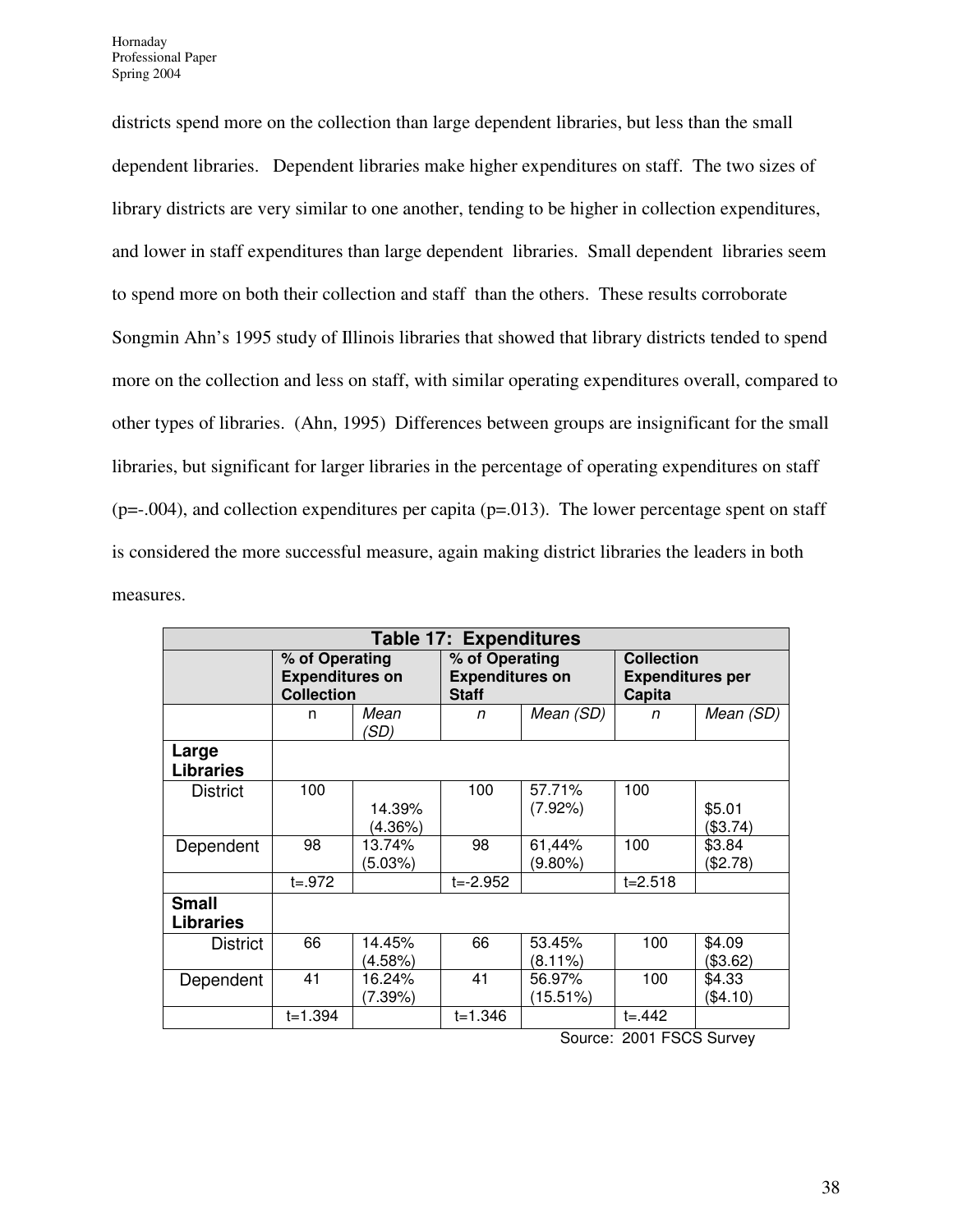It is arguable whether it is better to spend more or less on these aspects of service provision. Less expenditure on the collection may mean inadequate collection resources. Less expenditure on staff may mean inadequate hours, poor customer service, or lack of programming and other staff-intensive services. Higher expenditures in these areas mean reduced resources for necessary facilities and equipment. Percentages for dependent libraries may be skewed if their parent organizations take responsibility for expenditures on facilities, equipment, or other needs that independent districts include in their own budgets.

A core component of library service is to provide as many and varied collection materials as possible, as well as technology-based resources, and facilities for programs and community use. Therefore, the premise for evaluating this section of the study shall be that higher collection expenditures and lower staff expenditures are desirable conditions.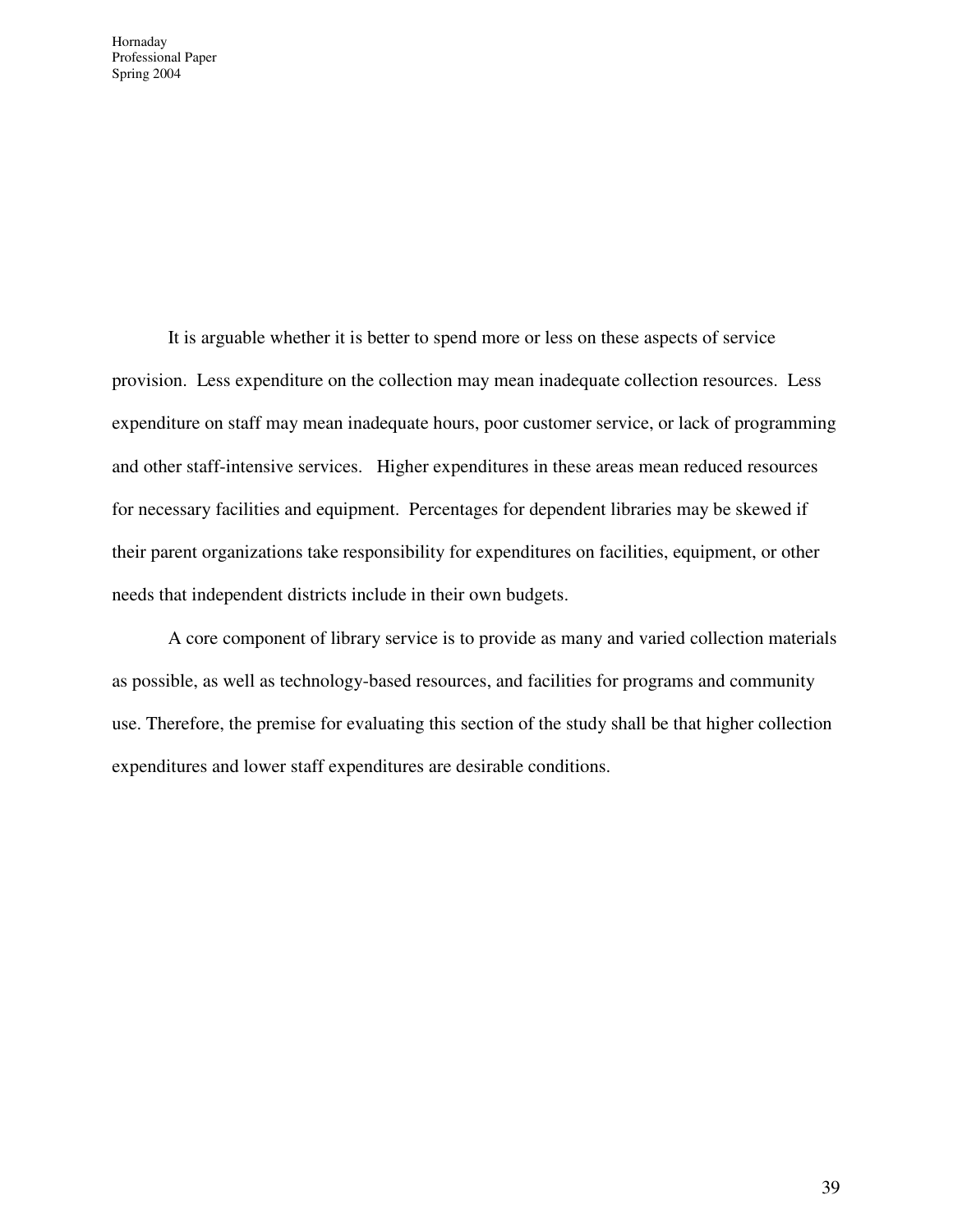П

Table 18 summarizes the funding measures and notes the leading scorers for both small and large libraries. This group of measures displays more statistically significant differences between groups (marked with asterisks) than the service or technology areas studied. The district libraries, as a group, exhibit statistically significant scores in all income measures. Also, large district libraries outscored large dependent libraries in making lower expenditures on staff, and higher per capita expenditures on the collection. As data was available for 97% to 100% of the full sample, this information can be considered valid.

| Table 18: Summary of Funding Measures                                                             |                        |                  |                        |                  |  |  |  |
|---------------------------------------------------------------------------------------------------|------------------------|------------------|------------------------|------------------|--|--|--|
|                                                                                                   | <b>Large Libraries</b> |                  | <b>Small Libraries</b> |                  |  |  |  |
| One small and one large library are marked as <b>District</b><br>the high scorer in each measure. |                        | <b>Dependent</b> | <b>District</b>        | <b>Dependent</b> |  |  |  |
| <b>Funding - Library Districts</b>                                                                |                        |                  |                        |                  |  |  |  |
| Opinion of Funding                                                                                |                        |                  |                        |                  |  |  |  |
| Losses, Least                                                                                     |                        |                  |                        |                  |  |  |  |
| Increases, Most                                                                                   |                        |                  |                        |                  |  |  |  |
| <b>Income - Library Districts</b>                                                                 |                        |                  |                        |                  |  |  |  |
| Operating income per capita                                                                       | $1*$                   |                  |                        |                  |  |  |  |
| Local income per capita                                                                           | $1*$                   |                  | $+*$                   |                  |  |  |  |
| % of operating income from local govt.                                                            |                        |                  | $+*$                   |                  |  |  |  |
| <b>Expenditures - Library Districts</b>                                                           |                        |                  |                        |                  |  |  |  |
| % of Operating Expenditures on Collection                                                         |                        |                  |                        |                  |  |  |  |
| % of operating expenditures on staff<br>(lower=better)                                            | $1*$                   |                  |                        |                  |  |  |  |
| Collection Expenditures per Capita                                                                | $1*$                   |                  |                        |                  |  |  |  |
| Total∣                                                                                            | 8                      | ი                | 5                      |                  |  |  |  |

**\***p=.10 or less.

Surprisingly, the large dependent libraries failed to be the high scorer in any of these

measures. Though the district libraries scored higher overall, the small dependent libraries are

not far behind the small districts. According to these data, it seems clear that district libraries

have an advantage over other libraries in their financial position.

#### **Conclusion**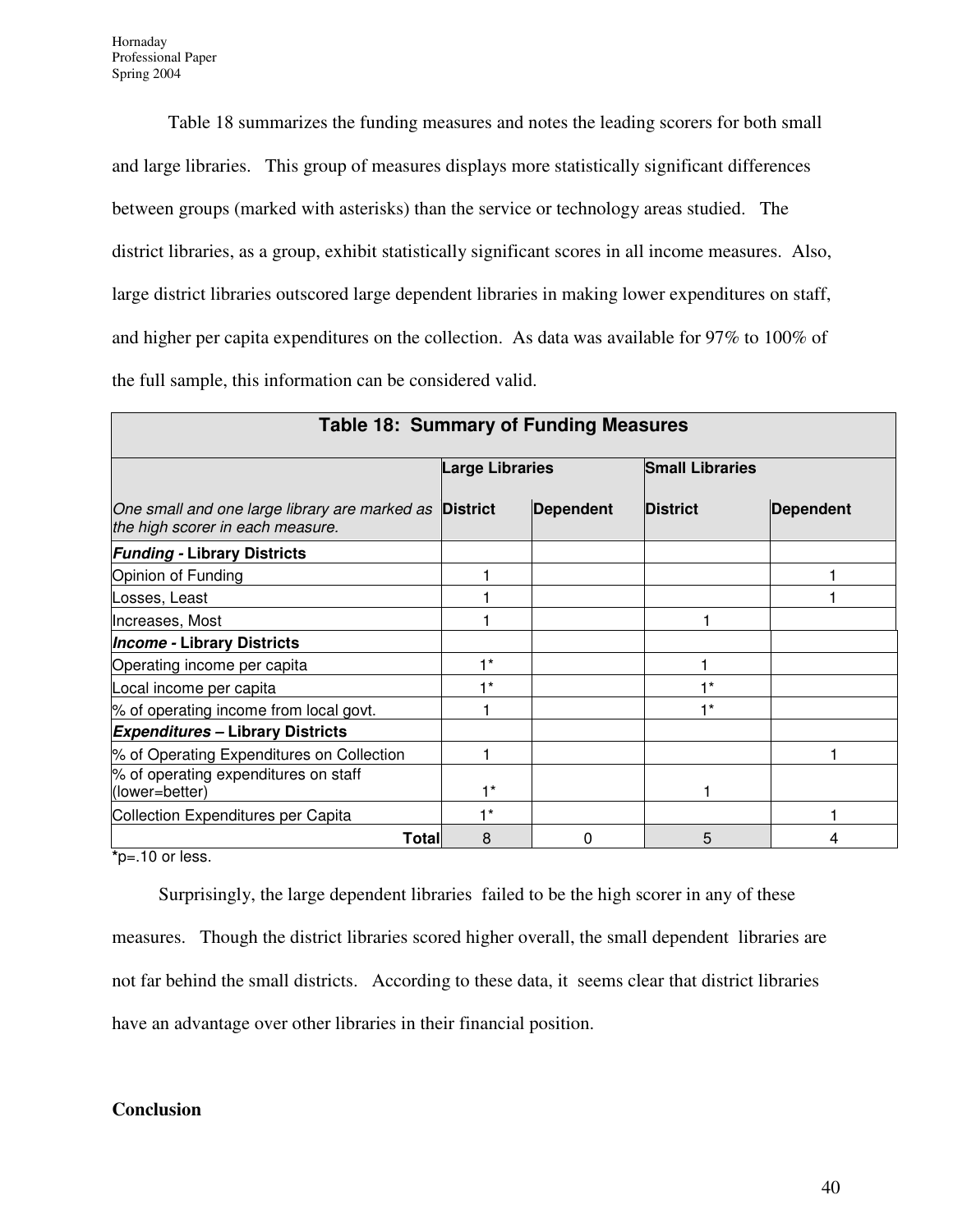This comparison of district and non-district libraries provides more opportunities for conjecture than conclusions. The clearest observation that can be made is that library districts have an advantage in the financial measures, especially in receiving higher per capita income than other types of libraries. This perception might be positive for the library administration, but possibly less so for its constituency, who are paying the taxes that support libraries.

Though library districts scored well in the financial and service measures, the large dependent libraries performed slightly better in the technology measures. In the service measures, there is a distinct pattern of the large districts and the small dependent libraries reporting higher scores, while the small districts and the large dependent libraries have similar lower scores. In the technology measures, the one area in which large dependent libraries scored highest, they were also accompanied by the small districts with a similar score. Why does this occur in spite of the size disparity? In actuality, there is often not a large difference between so-called high and low scores, which is shown in the tables of the individual measures, and many differences between groups are not statistically significant using a standard 95 % confidence interval.

Why do the small non-district libraries appear to perform better than small district libraries, and sometimes better than larger libraries? One rationale could be that they are responsive to their users, and in their small communities, they don't have to compete with other organizations and businesses to attract users and supporters. Since they have parent organizations in their cities or counties, etc., to take care of facilities and administrative needs, they can use their small resources to the best advantage for the public. With small populations to serve, they can easily achieve good per capita measures. Their apparent effectiveness supports the opinion that many users of Las Vegas valley libraries have expressed, that they prefer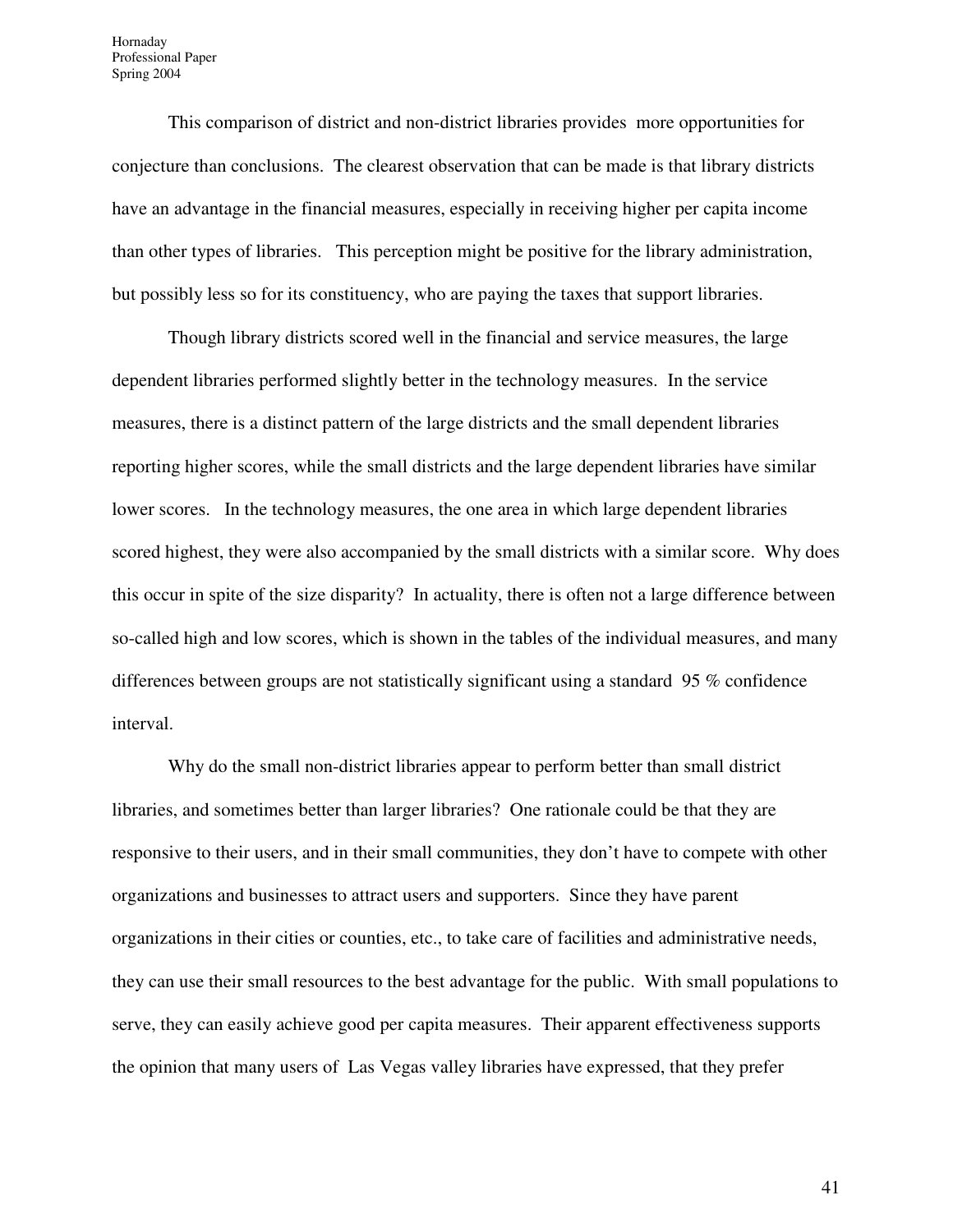convenient, small libraries located in their neighborhoods. This pattern also corroborates Rhodes' conclusion that small libraries are just as effective as larger entities.

Small library districts might be at some disadvantage for the opposite reasons. Responsibility for their own facilities and administrative needs may absorb resources, including staff time, that small non-district libraries can devote to service-related activities. A resulting theory might be that the formation of a library district should encompass a certain level of population size (along with revenue rate) to be as effective as their non-district counterparts. A subject that merits further study is a comparison of the laws that govern the formation and finance of library districts in the states where they are allowed. The remarks of libraries responding to the survey indicate that there are wide differences in powers allowed to library districts that contribute to their operational and financial success.

What conditions can explain the apparent differences between the two groups of large libraries? Large non-district libraries appear to be weaker than all others in the financial measures, and also in services, though they are stronger in technology areas. This representation could well be due to sampling error, but it is a pattern that perhaps should be further explored.

The limited data from the author's survey shows differences between groups that could simply be the result of the low and highly subjective response. Upon working with the survey, it soon became very clear that it was too complicated to elicit uniform responses from participants. Though respondents were generally very cooperative, and sent many good wishes, many of them omitted some questions, or answered in other terms than what the questions called for. A more concise and focused survey would probably have a higher response and more accurate data. Along with this problem, the FSCS data has problems of its own. While the FSCS is a mine of valuable information, in this climate of rapid change, it is always outdated. For this research to